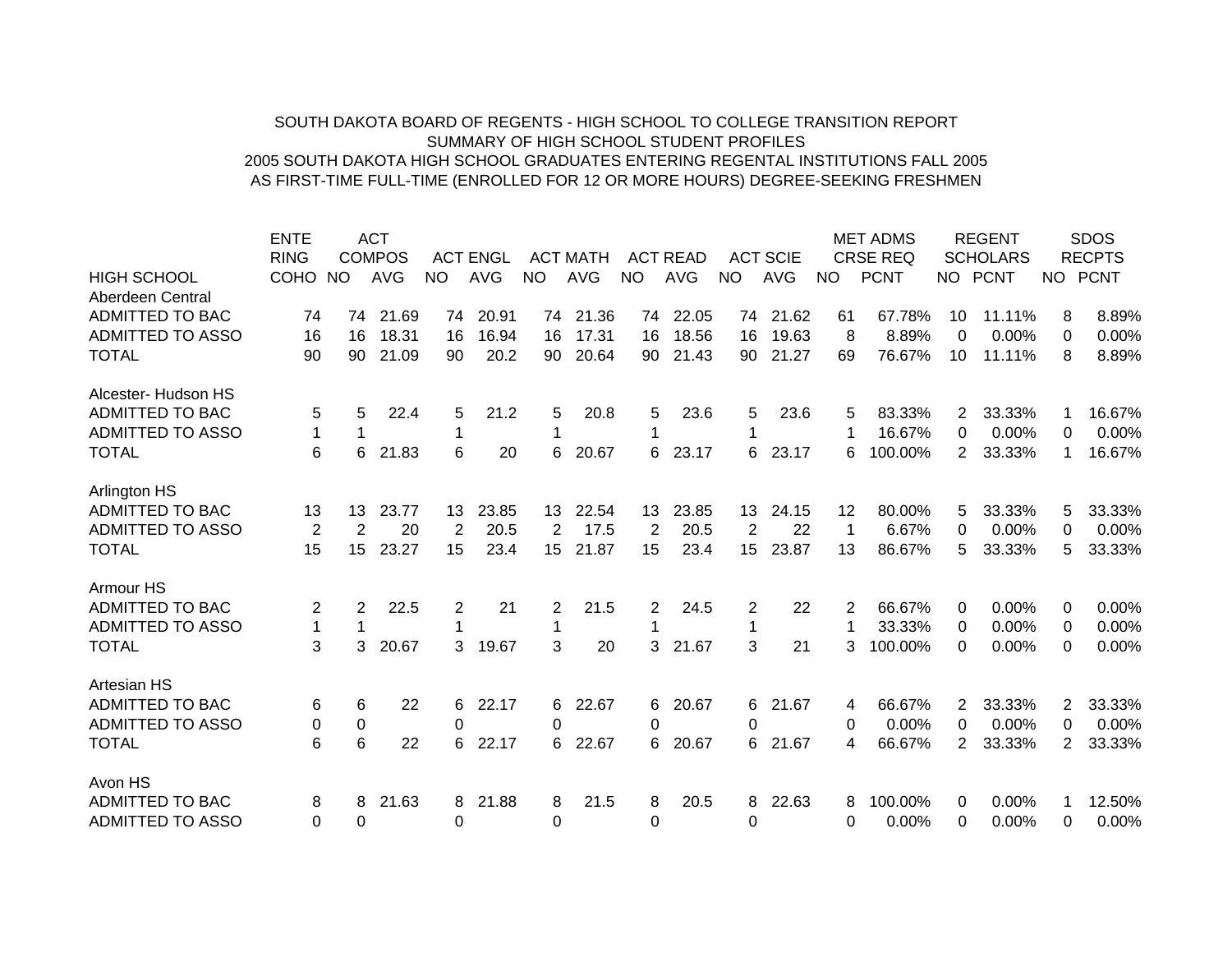| <b>TOTAL</b>             | 8            | 8  | 21.63 | 8  | 21.88 | 8               | 21.5  | 8  | 20.5  | 8  | 22.63 | 8              | 100.00% | 0               | 0.00%  | 1              | 12.50% |
|--------------------------|--------------|----|-------|----|-------|-----------------|-------|----|-------|----|-------|----------------|---------|-----------------|--------|----------------|--------|
| <b>Baltic HS</b>         |              |    |       |    |       |                 |       |    |       |    |       |                |         |                 |        |                |        |
| <b>ADMITTED TO BAC</b>   | 8            | 8  | 21.38 | 8  | 20.38 | 8               | 19.88 | 8  | 22.88 | 8  | 21.5  | 8              | 100.00% | 0               | 0.00%  | $\overline{2}$ | 25.00% |
| <b>ADMITTED TO ASSO</b>  | 0            | 0  |       | 0  |       | 0               |       | 0  |       | 0  |       | 0              | 0.00%   | 0               | 0.00%  | 0              | 0.00%  |
| <b>TOTAL</b>             | 8            | 8  | 21.38 | 8  | 20.38 | 8               | 19.88 | 8  | 22.88 | 8  | 21.5  | 8              | 100.00% | 0               | 0.00%  | 2              | 25.00% |
| <b>Belle Fouche HS</b>   |              |    |       |    |       |                 |       |    |       |    |       |                |         |                 |        |                |        |
| <b>ADMITTED TO BAC</b>   | 16           | 16 | 20.5  | 16 | 19.75 | 16              | 21.13 | 16 | 20    | 16 | 20.44 | 15             | 88.24%  | 3               | 17.65% | 4              | 23.53% |
| <b>ADMITTED TO ASSO</b>  | $\mathbf{1}$ | 1  |       | -1 |       | 1               |       | 1  |       | 1  |       | 1              | 5.88%   | $\mathbf 1$     | 5.88%  | 0              | 0.00%  |
| <b>TOTAL</b>             | 17           | 17 | 20.65 | 17 | 19.82 | 17 <sup>2</sup> | 21.18 | 17 | 20.24 | 17 | 20.59 | 16             | 94.12%  | 4               | 23.53% | 4              | 23.53% |
| <b>Bennett County HS</b> |              |    |       |    |       |                 |       |    |       |    |       |                |         |                 |        |                |        |
| ADMITTED TO BAC          | 6            | 6  | 19.5  | 6  | 19.83 | 6               | 18    | 6  | 19.83 | 6  | 19.33 | 4              | 66.67%  | 1               | 16.67% | 1              | 16.67% |
| <b>ADMITTED TO ASSO</b>  | 0            | 0  |       | 0  |       | 0               |       | 0  |       | 0  |       | 0              | 0.00%   | $\Omega$        | 0.00%  | $\Omega$       | 0.00%  |
| <b>TOTAL</b>             | 6            | 6  | 19.5  | 6  | 19.83 | 6               | 18    | 6  | 19.83 | 6  | 19.33 | 4              | 66.67%  | $\mathbf 1$     | 16.67% | 1              | 16.67% |
| <b>Beresford HS</b>      |              |    |       |    |       |                 |       |    |       |    |       |                |         |                 |        |                |        |
| ADMITTED TO BAC          | 22           | 22 | 23.14 | 22 | 23.14 | 22              | 23.14 | 22 | 23.41 | 22 | 22.32 | 18             | 66.67%  | 10 <sup>°</sup> | 37.04% | 7              | 25.93% |
| <b>ADMITTED TO ASSO</b>  | 5            | 5  | 21    | 5  | 20    | 5               | 21    | 5  | 20.8  | 5  | 21.6  | $\overline{4}$ | 14.81%  | $\mathbf 1$     | 3.70%  | 1              | 3.70%  |
| <b>TOTAL</b>             | 27           | 27 | 22.74 | 27 | 22.56 | 27              | 22.74 | 27 | 22.93 | 27 | 22.19 | 22             | 81.48%  | 11              | 40.74% | 8              | 29.63% |
| <b>Bison HS</b>          |              |    |       |    |       |                 |       |    |       |    |       |                |         |                 |        |                |        |
| <b>ADMITTED TO BAC</b>   | 5            | 5  | 22.4  | 5  | 21.4  | 5               | 22.6  | 5  | 23.2  | 5  | 21.2  | 4              | 80.00%  | 1               | 20.00% | 0              | 0.00%  |
| <b>ADMITTED TO ASSO</b>  | 0            | 0  |       | 0  |       | 0               |       | 0  |       | 0  |       | 0              | 0.00%   | 0               | 0.00%  | 0              | 0.00%  |
| <b>TOTAL</b>             | 5            | 5  | 22.4  | 5  | 21.4  | 5               | 22.6  | 5  | 23.2  | 5  | 21.2  | 4              | 80.00%  | 1               | 20.00% | 0              | 0.00%  |
|                          |              |    |       |    |       |                 |       |    |       |    |       |                |         |                 |        |                |        |
| Bon Homme HS             |              |    |       |    |       |                 |       |    |       |    |       |                |         |                 |        |                |        |
| <b>ADMITTED TO BAC</b>   | 10           | 10 | 23.8  | 10 | 23    | 10              | 24.2  | 10 | 22.8  | 10 | 24.5  | 6              | 60.00%  | 0               | 0.00%  | 3              | 30.00% |
| <b>ADMITTED TO ASSO</b>  | 0            | 0  |       | 0  |       | 0               |       | 0  |       | 0  |       | 0              | 0.00%   | 0               | 0.00%  | 0              | 0.00%  |
| <b>TOTAL</b>             | 10           | 10 | 23.8  | 10 | 23    | 10              | 24.2  | 10 | 22.8  | 10 | 24.5  | 6              | 60.00%  | $\Omega$        | 0.00%  | 3              | 30.00% |
| <b>Bonesteel HS</b>      |              |    |       |    |       |                 |       |    |       |    |       |                |         |                 |        |                |        |
| ADMITTED TO BAC          | 6            | 6  | 25.5  | 6  | 24.33 | 6               | 27.5  | 6  | 24.5  | 6  | 25.17 | 6              | 100.00% | 0               | 0.00%  | 3              | 50.00% |
| <b>ADMITTED TO ASSO</b>  | 0            | 0  |       | 0  |       | 0               |       | 0  |       | 0  |       | 0              | 0.00%   | 0               | 0.00%  | 0              | 0.00%  |
| <b>TOTAL</b>             | 6            | 6  | 25.5  | 6  | 24.33 | 6               | 27.5  | 6  | 24.5  | 6  | 25.17 | 6              | 100.00% | $\Omega$        | 0.00%  | 3              | 50.00% |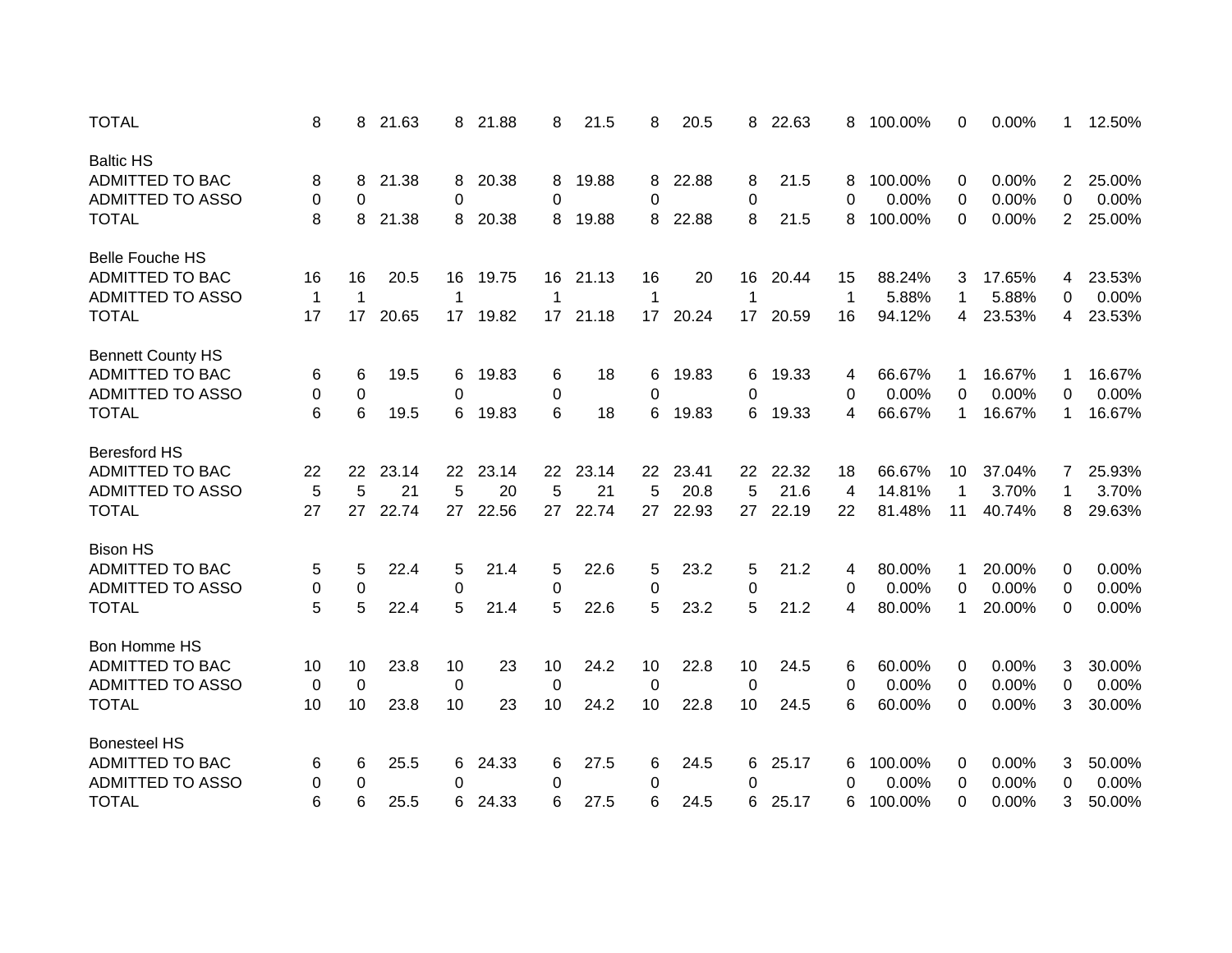| <b>Bowdle HS</b>         |             |             |       |             |       |    |       |          |       |          |       |                |         |                |        |                |        |
|--------------------------|-------------|-------------|-------|-------------|-------|----|-------|----------|-------|----------|-------|----------------|---------|----------------|--------|----------------|--------|
| <b>ADMITTED TO BAC</b>   | 4           | 4           | 21.25 | 4           | 22.5  | 4  | 19.25 | 4        | 20.75 | 4        | 21.5  | 2              | 50.00%  | 0              | 0.00%  | 0              | 0.00%  |
| <b>ADMITTED TO ASSO</b>  | 0           | 0           |       | 0           |       | 0  |       | 0        |       | 0        |       | 0              | 0.00%   | 0              | 0.00%  | 0              | 0.00%  |
| <b>TOTAL</b>             | 4           | 4           | 21.25 | 4           | 22.5  | 4  | 19.25 | 4        | 20.75 | 4        | 21.5  | 2              | 50.00%  | $\Omega$       | 0.00%  | $\Omega$       | 0.00%  |
| <b>Brandon Valley HS</b> |             |             |       |             |       |    |       |          |       |          |       |                |         |                |        |                |        |
| <b>ADMITTED TO BAC</b>   | 60          | 60          | 23.22 | 60          | 22.1  | 60 | 23.65 | 60       | 22.62 | 60       | 23.63 | 51             | 79.69%  | 25             | 39.06% | 16             | 25.00% |
| <b>ADMITTED TO ASSO</b>  | 4           | 4           | 19.5  | 4           | 19.5  | 4  | 16.75 | 4        | 21.5  | 4        | 19.25 | $\overline{c}$ | 3.13%   | $\overline{1}$ | 1.56%  | 0              | 0.00%  |
| <b>TOTAL</b>             | 64          | 64          | 22.98 | 64          | 21.94 | 64 | 23.22 | 64       | 22.55 | 64       | 23.36 | 53             | 82.81%  | 26             | 40.63% | 16             | 25.00% |
| <b>Bridgewater HS</b>    |             |             |       |             |       |    |       |          |       |          |       |                |         |                |        |                |        |
| ADMITTED TO BAC          | 5           | 5           | 20.4  | 5           | 21.4  | 5  | 21.4  | 5        | 19.2  | 5        | 19.2  | 5              | 83.33%  | 3              | 50.00% | 1              | 16.67% |
| <b>ADMITTED TO ASSO</b>  | $\mathbf 1$ | 1           |       | 1           |       | 1  |       | 1        |       | 1        |       |                | 16.67%  | 0              | 0.00%  | 0              | 0.00%  |
| <b>TOTAL</b>             | 6           | 6           | 20.83 | 6           | 22    | 6  | 21    | 6        | 19.83 | 6        | 19.83 | 6              | 100.00% | 3              | 50.00% | 1              | 16.67% |
|                          |             |             |       |             |       |    |       |          |       |          |       |                |         |                |        |                |        |
| <b>Britton HS</b>        |             |             |       |             |       |    |       |          |       |          |       |                |         |                |        |                |        |
| <b>ADMITTED TO BAC</b>   | 10          | 10          | 22.3  | 10          | 21.2  | 10 | 21    | 10       | 24.1  | 10       | 22.1  | 10             | 100.00% | 5              | 50.00% | 2              | 20.00% |
| <b>ADMITTED TO ASSO</b>  | 0           | $\mathbf 0$ |       | $\mathbf 0$ |       | 0  |       | 0        |       | 0        |       | 0              | 0.00%   | 0              | 0.00%  | $\Omega$       | 0.00%  |
| <b>TOTAL</b>             | 10          | 10          | 22.3  | 10          | 21.2  | 10 | 21    | 10       | 24.1  | 10       | 22.1  | 10             | 100.00% | 5              | 50.00% | 2              | 20.00% |
| <b>Brookings HS</b>      |             |             |       |             |       |    |       |          |       |          |       |                |         |                |        |                |        |
| <b>ADMITTED TO BAC</b>   | 63          | 63          | 22.7  | 63          | 22.4  | 63 | 22.59 | 63       | 23.13 | 63       | 22.06 | 63             | 100.00% | 26             | 41.27% | 18             | 28.57% |
| <b>ADMITTED TO ASSO</b>  | 0           | 0           |       | 0           |       | 0  |       | $\Omega$ |       | $\Omega$ |       | $\Omega$       | 0.00%   | $\Omega$       | 0.00%  | $\Omega$       | 0.00%  |
| <b>TOTAL</b>             | 63          | 63          | 22.7  | 63          | 22.4  | 63 | 22.59 | 63       | 23.13 | 63       | 22.06 | 63             | 100.00% | 26             | 41.27% | 18             | 28.57% |
|                          |             |             |       |             |       |    |       |          |       |          |       |                |         |                |        |                |        |
| <b>Burke HS</b>          |             |             |       |             |       |    |       |          |       |          |       |                |         |                |        |                |        |
| ADMITTED TO BAC          | 10          | 10          | 22.6  | 10          | 20.9  | 10 | 22.3  | 10       | 23.4  | 10       | 24    | 10             | 90.91%  | 4              | 36.36% | 3              | 27.27% |
| <b>ADMITTED TO ASSO</b>  | $\mathbf 1$ | 1           |       | -1          |       | 1  |       |          |       | 1        |       | 0              | 0.00%   | 0              | 0.00%  | 0              | 0.00%  |
| <b>TOTAL</b>             | 11          | 11          | 22.18 | 11          | 20.55 | 11 | 21.91 | 11       | 22.73 | 11       | 23.64 | 10             | 90.91%  | 4              | 36.36% | 3              | 27.27% |
| Canistota HS             |             |             |       |             |       |    |       |          |       |          |       |                |         |                |        |                |        |
| <b>ADMITTED TO BAC</b>   | 5           | 5           | 25.2  | 5           | 25.2  | 5  | 23.2  | 5        | 26.4  | 5        | 25.4  | 5              | 83.33%  | 4              | 66.67% | 3              | 50.00% |
| <b>ADMITTED TO ASSO</b>  | 1           | 1           |       | 1           |       | 1  |       | 1        |       | 1        |       | 0              | 0.00%   | 0              | 0.00%  | 0              | 0.00%  |
| <b>TOTAL</b>             | 6           | 6           | 24.33 | 6           | 24.33 | 6  | 22    | 6        | 25.83 | 6        | 24.5  | 5              | 83.33%  | 4              | 66.67% | 3              | 50.00% |
| Canton HS                |             |             |       |             |       |    |       |          |       |          |       |                |         |                |        |                |        |
| <b>ADMITTED TO BAC</b>   | 18          | 18          | 22.33 | 18          | 21.5  | 18 | 22.17 | 18       | 22.56 | 18       | 22.83 | 15             | 78.95%  | 9              | 47.37% | $\overline{7}$ | 36.84% |
|                          |             |             |       |             |       |    |       |          |       |          |       |                |         |                |        |                |        |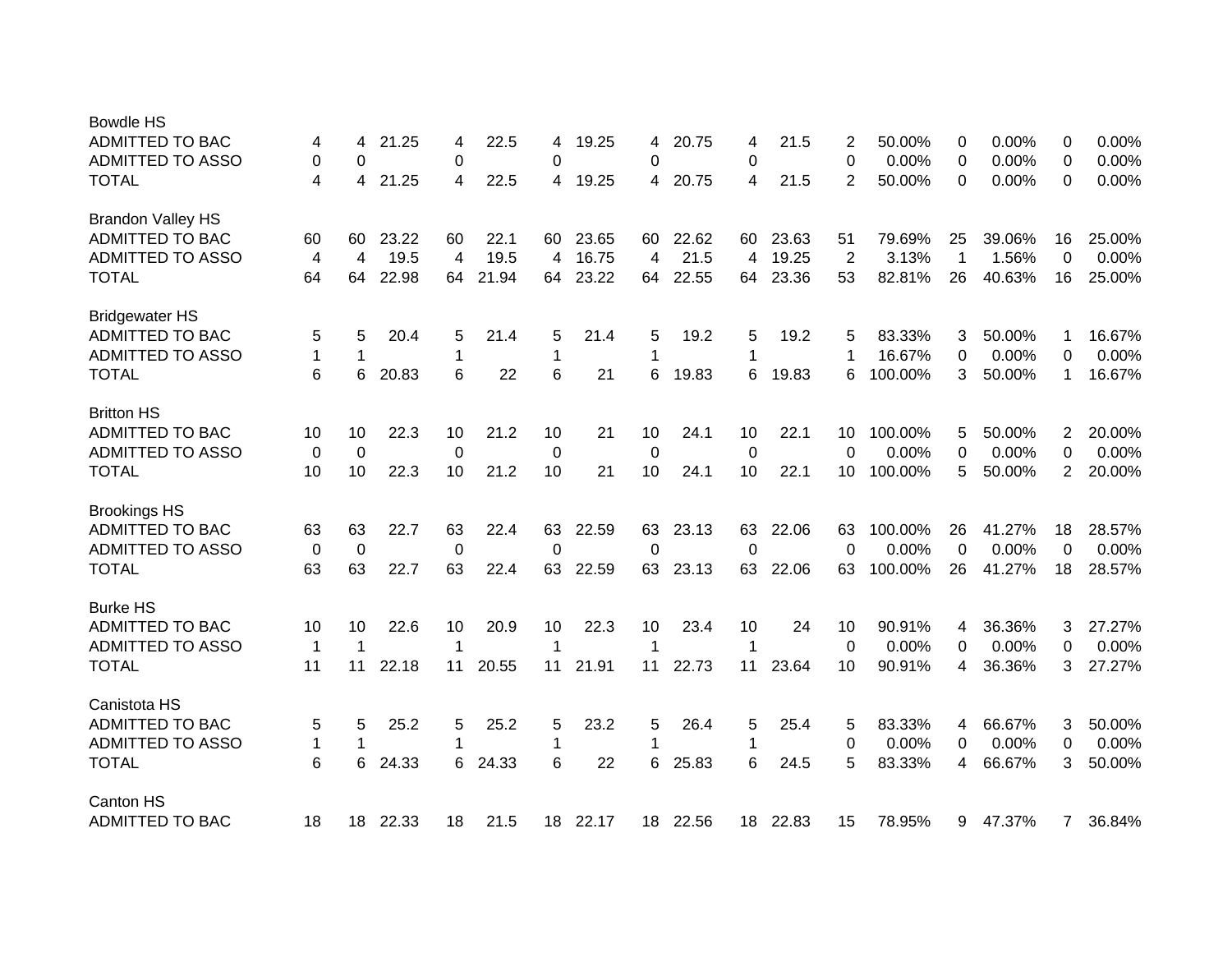| <b>ADMITTED TO ASSO</b> | 1              | 1              |       | 1               |          | 1               |          | 1              |       | 1               |          | 1              | 5.26%   | 0              | 0.00%  | 0            | 0.00%  |
|-------------------------|----------------|----------------|-------|-----------------|----------|-----------------|----------|----------------|-------|-----------------|----------|----------------|---------|----------------|--------|--------------|--------|
| <b>TOTAL</b>            | 19             | 19             | 22.37 | 19              | 21.63    | 19              | 22.26    | 19             | 22.42 | 19              | 22.89    | 16             | 84.21%  | 9              | 47.37% | 7            | 36.84% |
| Castelwood HS           |                |                |       |                 |          |                 |          |                |       |                 |          |                |         |                |        |              |        |
| <b>ADMITTED TO BAC</b>  | 4              | 4              | 23.25 | 4               | 22       | 4               | 23.75    | 4              | 22.5  | 4               | 23.75    | 4              | 80.00%  | 0              | 0.00%  | 3            | 60.00% |
| <b>ADMITTED TO ASSO</b> | 1              | 1              |       | $\mathbf 1$     |          | $\mathbf{1}$    |          | 1              |       | 1               |          | 0              | 0.00%   | 0              | 0.00%  | 0            | 0.00%  |
| <b>TOTAL</b>            | 5              | 5              | 21.6  | 5               | 20.2     | 5               | 22.8     | 5              | 20.4  | 5               | 22.2     | 4              | 80.00%  | 0              | 0.00%  | 3            | 60.00% |
| Centerville HS          |                |                |       |                 |          |                 |          |                |       |                 |          |                |         |                |        |              |        |
| <b>ADMITTED TO BAC</b>  | 6              | 6              | 24.67 | 6               | 21.67    | 6               | 26.83    | 6              | 23.83 | 6               | 26       | 6              | 75.00%  | $\mathbf{2}$   | 25.00% | $\mathbf{2}$ | 25.00% |
| <b>ADMITTED TO ASSO</b> | $\overline{2}$ | $\overline{2}$ | 25.5  | 2               | 25.5     | $\overline{2}$  | 25       | 2              | 25.5  | $\overline{2}$  | 25       | 1              | 12.50%  | 1              | 12.50% | 1            | 12.50% |
| <b>TOTAL</b>            | 8              | 8              | 24.88 | 8               | 22.63    | 8               | 26.38    | 8              | 24.25 | 8               | 25.75    | $\overline{7}$ | 87.50%  | 3              | 37.50% | 3            | 37.50% |
| Chamberlain HS          |                |                |       |                 |          |                 |          |                |       |                 |          |                |         |                |        |              |        |
| <b>ADMITTED TO BAC</b>  | 14             | 14             | 22.64 | 14              | 21.36    | 14              | 22.43    | 14             | 24.21 |                 | 14 22.36 | 9              | 64.29%  | 8              | 57.14% | 3            | 21.43% |
| <b>ADMITTED TO ASSO</b> | 0              | 0              |       | $\Omega$        |          | $\Omega$        |          | $\Omega$       |       | $\Omega$        |          | 0              | 0.00%   | 0              | 0.00%  | $\Omega$     | 0.00%  |
| <b>TOTAL</b>            | 14             | 14             | 22.64 | 14              | 21.36    |                 | 14 22.43 | 14             | 24.21 |                 | 14 22.36 | 9              | 64.29%  | 8              | 57.14% | 3            | 21.43% |
| <b>Chester Area HS</b>  |                |                |       |                 |          |                 |          |                |       |                 |          |                |         |                |        |              |        |
| ADMITTED TO BAC         | 10             | 10             | 19.1  | 10              | 16.4     | 10              | 20.3     | 10             | 18.5  | 10 <sup>1</sup> | 20.3     | 8              | 72.73%  | 0              | 0.00%  | 0            | 0.00%  |
| <b>ADMITTED TO ASSO</b> | 1              | 1              |       | 1               |          | 1               |          | 1              |       | 1               |          | 0              | 0.00%   | 0              | 0.00%  | 0            | 0.00%  |
| <b>TOTAL</b>            | 11             | 11             | 18.91 | 11              | 16.36    | 11              | 19.82    | 11             | 18.27 | 11              | 20.18    | 8              | 72.73%  | 0              | 0.00%  | 0            | 0.00%  |
| Cheyenne E B HS         |                |                |       |                 |          |                 |          |                |       |                 |          |                |         |                |        |              |        |
| ADMITTED TO BAC         | 4              | 4              | 20.75 | 4               | 18.25    | 4               | 20       | 4              | 22.75 | 4               | 21.5     | 4              | 100.00% | 0              | 0.00%  | 1            | 25.00% |
| <b>ADMITTED TO ASSO</b> | 0              | 0              |       | $\Omega$        |          | 0               |          | 0              |       | 0               |          | 0              | 0.00%   | 0              | 0.00%  | 0            | 0.00%  |
| <b>TOTAL</b>            | 4              | 4              | 20.75 | 4               | 18.25    | 4               | 20       | 4              | 22.75 | $\overline{4}$  | 21.5     | $\overline{4}$ | 100.00% | 0              | 0.00%  | 1            | 25.00% |
| Clark HS                |                |                |       |                 |          |                 |          |                |       |                 |          |                |         |                |        |              |        |
| ADMITTED TO BAC         | 7              | 7              | 21.14 | $\overline{7}$  | 20       | $\overline{7}$  | 19.71    | $\overline{7}$ | 22.14 | $7\overline{ }$ | 21.57    | 5              | 71.43%  | 2              | 28.57% | 1            | 14.29% |
| <b>ADMITTED TO ASSO</b> | $\pmb{0}$      | 0              |       | 0               |          | 0               |          | 0              |       | 0               |          | 0              | 0.00%   | 0              | 0.00%  | 0            | 0.00%  |
| <b>TOTAL</b>            | $\overline{7}$ | 7              | 21.14 | $\overline{7}$  | 20       | $7^{\circ}$     | 19.71    | $\overline{7}$ | 22.14 |                 | 7 21.57  | 5              | 71.43%  | $\overline{2}$ | 28.57% | 1            | 14.29% |
| Colman HS               |                |                |       |                 |          |                 |          |                |       |                 |          |                |         |                |        |              |        |
| ADMITTED TO BAC         | 12             | 12             | 24.17 | 12 <sup>2</sup> | 22.75    | 12 <sup>2</sup> | 24.17    | $12 \,$        | 24.92 | 12 <sup>2</sup> | 24.33    | 8              | 61.54%  | 6              | 46.15% | 6            | 46.15% |
| <b>ADMITTED TO ASSO</b> | $\mathbf 1$    | $\mathbf 1$    |       | 1               |          | 1               |          | 1              |       | 1               |          | 0              | 0.00%   | 0              | 0.00%  | 0            | 0.00%  |
| <b>TOTAL</b>            | 13             | 13             | 23.38 |                 | 13 22.15 | 13 <sup>°</sup> | 23.31    | 13             | 24    | 13 <sup>°</sup> | 23.62    | 8              | 61.54%  | 6              | 46.15% | 6            | 46.15% |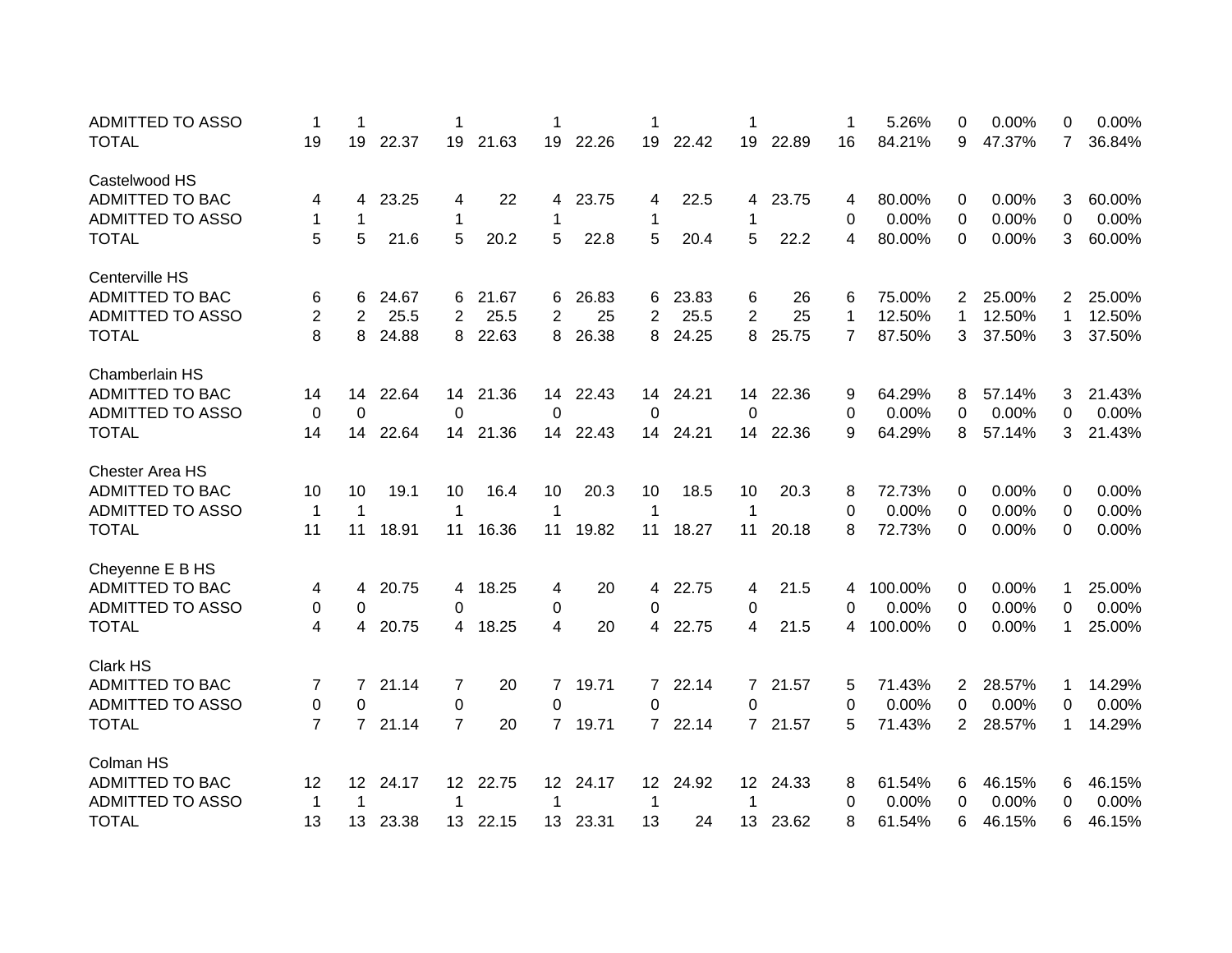| Colome HS               |                |                 |       |                  |          |                  |          |                  |          |                  |          |             |         |                |        |                |        |
|-------------------------|----------------|-----------------|-------|------------------|----------|------------------|----------|------------------|----------|------------------|----------|-------------|---------|----------------|--------|----------------|--------|
| ADMITTED TO BAC         | 7              | 7               | 25    | 7                | 26.14    | 7                | 24.14    | 7                | 27.43    | 7                | 22.57    | 7           | 100.00% | 6              | 85.71% | 5              | 71.43% |
| <b>ADMITTED TO ASSO</b> | 0              | 0               |       | 0                |          | 0                |          | 0                |          | 0                |          | 0           | 0.00%   | 0              | 0.00%  | 0              | 0.00%  |
| <b>TOTAL</b>            | $\overline{7}$ | $\overline{7}$  | 25    | $\overline{7}$   | 26.14    | $7^{\circ}$      | 24.14    | $7^{\circ}$      | 27.43    |                  | 7 22.57  | $7^{\circ}$ | 100.00% | 6              | 85.71% | 5              | 71.43% |
| Conde HS                |                |                 |       |                  |          |                  |          |                  |          |                  |          |             |         |                |        |                |        |
| ADMITTED TO BAC         | 4              | 4               | 23.25 | 4                | 24.75    | 4                | 20.5     | 4                | 26       | 4                | 20.75    | 4           | 80.00%  | 3              | 60.00% | $\overline{2}$ | 40.00% |
| <b>ADMITTED TO ASSO</b> | 1              | 1               |       | 1                |          | 1                |          | 1                |          | 1                |          | 0           | 0.00%   | 0              | 0.00%  | $\Omega$       | 0.00%  |
| <b>TOTAL</b>            | 5              | 5               | 22.2  | 5                | 23.2     | 5                | 19.4     | 5                | 24.6     | 5                | 20.4     | 4           | 80.00%  | 3              | 60.00% | 2              | 40.00% |
| Corsica HS              |                |                 |       |                  |          |                  |          |                  |          |                  |          |             |         |                |        |                |        |
| <b>ADMITTED TO BAC</b>  | 12             | 12 <sup>°</sup> | 22.83 | 12 <sup>2</sup>  | 21.75    | 12 <sup>°</sup>  | 22.67    | 12               | 23.17    | 12 <sup>°</sup>  | 22.83    | 11          | 91.67%  | 5              | 41.67% | 6              | 50.00% |
| <b>ADMITTED TO ASSO</b> | 0              | 0               |       | 0                |          | 0                |          | $\Omega$         |          | 0                |          | 0           | 0.00%   | 0              | 0.00%  | 0              | 0.00%  |
| <b>TOTAL</b>            | 12             | 12 <sup>°</sup> | 22.83 |                  | 12 21.75 |                  | 12 22.67 |                  | 12 23.17 |                  | 12 22.83 | 11          | 91.67%  | 5              | 41.67% | 6              | 50.00% |
| <b>Custer HS</b>        |                |                 |       |                  |          |                  |          |                  |          |                  |          |             |         |                |        |                |        |
| ADMITTED TO BAC         | 12             | 12 <sup>2</sup> | 21.67 | 12               | 20.5     | 12 <sup>2</sup>  | 21.42    | 12               | 22.67    | 12 <sup>7</sup>  | 21.92    | 9           | 69.23%  | 7              | 53.85% | $\overline{2}$ | 15.38% |
| <b>ADMITTED TO ASSO</b> | $\mathbf{1}$   | $\mathbf 1$     |       | $\mathbf 1$      |          | 1                |          | 1                |          | -1               |          | 0           | 0.00%   | 0              | 0.00%  | 0              | 0.00%  |
| <b>TOTAL</b>            | 13             | 13              | 21.38 | 13               | 20.31    | 13               | 21       | 13               | 22.31    | 13               | 21.62    | 9           | 69.23%  | $\overline{7}$ | 53.85% | 2              | 15.38% |
| Dakota Christian HS     |                |                 |       |                  |          |                  |          |                  |          |                  |          |             |         |                |        |                |        |
| ADMITTED TO BAC         | 3              | 3               | 23.33 | 3                | 21.33    | 3                | 24.67    | 3                | 22.33    | 3                | 24.67    | 3           | 100.00% | 0              | 0.00%  | 2              | 66.67% |
| <b>ADMITTED TO ASSO</b> | 0              | 0               |       | 0                |          | 0                |          | 0                |          | 0                |          | 0           | 0.00%   | 0              | 0.00%  | 0              | 0.00%  |
| <b>TOTAL</b>            | 3              | 3               | 23.33 | 3                | 21.33    | 3                | 24.67    | 3                | 22.33    | 3                | 24.67    | 3           | 100.00% | $\Omega$       | 0.00%  | 2              | 66.67% |
| Dakota Valley HS        |                |                 |       |                  |          |                  |          |                  |          |                  |          |             |         |                |        |                |        |
| <b>ADMITTED TO BAC</b>  | 15             | 15              | 22.53 | 15               | 21.2     | 15               | 21.4     | 15               | 23.73    | 15               | 23.33    | 14          | 93.33%  | 7              | 46.67% | 5              | 33.33% |
| <b>ADMITTED TO ASSO</b> | 0              | $\mathbf 0$     |       | $\mathbf 0$      |          | $\mathbf 0$      |          | 0                |          | 0                |          | 0           | 0.00%   | 0              | 0.00%  | 0              | 0.00%  |
| <b>TOTAL</b>            | 15             | 15              | 22.53 | 15               | 21.2     | 15               | 21.4     | 15               | 23.73    | 15               | 23.33    | 14          | 93.33%  | $\overline{7}$ | 46.67% | 5              | 33.33% |
| De Smet HS              |                |                 |       |                  |          |                  |          |                  |          |                  |          |             |         |                |        |                |        |
| <b>ADMITTED TO BAC</b>  | 12             | 12 <sup>2</sup> | 23.08 | 12               | 23.08    | 12 <sup>°</sup>  | 22.58    | 12               | 23.42    | 12 <sup>°</sup>  | 22.75    | 11          | 91.67%  | $\overline{2}$ | 16.67% | 1              | 8.33%  |
| <b>ADMITTED TO ASSO</b> | 0              | $\Omega$        |       | $\Omega$         |          | $\Omega$         |          | $\Omega$         |          | $\Omega$         |          | 0           | 0.00%   | 0              | 0.00%  | 0              | 0.00%  |
| <b>TOTAL</b>            | 12             | 12 <sup>°</sup> | 23.08 | 12 <sup>12</sup> | 23.08    | 12 <sup>12</sup> | 22.58    | 12 <sup>12</sup> | 23.42    | 12 <sup>12</sup> | 22.75    | 11          | 91.67%  | 2              | 16.67% | 1              | 8.33%  |
|                         |                |                 |       |                  |          |                  |          |                  |          |                  |          |             |         |                |        |                |        |

Dell Rapids HS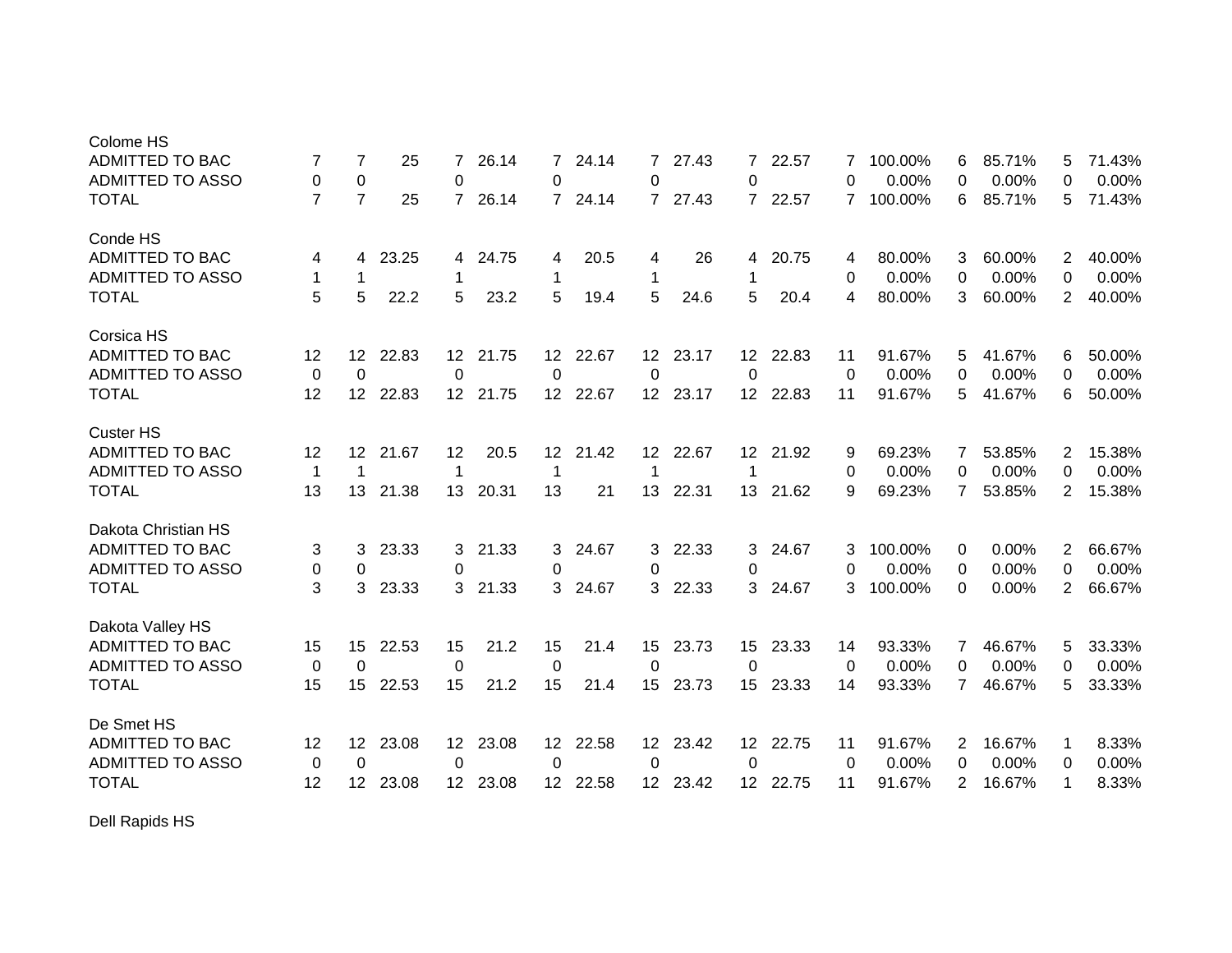| <b>ADMITTED TO BAC</b>    | 24           | 24              | 21.17 | 24              | 20.08 | 24          | 21.21 | 24              | 20.96 | 24       | 21.92    | 23             | 95.83% | 10             | 41.67% | 6              | 25.00% |
|---------------------------|--------------|-----------------|-------|-----------------|-------|-------------|-------|-----------------|-------|----------|----------|----------------|--------|----------------|--------|----------------|--------|
| <b>ADMITTED TO ASSO</b>   | 0            | $\mathbf{0}$    |       | 0               |       | 0           |       | 0               |       | 0        |          | $\overline{0}$ | 0.00%  | 0              | 0.00%  | 0              | 0.00%  |
| <b>TOTAL</b>              | 24           | 24              | 21.17 | 24              | 20.08 | 24          | 21.21 | 24              | 20.96 | 24       | 21.92    | 23             | 95.83% | 10             | 41.67% | 6              | 25.00% |
| Deubrook HS               |              |                 |       |                 |       |             |       |                 |       |          |          |                |        |                |        |                |        |
| <b>ADMITTED TO BAC</b>    | 8            | 8               | 24.25 | 8               | 21.75 | 8           | 23.63 | 8               | 25.25 | 8        | 25.25    | 6              | 75.00% | 2              | 25.00% | $\overline{2}$ | 25.00% |
| <b>ADMITTED TO ASSO</b>   | $\Omega$     | 0               |       | 0               |       | 0           |       | 0               |       | 0        |          | 0              | 0.00%  | 0              | 0.00%  | $\Omega$       | 0.00%  |
| <b>TOTAL</b>              | 8            | 8               | 24.25 | 8               | 21.75 | 8           | 23.63 | 8               | 25.25 | 8        | 25.25    | 6              | 75.00% | $\overline{2}$ | 25.00% | $\overline{2}$ | 25.00% |
| Deuel HS                  |              |                 |       |                 |       |             |       |                 |       |          |          |                |        |                |        |                |        |
| <b>ADMITTED TO BAC</b>    | 12           | 12              | 20.08 | 12              | 16.75 | 12          | 20.5  | 12              | 19.75 |          | 12 22.08 | 6              | 50.00% | 5              | 41.67% | 0              | 0.00%  |
| <b>ADMITTED TO ASSO</b>   | 0            | $\Omega$        |       | $\Omega$        |       | 0           |       | 0               |       | $\Omega$ |          | 0              | 0.00%  | 0              | 0.00%  | 0              | 0.00%  |
| <b>TOTAL</b>              | 12           | 12 <sup>°</sup> | 20.08 | 12 <sup>2</sup> | 16.75 | 12          | 20.5  | 12 <sup>°</sup> | 19.75 |          | 12 22.08 | 6              | 50.00% | 5              | 41.67% | $\Omega$       | 0.00%  |
| Doland HS                 |              |                 |       |                 |       |             |       |                 |       |          |          |                |        |                |        |                |        |
| <b>ADMITTED TO BAC</b>    | 6            | 6               | 24    | 6               | 24    | 6           | 22.67 | 6               | 26    | 6        | 22.83    | 5              | 83.33% | 4              | 66.67% | 4              | 66.67% |
| <b>ADMITTED TO ASSO</b>   | 0            | 0               |       | 0               |       | 0           |       | 0               |       | $\Omega$ |          | 0              | 0.00%  | 0              | 0.00%  | 0              | 0.00%  |
| <b>TOTAL</b>              | 6            | 6               | 24    | 6               | 24    | 6           | 22.67 | 6               | 26    | 6        | 22.83    | 5              | 83.33% | 4              | 66.67% | 4              | 66.67% |
| Douglas HS                |              |                 |       |                 |       |             |       |                 |       |          |          |                |        |                |        |                |        |
| <b>ADMITTED TO BAC</b>    | 27           | 26              | 22.46 | 26              | 22.96 | 26          | 21.88 | 26              | 23.08 | 26       | 21.77    | 18             | 60.00% | 10             | 33.33% | 7              | 23.33% |
| <b>ADMITTED TO ASSO</b>   | 3            | 3               | 21.67 | 3               | 20.33 | 3           | 22    | 3               | 22.33 | 3        | 23       | $\overline{2}$ | 6.67%  | 0              | 0.00%  | 0              | 0.00%  |
| <b>TOTAL</b>              | 30           | 29              | 22.38 | 29              | 22.69 | 29          | 21.9  | 29              | 23    | 29       | 21.9     | 20             | 66.67% | 10             | 33.33% | $\overline{7}$ | 23.33% |
| <b>Edgemont HS</b>        |              |                 |       |                 |       |             |       |                 |       |          |          |                |        |                |        |                |        |
| <b>ADMITTED TO BAC</b>    | 4            | 4               | 23.5  | 4               | 20.75 | 4           | 23.25 | 4               | 23.5  | 4        | 25.5     | 3              | 75.00% | 0              | 0.00%  | 0              | 0.00%  |
| <b>ADMITTED TO ASSO</b>   | 0            | 0               |       | 0               |       | 0           |       | 0               |       | 0        |          | 0              | 0.00%  | 0              | 0.00%  | 0              | 0.00%  |
| <b>TOTAL</b>              | 4            | 4               | 23.5  | 4               | 20.75 | 4           | 23.25 | 4               | 23.5  | 4        | 25.5     | 3              | 75.00% | 0              | 0.00%  | $\Omega$       | 0.00%  |
| <b>Edmunds Central HS</b> |              |                 |       |                 |       |             |       |                 |       |          |          |                |        |                |        |                |        |
| <b>ADMITTED TO BAC</b>    | 4            | 4               | 24.5  | 4               | 25.5  | 4           | 22.75 | 4               | 25.5  | 4        | 23.5     | 4              | 80.00% | 0              | 0.00%  | 0              | 0.00%  |
| <b>ADMITTED TO ASSO</b>   | $\mathbf{1}$ | $\mathbf 1$     |       | $\mathbf{1}$    |       | 1           |       | $\mathbf 1$     |       | 1        |          | 0              | 0.00%  | 0              | 0.00%  | 0              | 0.00%  |
| <b>TOTAL</b>              | 5            | 5               | 23.2  | 5               | 24    | 5           | 21.4  | 5               | 24.2  | 5        | 22.4     | 4              | 80.00% | 0              | 0.00%  | $\Omega$       | 0.00%  |
| <b>Elk Point HS</b>       |              |                 |       |                 |       |             |       |                 |       |          |          |                |        |                |        |                |        |
| <b>ADMITTED TO BAC</b>    | 22           | 22              | 22.05 | 22              | 21.41 | 22          | 21.64 | 22              | 21.95 | 22       | 22.5     | 21             | 91.30% | 5              | 21.74% | 3              | 13.04% |
| <b>ADMITTED TO ASSO</b>   | $\mathbf 1$  | 1               |       | $\mathbf 1$     |       | $\mathbf 1$ |       | 1               |       | 1        |          | 1              | 4.35%  | 0              | 0.00%  | 0              | 0.00%  |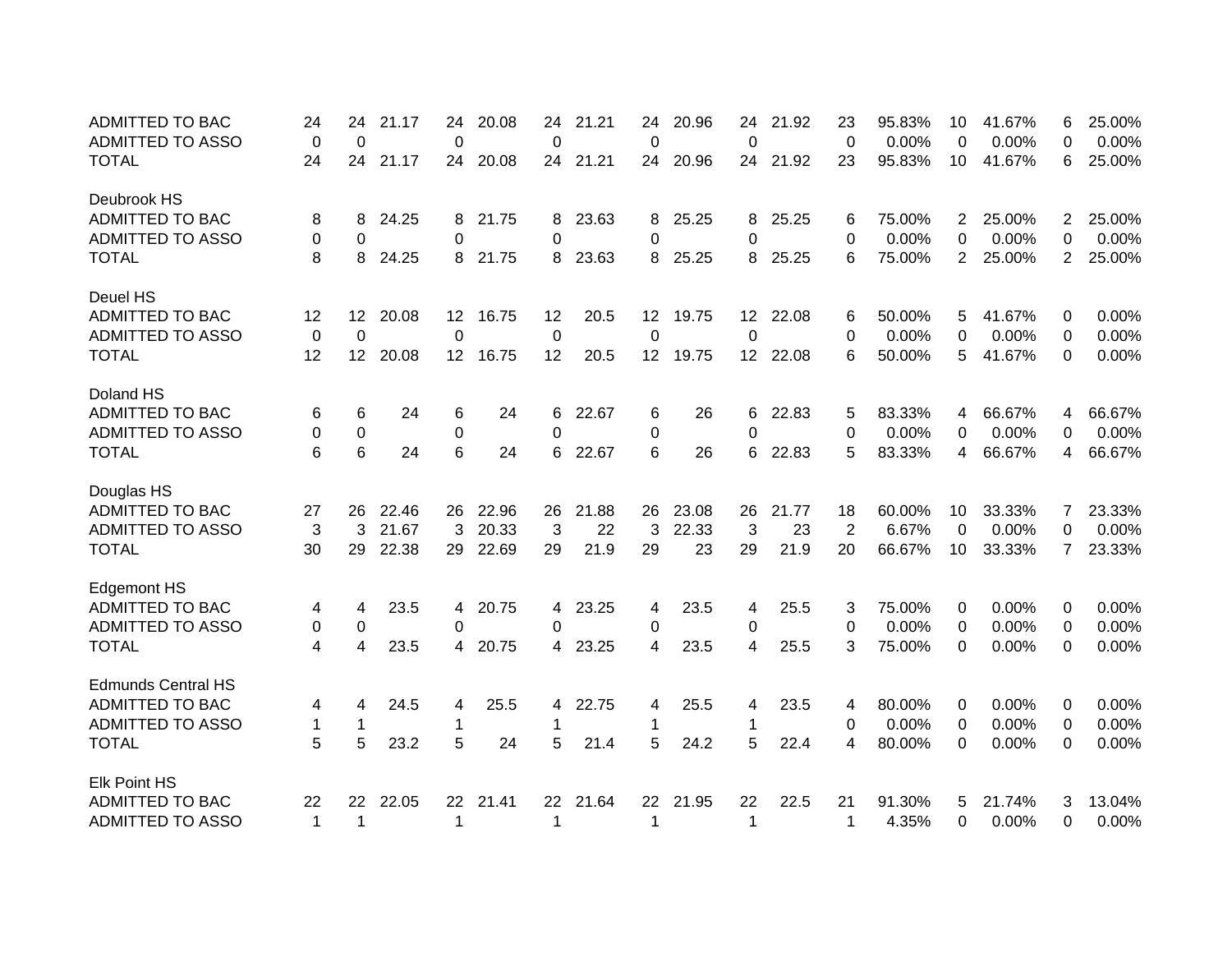| <b>TOTAL</b>            | 23             | 23             | 21.91 | 23                      | 21.26 | 23             | 21.57 | 23             | 21.7  | 23             | 22.43 | 22             | 95.65%  | 5.             | 21.74% | 3              | 13.04% |
|-------------------------|----------------|----------------|-------|-------------------------|-------|----------------|-------|----------------|-------|----------------|-------|----------------|---------|----------------|--------|----------------|--------|
| <b>Elkton HS</b>        |                |                |       |                         |       |                |       |                |       |                |       |                |         |                |        |                |        |
| <b>ADMITTED TO BAC</b>  | 10             | 10             | 20.6  | 10                      | 19.5  | 10             | 21    | 10             | 20.9  | 10             | 20.3  | 9              | 75.00%  | 0              | 0.00%  | 3              | 25.00% |
| <b>ADMITTED TO ASSO</b> | $\overline{2}$ | $\overline{2}$ | 21    | $\overline{2}$          | 17.5  | $\overline{2}$ | 21    | $\overline{2}$ | 23.5  | $\overline{2}$ | 22    | $\overline{2}$ | 16.67%  | 0              | 0.00%  | 0              | 0.00%  |
| <b>TOTAL</b>            | 12             | 12             | 20.67 | 12                      | 19.17 | 12             | 21    | 12             | 21.33 | 12             | 20.58 | 11             | 91.67%  | 0              | 0.00%  | 3              | 25.00% |
| <b>Emery HS</b>         |                |                |       |                         |       |                |       |                |       |                |       |                |         |                |        |                |        |
| <b>ADMITTED TO BAC</b>  | 4              | 4              | 26.75 | 4                       | 26.25 | 4              | 27    | 4              | 27.5  | 4              | 25    | 4              | 100.00% | 0              | 0.00%  | $\overline{2}$ | 50.00% |
| <b>ADMITTED TO ASSO</b> | 0              | 0              |       | 0                       |       | 0              |       | 0              |       | 0              |       | 0              | 0.00%   | 0              | 0.00%  | 0              | 0.00%  |
| <b>TOTAL</b>            | 4              | 4              | 26.75 | 4                       | 26.25 | 4              | 27    | 4              | 27.5  | 4              | 25    | 4              | 100.00% | 0              | 0.00%  | 2              | 50.00% |
| <b>Estelline HS</b>     |                |                |       |                         |       |                |       |                |       |                |       |                |         |                |        |                |        |
| <b>ADMITTED TO BAC</b>  | 4              | 4              | 24    | 4                       | 23    | 4              | 22.5  | 4              | 27    | 4              | 22.25 | 4              | 80.00%  | 3              | 60.00% | $\overline{c}$ | 40.00% |
| <b>ADMITTED TO ASSO</b> | 1              | $\mathbf 1$    |       | 1                       |       | 1              |       | 1              |       | 1              |       | 0              | 0.00%   | 0              | 0.00%  | 0              | 0.00%  |
| <b>TOTAL</b>            | 5              | 5              | 23.4  | 5                       | 22.2  | 5              | 22.6  | 5              | 25.6  | 5              | 22.4  | 4              | 80.00%  | 3              | 60.00% | $\overline{2}$ | 40.00% |
| Ethan HS                |                |                |       |                         |       |                |       |                |       |                |       |                |         |                |        |                |        |
| ADMITTED TO BAC         | 4              | 4              | 22    | 4                       | 21.25 | 4              | 24.25 | 4              | 21    | 4              | 21    | 4              | 100.00% |                | 25.00% | 1              | 25.00% |
| <b>ADMITTED TO ASSO</b> | 0              | 0              |       | 0                       |       | 0              |       | 0              |       | 0              |       | 0              | 0.00%   | 0              | 0.00%  | 0              | 0.00%  |
| <b>TOTAL</b>            | 4              | 4              | 22    | 4                       | 21.25 | 4              | 24.25 | $\overline{4}$ | 21    | 4              | 21    | 4              | 100.00% | -1             | 25.00% | 1              | 25.00% |
| Eureka HS               |                |                |       |                         |       |                |       |                |       |                |       |                |         |                |        |                |        |
| ADMITTED TO BAC         | 7              | 7              | 23.86 | 7                       | 23.71 | 7              | 24    | 7              | 23.43 | $\mathbf{7}$   | 22.71 | 7              | 87.50%  | 3              | 37.50% | 3              | 37.50% |
| <b>ADMITTED TO ASSO</b> | 1              | 1              |       | 1                       |       | 1              |       | 1              |       | 1              |       | 0              | 0.00%   | 0              | 0.00%  | 0              | 0.00%  |
| <b>TOTAL</b>            | 8              | 8              | 23    | 8                       | 22.5  | 8              | 22.75 | 8              | 23.25 | 8              | 21.88 | 7              | 87.50%  | 3              | 37.50% | 3              | 37.50% |
| Faith HS                |                |                |       |                         |       |                |       |                |       |                |       |                |         |                |        |                |        |
| ADMITTED TO BAC         | 2              | 2              | 21    | $\overline{\mathbf{c}}$ | 21    | 2              | 19.5  | 2              | 21.5  | 2              | 21.5  | 2              | 66.67%  |                | 33.33% | 0              | 0.00%  |
| <b>ADMITTED TO ASSO</b> | $\mathbf{1}$   | $\mathbf{1}$   |       | 1                       |       | 1              |       | 1              |       | 1              |       |                | 33.33%  | 1              | 33.33% | 1              | 33.33% |
| <b>TOTAL</b>            | 3              | 3              | 23    | 3                       | 22.67 | 3              | 21.33 | 3              | 24.33 | $\mathbf{3}$   | 23.33 | 3              | 100.00% | $\overline{2}$ | 66.67% | 1              | 33.33% |
|                         |                |                |       |                         |       |                |       |                |       |                |       |                |         |                |        |                |        |
| <b>Faulkton HS</b>      |                |                |       |                         |       |                |       |                |       |                |       |                |         |                |        |                |        |
| ADMITTED TO BAC         | 9              | 9              | 21.78 | 9                       | 20.67 | 9              | 22.56 | 9              | 20.67 | 9              | 23    | 7              | 70.00%  | 3              | 30.00% | 3              | 30.00% |
| <b>ADMITTED TO ASSO</b> | 1              | 1              |       | 1                       |       | 1              |       | 1              |       | 1              |       | 0              | 0.00%   | 0              | 0.00%  | 0              | 0.00%  |
| <b>TOTAL</b>            | 10             | 10             | 21.7  | 10                      | 20.9  | 10             | 22.2  | 10             | 20.7  | 10             | 22.8  | $\overline{7}$ | 70.00%  | 3              | 30.00% | 3              | 30.00% |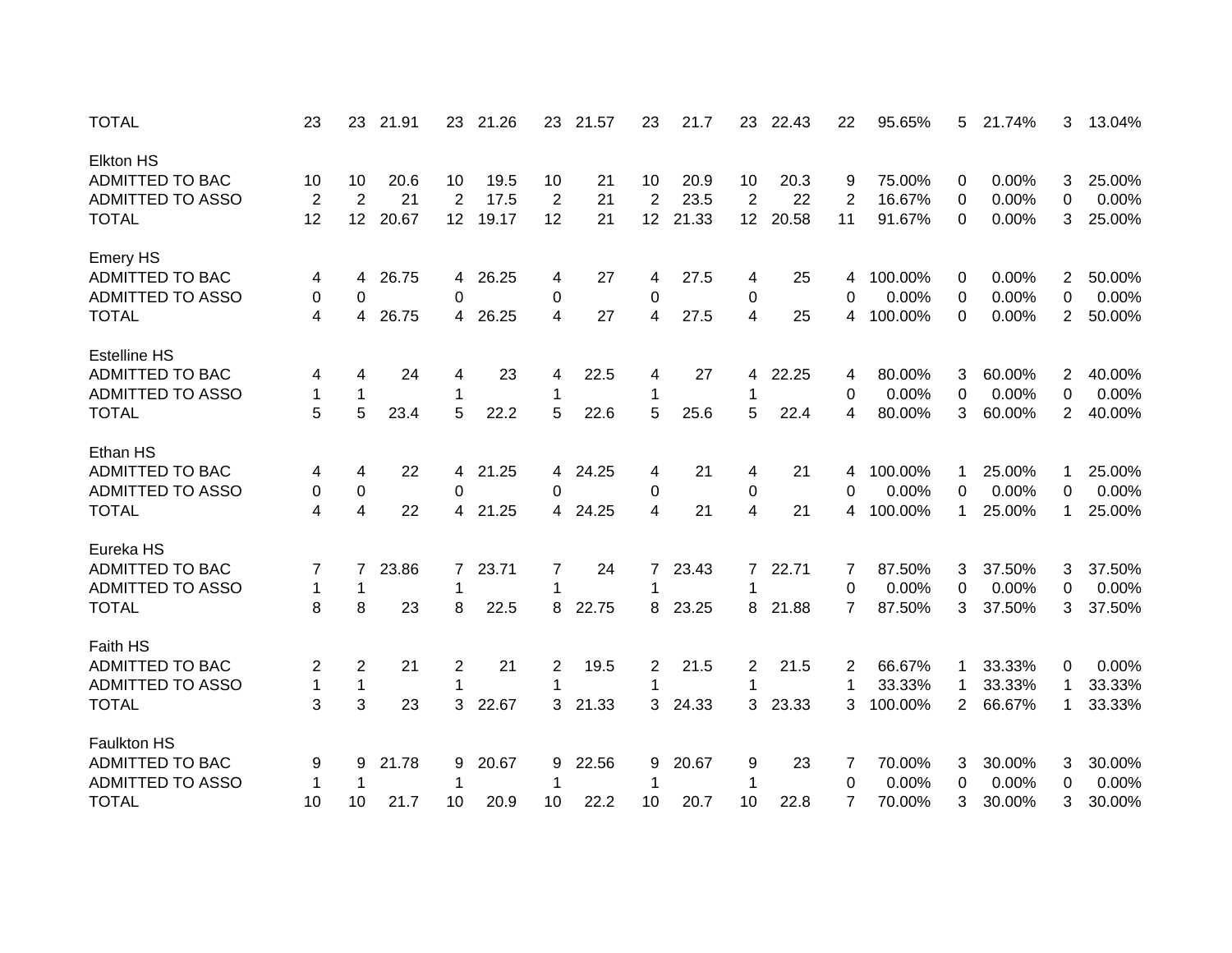| <b>Flandreau HS</b>     |    |                 |       |                  |          |                  |       |                  |          |                 |       |                |         |                |        |                |        |
|-------------------------|----|-----------------|-------|------------------|----------|------------------|-------|------------------|----------|-----------------|-------|----------------|---------|----------------|--------|----------------|--------|
| <b>ADMITTED TO BAC</b>  | 8  | 8               | 24.38 | 8                | 25.13    | 8                | 23.5  | 8                | 24.75    | 8               | 23.63 | 7              | 77.78%  | 6              | 66.67% | 5              | 55.56% |
| <b>ADMITTED TO ASSO</b> | 1  | $\mathbf 1$     |       | 1                |          | 1                |       | 1                |          | 1               |       | 0              | 0.00%   | 0              | 0.00%  | $\Omega$       | 0.00%  |
| <b>TOTAL</b>            | 9  | 9               | 24.11 | 9                | 24.33    | 9                | 23.33 | 9                | 24.56    | 9               | 23.67 | 7              | 77.78%  | 6              | 66.67% | 5              | 55.56% |
| Florence HS             |    |                 |       |                  |          |                  |       |                  |          |                 |       |                |         |                |        |                |        |
| <b>ADMITTED TO BAC</b>  | 6  | 6               | 22.5  | 6                | 20.33    | 6                | 22    | 6                | 24.67    | 6               | 22.17 | 6              | 100.00% | 3              | 50.00% | 2              | 33.33% |
| <b>ADMITTED TO ASSO</b> | 0  | 0               |       | 0                |          | 0                |       | 0                |          | $\Omega$        |       | 0              | 0.00%   | 0              | 0.00%  | 0              | 0.00%  |
| <b>TOTAL</b>            | 6  | 6               | 22.5  | 6                | 20.33    | 6                | 22    | 6                | 24.67    | 6.              | 22.17 | 6              | 100.00% | 3              | 50.00% | $\overline{2}$ | 33.33% |
| <b>Frederick HS</b>     |    |                 |       |                  |          |                  |       |                  |          |                 |       |                |         |                |        |                |        |
| <b>ADMITTED TO BAC</b>  | 3  | 3               | 19.67 | 3                | 19.67    | 3                | 20.67 | 3                | 18.67    | 3               | 19.67 | 2              | 66.67%  | 0              | 0.00%  | 0              | 0.00%  |
| <b>ADMITTED TO ASSO</b> | 0  | 0               |       | 0                |          | 0                |       | 0                |          | $\Omega$        |       | 0              | 0.00%   | 0              | 0.00%  | 0              | 0.00%  |
| <b>TOTAL</b>            | 3  | 3               | 19.67 | 3                | 19.67    | 3                | 20.67 | 3                | 18.67    | 3               | 19.67 | 2              | 66.67%  | 0              | 0.00%  | 0              | 0.00%  |
| Freeman HS              |    |                 |       |                  |          |                  |       |                  |          |                 |       |                |         |                |        |                |        |
| <b>ADMITTED TO BAC</b>  | 15 | 15              | 22.27 | 15               | 21.2     | 15               | 22.73 | 15               | 21.53    | 15              | 23.47 | 13             | 86.67%  | 0              | 0.00%  | 3              | 20.00% |
| <b>ADMITTED TO ASSO</b> | 0  | $\Omega$        |       | $\mathbf 0$      |          | 0                |       | 0                |          | 0               |       | 0              | 0.00%   | 0              | 0.00%  | $\Omega$       | 0.00%  |
| <b>TOTAL</b>            | 15 | 15              | 22.27 | 15               | 21.2     | 15 <sub>1</sub>  | 22.73 | 15               | 21.53    | 15 <sub>1</sub> | 23.47 | 13             | 86.67%  | $\Omega$       | 0.00%  | 3              | 20.00% |
|                         |    |                 |       |                  |          |                  |       |                  |          |                 |       |                |         |                |        |                |        |
| Garretson HS            |    |                 |       |                  |          |                  |       |                  |          |                 |       |                |         |                |        |                |        |
| <b>ADMITTED TO BAC</b>  | 12 | 12 <sup>°</sup> | 23.08 |                  | 12 22.08 | 12 <sup>2</sup>  | 23.25 |                  | 12 22.75 | 12 <sup>2</sup> | 23.17 | 10             | 66.67%  | 0              | 0.00%  | 3              | 20.00% |
| <b>ADMITTED TO ASSO</b> | 3  | 3               | 23    | 3                | 26.33    | 3                | 20.67 | 3                | 22.33    | 3               | 22.33 | $\overline{2}$ | 13.33%  | 0              | 0.00%  | 1              | 6.67%  |
| <b>TOTAL</b>            | 15 | 15              | 23.07 | 15 <sup>15</sup> | 22.93    | 15 <sup>15</sup> | 22.73 | 15 <sub>15</sub> | 22.67    | 15              | 23    | 12             | 80.00%  | $\Omega$       | 0.00%  | 4              | 26.67% |
| Gayville- Volin HS      |    |                 |       |                  |          |                  |       |                  |          |                 |       |                |         |                |        |                |        |
| <b>ADMITTED TO BAC</b>  | 4  | 4               | 25.5  | 4                | 24.75    | 4                | 24.5  | 4                | 25.75    | 4               | 25.75 | 4              | 100.00% | $\overline{2}$ | 50.00% | $\overline{2}$ | 50.00% |
| <b>ADMITTED TO ASSO</b> | 0  | 0               |       | 0                |          | 0                |       | 0                |          | 0               |       | 0              | 0.00%   | 0              | 0.00%  | 0              | 0.00%  |
| <b>TOTAL</b>            | 4  | 4               | 25.5  | 4                | 24.75    | 4                | 24.5  | 4                | 25.75    | 4               | 25.75 | 4              | 100.00% | $\overline{2}$ | 50.00% | $\overline{2}$ | 50.00% |
| Geddes HS               |    |                 |       |                  |          |                  |       |                  |          |                 |       |                |         |                |        |                |        |
| <b>ADMITTED TO BAC</b>  | 4  | 4               | 27.25 | 4                | 27       | 4                | 27.5  | 4                | 28.75    | 4               | 25    | 4              | 100.00% | 3              | 75.00% | $\overline{2}$ | 50.00% |
| <b>ADMITTED TO ASSO</b> | 0  | $\Omega$        |       | 0                |          | 0                |       | 0                |          | 0               |       | 0              | 0.00%   | 0              | 0.00%  | 0              | 0.00%  |
| <b>TOTAL</b>            | 4  | 4               | 27.25 | 4                | 27       | 4                | 27.5  | 4                | 28.75    | 4               | 25    | 4              | 100.00% | 3              | 75.00% | 2              | 50.00% |
| Gettysburg HS           |    |                 |       |                  |          |                  |       |                  |          |                 |       |                |         |                |        |                |        |
| <b>ADMITTED TO BAC</b>  | 21 | 21              | 24    | 21               | 22.71    | 21               | 24.95 | 21               | 23.86    | 21              | 24    | 21             | 100.00% | 6              | 28.57% | 5              | 23.81% |
|                         |    |                 |       |                  |          |                  |       |                  |          |                 |       |                |         |                |        |                |        |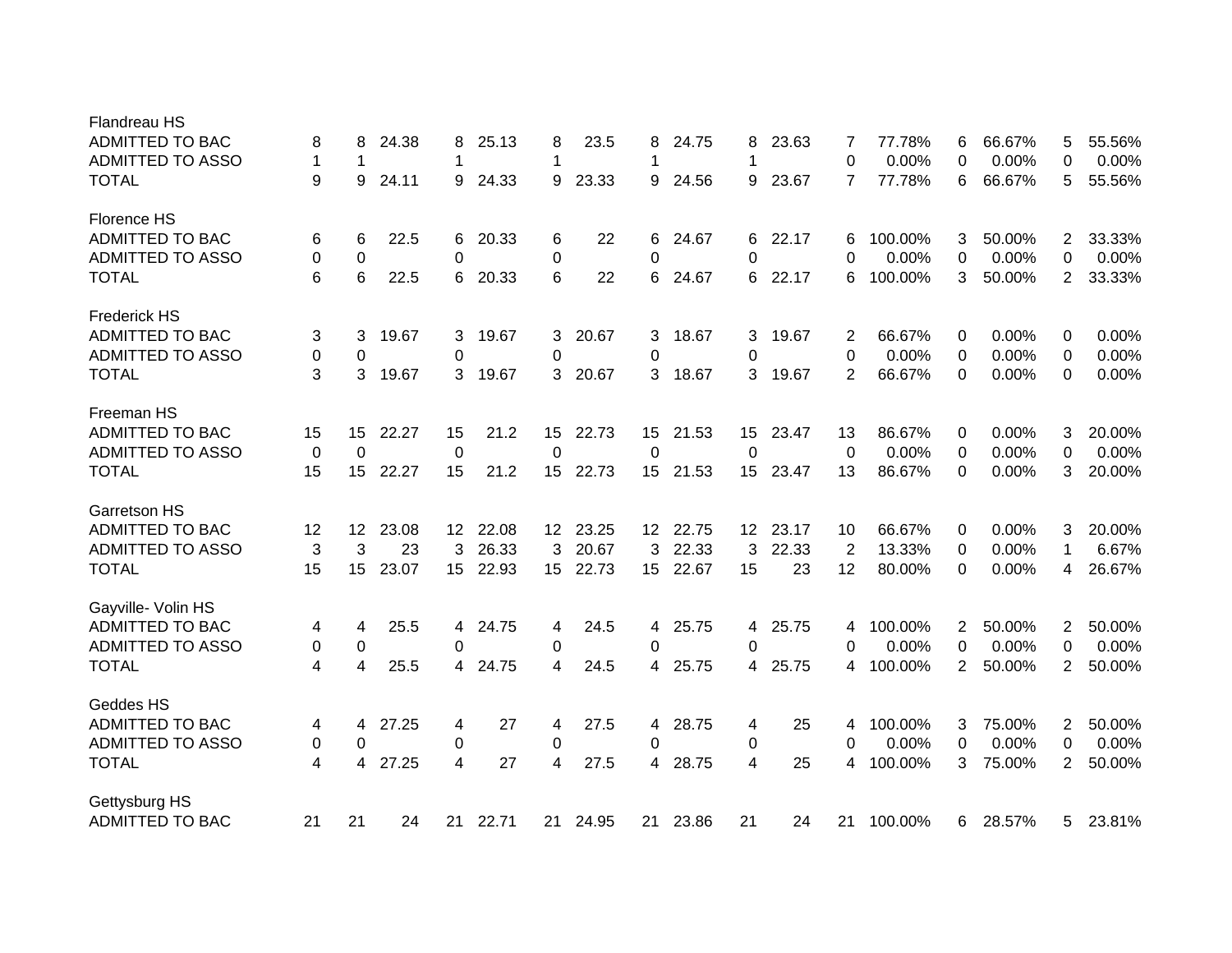| <b>ADMITTED TO ASSO</b>  | 0           | 0                |       | 0           |          | 0               |       | 0               |          | 0        |          | 0                 | 0.00%   | 0              | 0.00%  | 0              | 0.00%  |
|--------------------------|-------------|------------------|-------|-------------|----------|-----------------|-------|-----------------|----------|----------|----------|-------------------|---------|----------------|--------|----------------|--------|
| <b>TOTAL</b>             | 21          | 21               | 24    | 21          | 22.71    | 21              | 24.95 | 21              | 23.86    | 21       | 24       | 21                | 100.00% | 6              | 28.57% | 5              | 23.81% |
| <b>Grant-Deuel HS</b>    |             |                  |       |             |          |                 |       |                 |          |          |          |                   |         |                |        |                |        |
| <b>ADMITTED TO BAC</b>   | 4           | 4                | 21    | 4           | 19.75    | 4               | 19.5  | 4               | 22       | 4        | 21.75    | 4                 | 80.00%  | 1              | 20.00% | 0              | 0.00%  |
| <b>ADMITTED TO ASSO</b>  | 1           | 1                |       | 1           |          | 1               |       | 1               |          | 1        |          | 0                 | 0.00%   | 0              | 0.00%  | 0              | 0.00%  |
| <b>TOTAL</b>             | 5           | 5                | 20    | 5           | 18.6     | 5               | 18.2  | 5               | 21.2     | 5        | 21.2     | 4                 | 80.00%  | 1              | 20.00% | $\Omega$       | 0.00%  |
| <b>Great Plains Luth</b> |             |                  |       |             |          |                 |       |                 |          |          |          |                   |         |                |        |                |        |
| <b>ADMITTED TO BAC</b>   | 8           | 8                | 25.5  | 8           | 24.25    | 8               | 26.25 | 8               | 24.88    | 8        | 26.13    | 8                 | 88.89%  | 0              | 0.00%  | $\overline{2}$ | 22.22% |
| <b>ADMITTED TO ASSO</b>  | $\mathbf 1$ | 1                |       | 1           |          | 1               |       | 1               |          | 1        |          |                   | 11.11%  | 0              | 0.00%  | 0              | 0.00%  |
| <b>TOTAL</b>             | 9           | 9                | 25.22 | 9           | 24.11    | 9               | 25.89 | 9               | 24.56    | 9        | 25.67    | 9                 | 100.00% | 0              | 0.00%  | $\overline{2}$ | 22.22% |
|                          |             |                  |       |             |          |                 |       |                 |          |          |          |                   |         |                |        |                |        |
| <b>Gregory HS</b>        |             |                  |       |             |          |                 |       |                 |          |          |          |                   |         |                |        |                |        |
| <b>ADMITTED TO BAC</b>   | 12          | 12               | 22.25 | 12          | 22       | 12 <sup>2</sup> | 22.17 | 12 <sup>2</sup> | 23.17    |          | 12 21.17 | $12 \overline{ }$ | 100.00% | 9              | 75.00% | 4              | 33.33% |
| <b>ADMITTED TO ASSO</b>  | 0           | 0                |       | 0           |          | $\Omega$        |       | $\Omega$        |          | $\Omega$ |          | $\Omega$          | 0.00%   | 0              | 0.00%  | 0              | 0.00%  |
| <b>TOTAL</b>             | 12          | 12 <sup>12</sup> | 22.25 | 12          | 22       | 12 <sup>7</sup> | 22.17 |                 | 12 23.17 |          | 12 21.17 | 12 <sub>2</sub>   | 100.00% | 9              | 75.00% | 4              | 33.33% |
| Groton HS                |             |                  |       |             |          |                 |       |                 |          |          |          |                   |         |                |        |                |        |
| <b>ADMITTED TO BAC</b>   | 18          | 18               | 23.39 | 18          | 22.39    | 18              | 24.17 | 18              | 22.83    | 18       | 23.78    | 18                | 81.82%  | 8              | 36.36% | 7              | 31.82% |
| <b>ADMITTED TO ASSO</b>  | 4           | 4                | 17.75 | 4           | 18       | 4               | 15.5  | 4               | 21.5     | 4        | 15.75    | -1                | 4.55%   | 0              | 0.00%  | 0              | 0.00%  |
| <b>TOTAL</b>             | 22          | 22               | 22.36 |             | 22 21.59 | 22              | 22.59 | 22 <sub>2</sub> | 22.59    |          | 22 22.32 | 19                | 86.36%  | 8              | 36.36% | $\overline{7}$ | 31.82% |
|                          |             |                  |       |             |          |                 |       |                 |          |          |          |                   |         |                |        |                |        |
| Hamlin HS                |             |                  |       |             |          |                 |       |                 |          |          |          |                   |         |                |        |                |        |
| <b>ADMITTED TO BAC</b>   | 14          | 14               | 23.07 | 14          | 21       | 14              | 26.29 | 14              | 21.93    | 14       | 22.79    | 14                | 100.00% | 10             | 71.43% | 5              | 35.71% |
| <b>ADMITTED TO ASSO</b>  | 0           | 0                |       | $\mathbf 0$ |          | 0               |       | 0               |          | 0        |          | $\Omega$          | 0.00%   | 0              | 0.00%  | 0              | 0.00%  |
| <b>TOTAL</b>             | 14          | 14               | 23.07 | 14          | 21       | 14              | 26.29 | 14              | 21.93    | 14       | 22.79    | 14                | 100.00% | 10             | 71.43% | 5              | 35.71% |
| Hanson HS                |             |                  |       |             |          |                 |       |                 |          |          |          |                   |         |                |        |                |        |
| <b>ADMITTED TO BAC</b>   | 5           | 5                | 21.2  | 5           | 20.8     | 5               | 22.8  | 5               | 20       | 5        | 21.4     | 4                 | 80.00%  | 2              | 40.00% | 1              | 20.00% |
| <b>ADMITTED TO ASSO</b>  | 0           | 0                |       | 0           |          | 0               |       | 0               |          | 0        |          | 0                 | 0.00%   | 0              | 0.00%  | 0              | 0.00%  |
| <b>TOTAL</b>             | 5           | 5                | 21.2  | 5           | 20.8     | 5               | 22.8  | 5               | 20       | 5        | 21.4     | 4                 | 80.00%  | $\overline{2}$ | 40.00% | 1              | 20.00% |
| <b>Harding County HS</b> |             |                  |       |             |          |                 |       |                 |          |          |          |                   |         |                |        |                |        |
| ADMITTED TO BAC          | 6           | 6                | 23.5  | 6           | 22.83    | 6               | 23    | 6               | 25       | 6        | 22       | 4                 | 66.67%  | 4              | 66.67% | 2              | 33.33% |
| <b>ADMITTED TO ASSO</b>  | 0           | 0                |       | 0           |          | 0               |       | 0               |          | 0        |          | 0                 | 0.00%   | 0              | 0.00%  | 0              | 0.00%  |
| <b>TOTAL</b>             | 6           | 6                | 23.5  | 6           | 22.83    | 6               | 23    | 6               | 25       | 6        | 22       | 4                 | 66.67%  | 4              | 66.67% | $\overline{2}$ | 33.33% |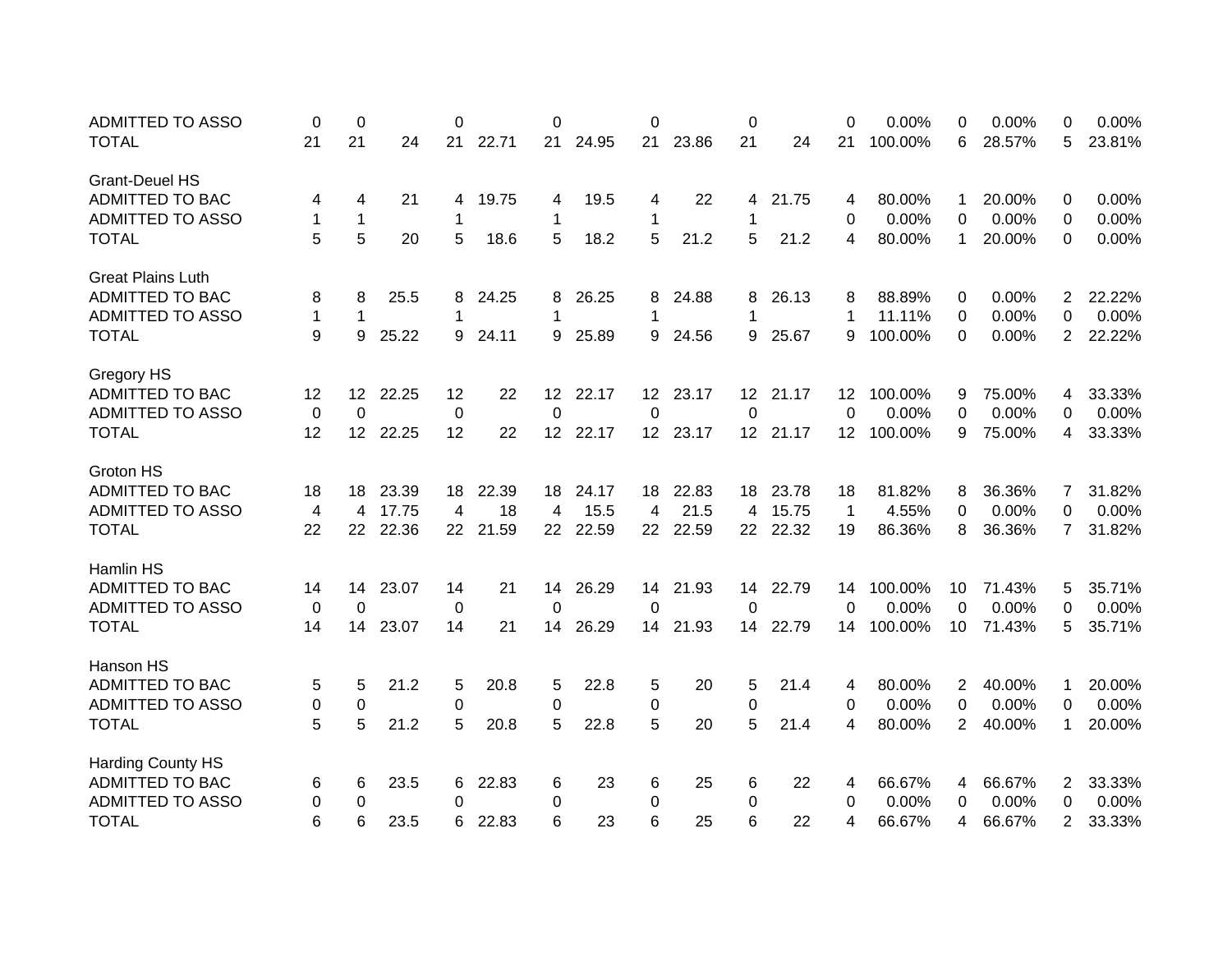| Harrisburg HS           |                  |                          |       |                |       |                |       |    |       |                |       |                |         |             |        |                |        |
|-------------------------|------------------|--------------------------|-------|----------------|-------|----------------|-------|----|-------|----------------|-------|----------------|---------|-------------|--------|----------------|--------|
| <b>ADMITTED TO BAC</b>  | 15               | 15                       | 22.27 | 15             | 21.8  | 15             | 21.33 | 15 | 23.33 | 15             | 21.8  | 12             | 70.59%  | 9           | 52.94% | 6              | 35.29% |
| <b>ADMITTED TO ASSO</b> | $\overline{2}$   | 2                        | 23    | $\overline{2}$ | 23    | $\overline{2}$ | 23.5  | 2  | 22.5  | $\overline{2}$ | 21.5  | $\overline{2}$ | 11.76%  | 1           | 5.88%  | 1              | 5.88%  |
| <b>TOTAL</b>            | 17               | 17                       | 22.35 | 17             | 21.94 | 17             | 21.59 | 17 | 23.24 | 17             | 21.76 | 14             | 82.35%  | 10          | 58.82% | $\overline{7}$ | 41.18% |
| Harrold HS              |                  |                          |       |                |       |                |       |    |       |                |       |                |         |             |        |                |        |
| <b>ADMITTED TO BAC</b>  | 3                | 3                        | 27    | 3              | 27    | 3              | 23.67 | 3  | 28    | 3              | 27.67 | 3              | 100.00% | 0           | 0.00%  | 0              | 0.00%  |
| <b>ADMITTED TO ASSO</b> | $\boldsymbol{0}$ | $\pmb{0}$                |       | 0              |       | 0              |       | 0  |       | 0              |       | 0              | 0.00%   | 0           | 0.00%  | $\Omega$       | 0.00%  |
| <b>TOTAL</b>            | 3                | 3                        | 27    | 3              | 27    | 3              | 23.67 | 3  | 28    | 3              | 27.67 | 3              | 100.00% | 0           | 0.00%  | 0              | 0.00%  |
| <b>Herreid HS</b>       |                  |                          |       |                |       |                |       |    |       |                |       |                |         |             |        |                |        |
| <b>ADMITTED TO BAC</b>  | 4                | 4                        | 24    | 4              | 23.5  | 4              | 24.5  | 4  | 25.25 | 4              | 21    | 3              | 75.00%  | 0           | 0.00%  | 0              | 0.00%  |
| <b>ADMITTED TO ASSO</b> | 0                | 0                        |       | $\pmb{0}$      |       | 0              |       | 0  |       | 0              |       | 0              | 0.00%   | 0           | 0.00%  | 0              | 0.00%  |
| <b>TOTAL</b>            | 4                | $\overline{\mathcal{A}}$ | 24    | $\overline{4}$ | 23.5  | $\overline{4}$ | 24.5  | 4  | 25.25 | 4              | 21    | 3              | 75.00%  | $\Omega$    | 0.00%  | $\Omega$       | 0.00%  |
| <b>Highmore HS</b>      |                  |                          |       |                |       |                |       |    |       |                |       |                |         |             |        |                |        |
| <b>ADMITTED TO BAC</b>  | 7                | 7                        | 23    | 7              | 22.71 | 7              | 22.29 | 7  | 24    | $\overline{7}$ | 22.43 | 7              | 87.50%  | 0           | 0.00%  | 1              | 12.50% |
| <b>ADMITTED TO ASSO</b> | $\mathbf 1$      | 1                        |       | 1              |       | 1              |       | 1  |       | 1              |       |                | 12.50%  | 0           | 0.00%  | $\Omega$       | 0.00%  |
| <b>TOTAL</b>            | 8                | 8                        | 23.13 | 8              | 22.88 | 8              | 22.5  | 8  | 24    | 8              | 22.38 | 8              | 100.00% | $\Omega$    | 0.00%  | 1              | 12.50% |
| Hill City HS            |                  |                          |       |                |       |                |       |    |       |                |       |                |         |             |        |                |        |
| ADMITTED TO BAC         | 10               | 10                       | 20.6  | 10             | 19.3  | 10             | 19.1  | 10 | 22.2  | 10             | 21.2  | 9              | 81.82%  | 3           | 27.27% | 0              | 0.00%  |
| <b>ADMITTED TO ASSO</b> | $\mathbf 1$      | 1                        |       | 1              |       | 1              |       | 1  |       | 1              |       | 0              | 0.00%   | 0           | 0.00%  | 0              | 0.00%  |
| <b>TOTAL</b>            | 11               | 11                       | 20.18 | 11             | 18.91 | 11             | 18.91 | 11 | 21.45 | 11             | 20.91 | 9              | 81.82%  | 3           | 27.27% | $\Omega$       | 0.00%  |
| Hot Springs HS          |                  |                          |       |                |       |                |       |    |       |                |       |                |         |             |        |                |        |
| <b>ADMITTED TO BAC</b>  | 8                | 8                        | 21.13 | 8              | 20    | 8              | 19.63 | 8  | 22.75 | 8              | 21.5  | 6              | 60.00%  | 0           | 0.00%  | 0              | 0.00%  |
| <b>ADMITTED TO ASSO</b> | $\overline{2}$   | 2                        | 18    | $\overline{2}$ | 17    | $\overline{2}$ | 19.5  | 2  | 15.5  | $\overline{2}$ | 19    | 1              | 10.00%  | $\mathbf 0$ | 0.00%  | 0              | 0.00%  |
| <b>TOTAL</b>            | 10               | 10                       | 20.5  | 10             | 19.4  | 10             | 19.6  | 10 | 21.3  | 10             | 21    | $\overline{7}$ | 70.00%  | 0           | 0.00%  | 0              | 0.00%  |
| Hoven HS                |                  |                          |       |                |       |                |       |    |       |                |       |                |         |             |        |                |        |
| <b>ADMITTED TO BAC</b>  | 6                | 6                        | 23.17 | 6              | 22.33 | 6              | 24.83 | 6  | 22.17 | 6              | 22.5  | 6              | 100.00% | 4           | 66.67% | 3              | 50.00% |
| <b>ADMITTED TO ASSO</b> | 0                | 0                        |       | 0              |       | 0              |       | 0  |       | 0              |       | 0              | 0.00%   | 0           | 0.00%  | 0              | 0.00%  |
| <b>TOTAL</b>            | 6                | 6                        | 23.17 | 6              | 22.33 | 6              | 24.83 | 6  | 22.17 | 6              | 22.5  | 6              | 100.00% | 4           | 66.67% | 3              | 50.00% |
|                         |                  |                          |       |                |       |                |       |    |       |                |       |                |         |             |        |                |        |

Howard HS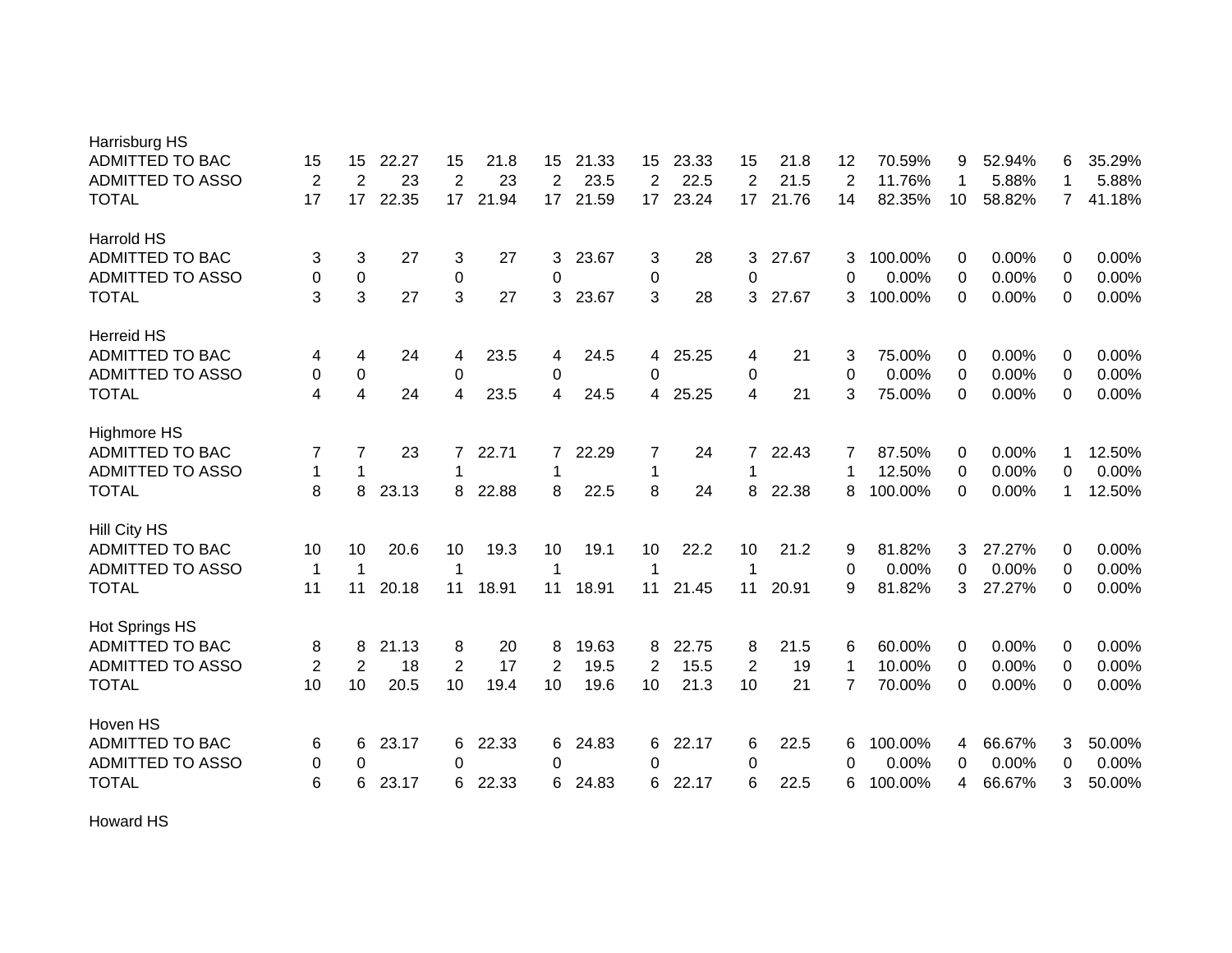| <b>ADMITTED TO BAC</b>  | 13             | 13             | 21.69 | 13          | 20.85 | 13              | 20.62   | 13             | 22.23 | 13             | 21.77 | 10             | 76.92% | 3              | 23.08% | 1           | 7.69%  |
|-------------------------|----------------|----------------|-------|-------------|-------|-----------------|---------|----------------|-------|----------------|-------|----------------|--------|----------------|--------|-------------|--------|
| <b>ADMITTED TO ASSO</b> | 0              | 0              |       | 0           |       | 0               |         | 0              |       | $\mathbf 0$    |       | 0              | 0.00%  | 0              | 0.00%  | 0           | 0.00%  |
| <b>TOTAL</b>            | 13             | 13             | 21.69 | 13          | 20.85 | 13 <sup>2</sup> | 20.62   | 13             | 22.23 | 13             | 21.77 | 10             | 76.92% | 3              | 23.08% | -1          | 7.69%  |
| Hurley HS               |                |                |       |             |       |                 |         |                |       |                |       |                |        |                |        |             |        |
| <b>ADMITTED TO BAC</b>  | 5              | 5              | 20.2  | 5           | 19.2  | 5               | 20.8    | 5              | 20    | 5              | 20    | 3              | 60.00% | 2              | 40.00% | 1           | 20.00% |
| <b>ADMITTED TO ASSO</b> | 0              | 0              |       | $\mathbf 0$ |       | 0               |         | 0              |       | $\mathbf 0$    |       | 0              | 0.00%  | 0              | 0.00%  | $\Omega$    | 0.00%  |
| <b>TOTAL</b>            | 5              | 5              | 20.2  | 5           | 19.2  | 5               | 20.8    | 5              | 20    | 5              | 20    | 3              | 60.00% | $\overline{2}$ | 40.00% | 1           | 20.00% |
| Huron Senior HS         |                |                |       |             |       |                 |         |                |       |                |       |                |        |                |        |             |        |
| <b>ADMITTED TO BAC</b>  | 52             | 52             | 23.13 | 52          | 22.27 | 52              | 22.44   | 52             | 23.85 | 52             | 23.23 | 50             | 89.29% | 35             | 62.50% | 25          | 44.64% |
| <b>ADMITTED TO ASSO</b> | 4              | 4              | 20.25 | 4           | 17.5  | 4               | 19.25   | 4              | 22    | 4              | 21.5  | $\overline{2}$ | 3.57%  | $\overline{2}$ | 3.57%  | $\mathbf 1$ | 1.79%  |
| <b>TOTAL</b>            | 56             | 56             | 22.93 | 56          | 21.93 | 56              | 22.21   | 56             | 23.71 | 56             | 23.11 | 52             | 92.86% | 37             | 66.07% | 26          | 46.43% |
| Indian Voca HS          |                |                |       |             |       |                 |         |                |       |                |       |                |        |                |        |             |        |
| <b>ADMITTED TO BAC</b>  | 6              | 6              | 16.5  | 6           | 14.67 | 6               | 15.67   | 6              | 16.33 | 6              | 18.83 | 2              | 28.57% | 0              | 0.00%  | 0           | 0.00%  |
| <b>ADMITTED TO ASSO</b> | 1              | 1              |       | 1           |       | 1               |         | 1              |       | 1              |       | 0              | 0.00%  | 0              | 0.00%  | 0           | 0.00%  |
| <b>TOTAL</b>            | $\overline{7}$ | $\overline{7}$ | 16.14 | 7           | 14.14 |                 | 7 15.43 | $7^{\circ}$    | 15.86 | $7^{\circ}$    | 18.57 | 2              | 28.57% | 0              | 0.00%  | $\Omega$    | 0.00%  |
| Ipswich HS              |                |                |       |             |       |                 |         |                |       |                |       |                |        |                |        |             |        |
| <b>ADMITTED TO BAC</b>  | 9              | 9              | 20.56 | 9           | 19.22 | 9               | 21.33   | 9              | 19.44 | 9              | 22    | 7              | 63.64% | $\overline{2}$ | 18.18% | 0           | 0.00%  |
| <b>ADMITTED TO ASSO</b> | $\overline{2}$ | $\overline{2}$ | 17.5  | 2           | 16.5  | 2               | 16      | $\overline{2}$ | 17.5  | $\overline{2}$ | 19    | 2              | 18.18% | 0              | 0.00%  | 0           | 0.00%  |
| <b>TOTAL</b>            | 11             | 11             | 20    | 11          | 18.73 | 11              | 20.36   | 11             | 19.09 | 11             | 21.45 | 9              | 81.82% | 2              | 18.18% | $\Omega$    | 0.00%  |
| Irene HS                |                |                |       |             |       |                 |         |                |       |                |       |                |        |                |        |             |        |
| <b>ADMITTED TO BAC</b>  | 3              | 3              | 19.33 | 3           | 19.67 | 3               | 17.33   | 3              | 19.67 | 3              | 21.33 | 2              | 66.67% | 0              | 0.00%  | 0           | 0.00%  |
| ADMITTED TO ASSO        | 0              | 0              |       | $\Omega$    |       | $\Omega$        |         | 0              |       | 0              |       | 0              | 0.00%  | 0              | 0.00%  | 0           | 0.00%  |
| <b>TOTAL</b>            | 3              | 3              | 19.33 | 3           | 19.67 | 3               | 17.33   | 3              | 19.67 | 3              | 21.33 | 2              | 66.67% | 0              | 0.00%  | $\Omega$    | 0.00%  |
| Iroquois HS             |                |                |       |             |       |                 |         |                |       |                |       |                |        |                |        |             |        |
| ADMITTED TO BAC         | 4              | 4              | 21    | 4           | 21.75 | 4               | 19.5    | 4              | 20.25 | 4              | 21.25 | 3              | 75.00% | 3              | 75.00% | 1           | 25.00% |
| <b>ADMITTED TO ASSO</b> | $\pmb{0}$      | 0              |       | 0           |       | 0               |         | 0              |       | 0              |       | 0              | 0.00%  | 0              | 0.00%  | 0           | 0.00%  |
| <b>TOTAL</b>            | 4              | 4              | 21    | 4           | 21.75 | 4               | 19.5    | 4              | 20.25 | 4              | 21.25 | 3              | 75.00% | 3              | 75.00% | 1           | 25.00% |
|                         |                |                |       |             |       |                 |         |                |       |                |       |                |        |                |        |             |        |
| <b>Irving School</b>    |                |                |       |             |       |                 |         |                |       |                |       |                |        |                |        |             |        |
| <b>ADMITTED TO BAC</b>  | 3              | 3              | 21.33 | 3           | 20.67 | 3               | 18.67   | 3              | 22.33 | 3              | 23    | 2              | 66.67% | 0              | 0.00%  | 0           | 0.00%  |
| <b>ADMITTED TO ASSO</b> | $\Omega$       | $\Omega$       |       | 0           |       | $\Omega$        |         | $\overline{0}$ |       | $\Omega$       |       | $\Omega$       | 0.00%  | 0              | 0.00%  | $\Omega$    | 0.00%  |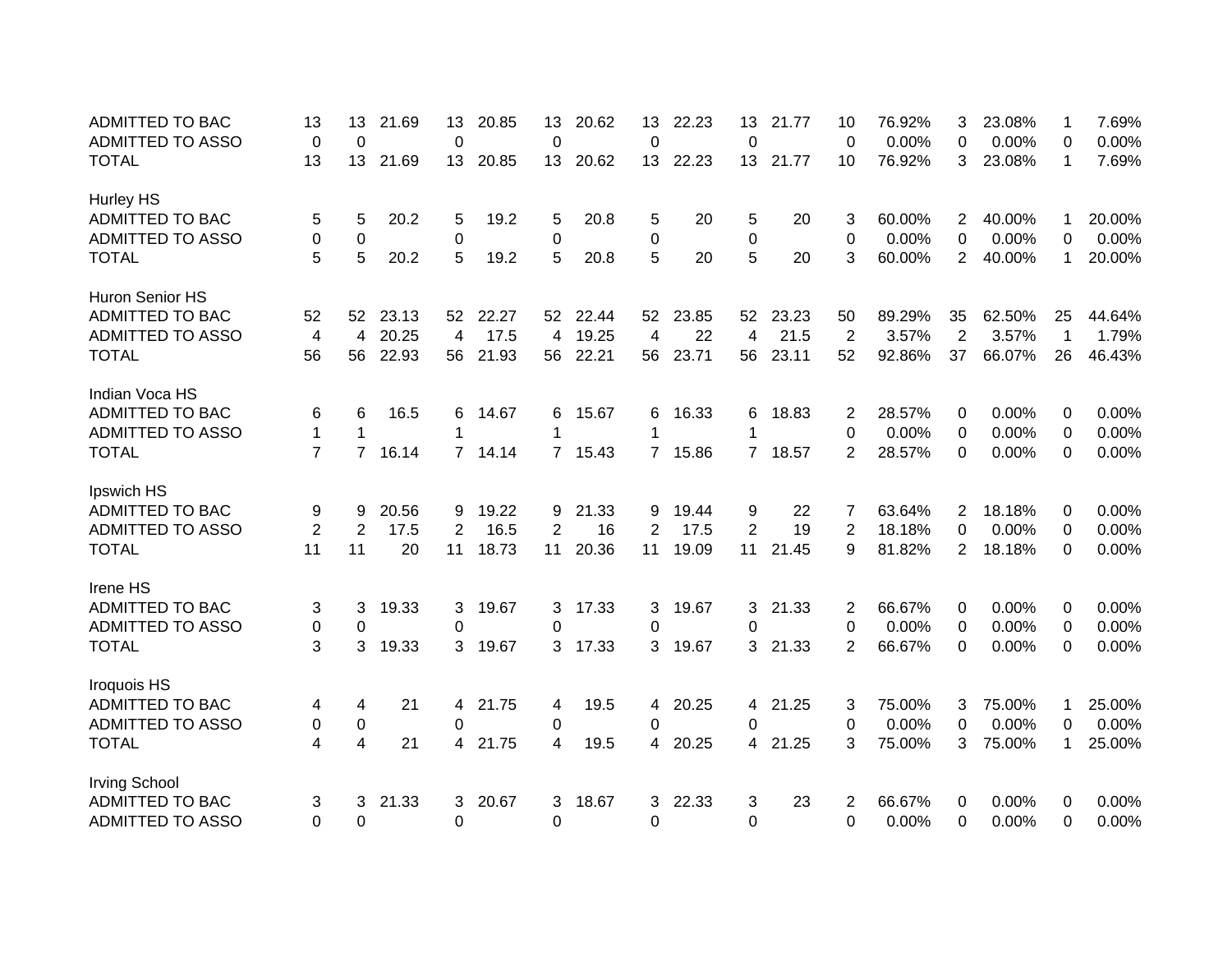| <b>TOTAL</b>            | 3              | 3           | 21.33 | 3              | 20.67 | 3           | 18.67 | 3  | 22.33 | 3               | 23    | 2           | 66.67%  | 0 | 0.00%  | 0                     | 0.00%  |
|-------------------------|----------------|-------------|-------|----------------|-------|-------------|-------|----|-------|-----------------|-------|-------------|---------|---|--------|-----------------------|--------|
| Jones Co. HS            |                |             |       |                |       |             |       |    |       |                 |       |             |         |   |        |                       |        |
| <b>ADMITTED TO BAC</b>  | 9              | 9           | 20.44 | 9              | 20.22 | 9           | 21.11 | 9  | 19.78 | 9               | 20.22 | 9           | 100.00% | 3 | 33.33% | 3                     | 33.33% |
| <b>ADMITTED TO ASSO</b> | 0              | 0           |       | 0              |       | 0           |       | 0  |       | 0               |       | 0           | 0.00%   | 0 | 0.00%  | 0                     | 0.00%  |
| <b>TOTAL</b>            | 9              | 9           | 20.44 | 9              | 20.22 | 9           | 21.11 | 9  | 19.78 | 9               | 20.22 | 9           | 100.00% | 3 | 33.33% | 3                     | 33.33% |
| Kadoka HS               |                |             |       |                |       |             |       |    |       |                 |       |             |         |   |        |                       |        |
| <b>ADMITTED TO BAC</b>  | 6              | 6           | 21.83 | 6              | 21.33 | 6           | 21.67 | 6  | 22    | 6               | 21.5  | 4           | 66.67%  | 1 | 16.67% | 1                     | 16.67% |
| <b>ADMITTED TO ASSO</b> | 0              | 0           |       | 0              |       | $\Omega$    |       | 0  |       | 0               |       | 0           | 0.00%   | 0 | 0.00%  | 0                     | 0.00%  |
| <b>TOTAL</b>            | 6              | 6           | 21.83 | 6              | 21.33 | 6           | 21.67 | 6  | 22    | 6               | 21.5  | 4           | 66.67%  | 1 | 16.67% | 1                     | 16.67% |
| Lake Preston HS         |                |             |       |                |       |             |       |    |       |                 |       |             |         |   |        |                       |        |
| <b>ADMITTED TO BAC</b>  | 10             | 10          | 23.7  | 10             | 21.9  | 10          | 26.2  | 10 | 22.6  | 10              | 23.1  | 9           | 90.00%  | 3 | 30.00% | 2                     | 20.00% |
| <b>ADMITTED TO ASSO</b> | 0              | 0           |       | $\mathbf 0$    |       | 0           |       | 0  |       | 0               |       | 0           | 0.00%   | 0 | 0.00%  | $\Omega$              | 0.00%  |
| <b>TOTAL</b>            | 10             | 10          | 23.7  | 10             | 21.9  | 10          | 26.2  | 10 | 22.6  | 10              | 23.1  | 9           | 90.00%  | 3 | 30.00% | $\overline{2}$        | 20.00% |
| Langford HS             |                |             |       |                |       |             |       |    |       |                 |       |             |         |   |        |                       |        |
| ADMITTED TO BAC         | 11             | 11          | 23.36 | 11             | 23    | 11          | 23.55 | 11 | 22.18 | 11              | 24    | 10          | 76.92%  | 4 | 30.77% | $\overline{2}$        | 15.38% |
| <b>ADMITTED TO ASSO</b> | $\overline{2}$ | 2           | 20.5  | $\overline{2}$ | 20.5  | 2           | 19.5  | 2  | 22.5  | $\overline{2}$  | 19    | $\mathbf 1$ | 7.69%   | 0 | 0.00%  | 0                     | 0.00%  |
| <b>TOTAL</b>            | 13             | 13          | 22.92 | 13             | 22.62 | 13          | 22.92 | 13 | 22.23 | 13 <sup>°</sup> | 23.23 | 11          | 84.62%  | 4 | 30.77% | $\mathbf{2}^{\prime}$ | 15.38% |
| Lead HS                 |                |             |       |                |       |             |       |    |       |                 |       |             |         |   |        |                       |        |
| <b>ADMITTED TO BAC</b>  | 24             | 24          | 21.96 | 24             | 20.08 | 24          | 22.46 | 24 | 22.42 | 24              | 22.29 | 20          | 80.00%  | 5 | 20.00% | 4                     | 16.00% |
| <b>ADMITTED TO ASSO</b> | $\mathbf 1$    | $\mathbf 1$ |       | 1              |       | $\mathbf 1$ |       | 1  |       | 1               |       | 0           | 0.00%   | 0 | 0.00%  | 0                     | 0.00%  |
| <b>TOTAL</b>            | 25             | 25          | 21.56 | 25             | 19.68 | 25          | 22    | 25 | 22.04 | 25              | 21.88 | 20          | 80.00%  | 5 | 20.00% | 4                     | 16.00% |
| Lemmon HS               |                |             |       |                |       |             |       |    |       |                 |       |             |         |   |        |                       |        |
| <b>ADMITTED TO BAC</b>  | 8              | 8           | 22.63 | 8              | 21.13 | 8           | 21.88 | 8  | 23.63 | 8               | 23    | 8           | 100.00% | 3 | 37.50% | 2                     | 25.00% |
| <b>ADMITTED TO ASSO</b> | 0              | 0           |       | 0              |       | 0           |       | 0  |       | 0               |       | 0           | 0.00%   | 0 | 0.00%  | 0                     | 0.00%  |
| <b>TOTAL</b>            | 8              | 8           | 22.63 | 8              | 21.13 | 8           | 21.88 | 8  | 23.63 | 8               | 23    | 8           | 100.00% | 3 | 37.50% | $\overline{2}$        | 25.00% |
|                         |                |             |       |                |       |             |       |    |       |                 |       |             |         |   |        |                       |        |
| Lennox HS               |                |             |       |                |       |             |       |    |       |                 |       |             |         |   |        |                       |        |
| ADMITTED TO BAC         | 24             | 24          | 22.17 | 24             | 23    | 24          | 20.54 | 24 | 22.46 | 24              | 22.25 | 19          | 70.37%  | 6 | 22.22% | 3                     | 11.11% |
| <b>ADMITTED TO ASSO</b> | 3              | 3           | 18.67 | 3              | 17.67 | 3           | 17.67 | 3  | 19.33 | 3               | 19.33 | 3           | 11.11%  | 2 | 7.41%  | 0                     | 0.00%  |
| <b>TOTAL</b>            | 27             | 27          | 21.78 | 27             | 22.41 | 27          | 20.22 | 27 | 22.11 | 27              | 21.93 | 22          | 81.48%  | 8 | 29.63% | 3                     | 11.11% |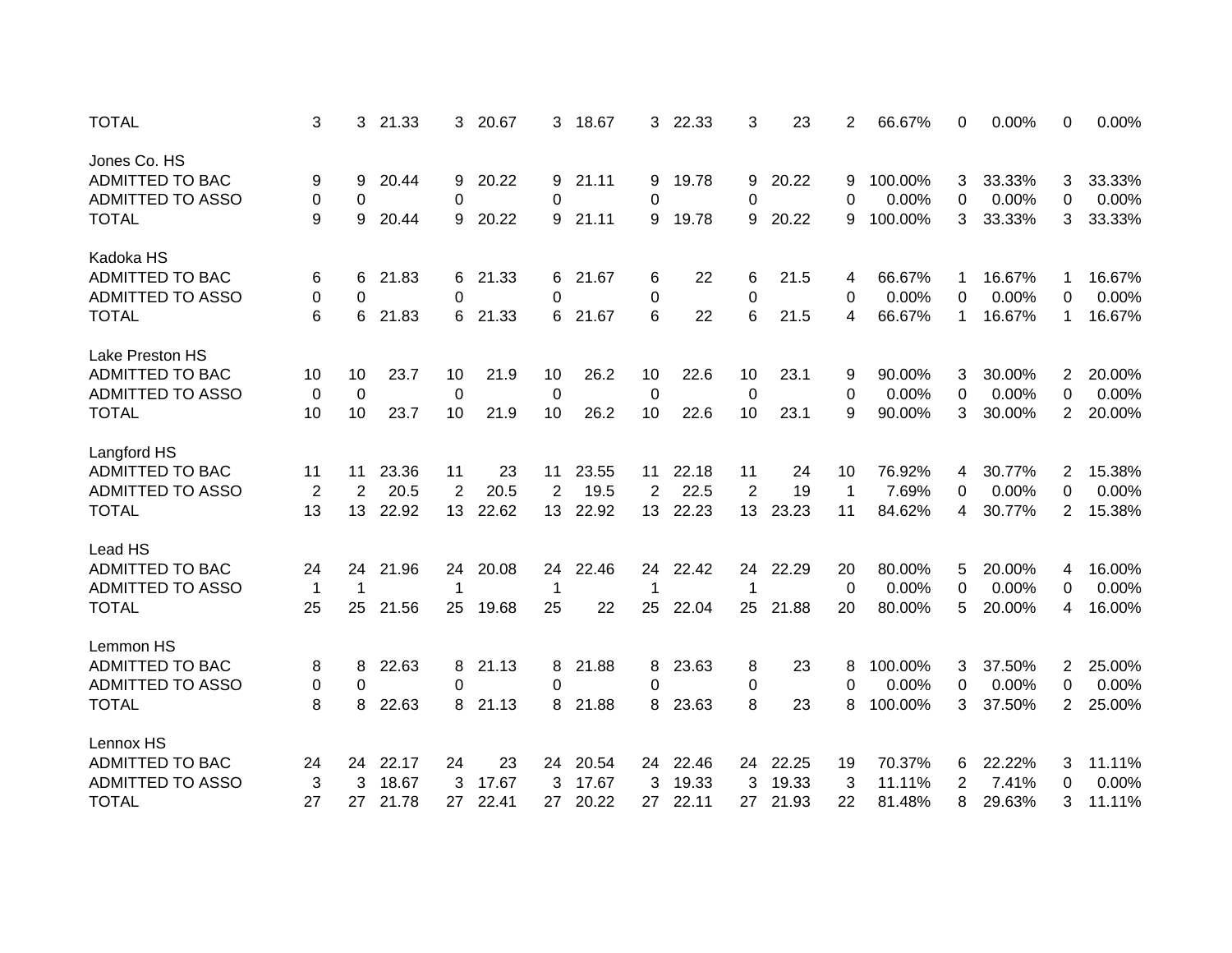| Leola HS                 |                |                |       |                |       |                 |       |                |         |                |         |                |         |              |        |                |        |
|--------------------------|----------------|----------------|-------|----------------|-------|-----------------|-------|----------------|---------|----------------|---------|----------------|---------|--------------|--------|----------------|--------|
| <b>ADMITTED TO BAC</b>   | 6              | 6              | 24.83 | 6              | 24.67 | 6               | 23.83 | 6              | 24.83   | 6              | 24.67   | 6              | 85.71%  | 0            | 0.00%  | 3              | 42.86% |
| <b>ADMITTED TO ASSO</b>  | $\mathbf 1$    | 1              |       | 1              |       | 1               |       | 1              |         | 1              |         | 1              | 14.29%  | 0            | 0.00%  | 0              | 0.00%  |
| <b>TOTAL</b>             | $\overline{7}$ | $\overline{7}$ | 23.71 | $\overline{7}$ | 23.57 | $\overline{7}$  | 22.71 | $\overline{7}$ | 23.29   | $7^{\circ}$    | 24.29   | $\overline{7}$ | 100.00% | 0            | 0.00%  | 3              | 42.86% |
| Lincoln HS, SF           |                |                |       |                |       |                 |       |                |         |                |         |                |         |              |        |                |        |
| <b>ADMITTED TO BAC</b>   | 66             | 66             | 23.45 | 66             | 23.8  | 66              | 22.38 | 66             | 23.98   | 66             | 23.17   | 55             | 80.88%  | 15           | 22.06% | 11             | 16.18% |
| <b>ADMITTED TO ASSO</b>  | $\overline{2}$ | 2              | 15    | 2              | 14    | $\overline{2}$  | 14    | $\overline{2}$ | 15.5    | $\overline{2}$ | 16      | $\overline{0}$ | 0.00%   | $\Omega$     | 0.00%  | 0              | 0.00%  |
| <b>TOTAL</b>             | 68             | 68             | 23.21 | 68             | 23.51 | 68              | 22.13 | 68             | 23.74   | 68             | 22.96   | 55             | 80.88%  | 15           | 22.06% | 11             | 16.18% |
| Little Wound Day S       |                |                |       |                |       |                 |       |                |         |                |         |                |         |              |        |                |        |
| ADMITTED TO BAC          | 3              | 3              | 16.33 | 3              | 14.67 | 3               | 14.33 | 3              | 17      | 3              | 18.33   | 3              | 100.00% | 1            | 33.33% | 0              | 0.00%  |
| <b>ADMITTED TO ASSO</b>  | 0              | 0              |       | 0              |       | 0               |       | 0              |         | 0              |         | 0              | 0.00%   | 0            | 0.00%  | 0              | 0.00%  |
| <b>TOTAL</b>             | 3              | 3              | 16.33 | 3              | 14.67 | 3               | 14.33 | 3              | 17      | 3              | 18.33   | 3              | 100.00% | 1            | 33.33% | 0              | 0.00%  |
|                          |                |                |       |                |       |                 |       |                |         |                |         |                |         |              |        |                |        |
| Lyman HS                 |                |                |       |                |       |                 |       |                |         |                |         |                |         |              |        |                |        |
| <b>ADMITTED TO BAC</b>   | 7              | 7              | 23.57 | $\mathbf{7}$   | 23.86 | $\mathbf{7}$    | 23.71 | $7^{\circ}$    | 21.71   | $7^{\circ}$    | 25.14   | 6              | 85.71%  | 4            | 57.14% | 4              | 57.14% |
| <b>ADMITTED TO ASSO</b>  | 0              | 0              |       | 0              |       | 0               |       | 0              |         | 0              |         | 0              | 0.00%   | 0            | 0.00%  | 0              | 0.00%  |
| <b>TOTAL</b>             | $\overline{7}$ | $\overline{7}$ | 23.57 | 7              | 23.86 | $7^{\circ}$     | 23.71 |                | 7 21.71 |                | 7 25.14 | 6              | 85.71%  | 4            | 57.14% | 4              | 57.14% |
| <b>Madison HS</b>        |                |                |       |                |       |                 |       |                |         |                |         |                |         |              |        |                |        |
| <b>ADMITTED TO BAC</b>   | 44             | 44             | 23.3  | 44             | 22.64 | 44              | 23.18 | 44             | 23.5    | 44             | 23.34   | 41             | 83.67%  | 24           | 48.98% | 20             | 40.82% |
| ADMITTED TO ASSO         | 5              | 5              | 20    | 5              | 19.6  | 5               | 22.2  | 5              | 19.6    | 5              | 18.2    | 4              | 8.16%   | $\mathbf 1$  | 2.04%  | $\Omega$       | 0.00%  |
| <b>TOTAL</b>             | 49             | 49             | 22.96 | 49             | 22.33 | 49              | 23.08 | 49             | 23.1    | 49             | 22.82   | 45             | 91.84%  | 25           | 51.02% | 20             | 40.82% |
| <b>Marion HS</b>         |                |                |       |                |       |                 |       |                |         |                |         |                |         |              |        |                |        |
| ADMITTED TO BAC          | 5              | 5              | 21.4  | 5              | 19.4  | 5               | 23.6  | 5              | 20.4    | 5              | 21.8    | 5              | 100.00% | 4            | 80.00% | 1              | 20.00% |
| <b>ADMITTED TO ASSO</b>  | 0              | 0              |       | $\mathbf 0$    |       | 0               |       | 0              |         | 0              |         | 0              | 0.00%   | 0            | 0.00%  | 0              | 0.00%  |
| <b>TOTAL</b>             | 5              | 5              | 21.4  | 5              | 19.4  | 5               | 23.6  | 5              | 20.4    | 5              | 21.8    | 5              | 100.00% | 4            | 80.00% | 1              | 20.00% |
| <b>McCook Central HS</b> |                |                |       |                |       |                 |       |                |         |                |         |                |         |              |        |                |        |
| <b>ADMITTED TO BAC</b>   | 12             | 12             | 22.08 | 12             | 21.58 | 12 <sup>2</sup> | 21.25 | 12             | 23      | 12             | 21.5    | 12             | 92.31%  | 3            | 23.08% | $\overline{2}$ | 15.38% |
| <b>ADMITTED TO ASSO</b>  | $\mathbf 1$    | $\mathbf 1$    |       | 1              |       | 1               |       | 1              |         | 1              |         | -1             | 7.69%   | 0            | 0.00%  | 0              | 0.00%  |
|                          | 13             |                |       |                |       | 13              |       | 13             |         | 13             |         |                | 100.00% |              | 23.08% | 2              | 15.38% |
| <b>TOTAL</b>             |                | 13             | 21.92 | 13             | 21.23 |                 | 21    |                | 22.92   |                | 21.46   | 13             |         | 3            |        |                |        |
| McLaughlin HS            |                |                |       |                |       |                 |       |                |         |                |         |                |         |              |        |                |        |
| <b>ADMITTED TO BAC</b>   | 3              | 3              | 19    | 3              | 19    | 3               | 19.67 |                | 3 17.33 | 3              | 20.33   | 3              | 100.00% | $\mathbf{2}$ | 66.67% | 0              | 0.00%  |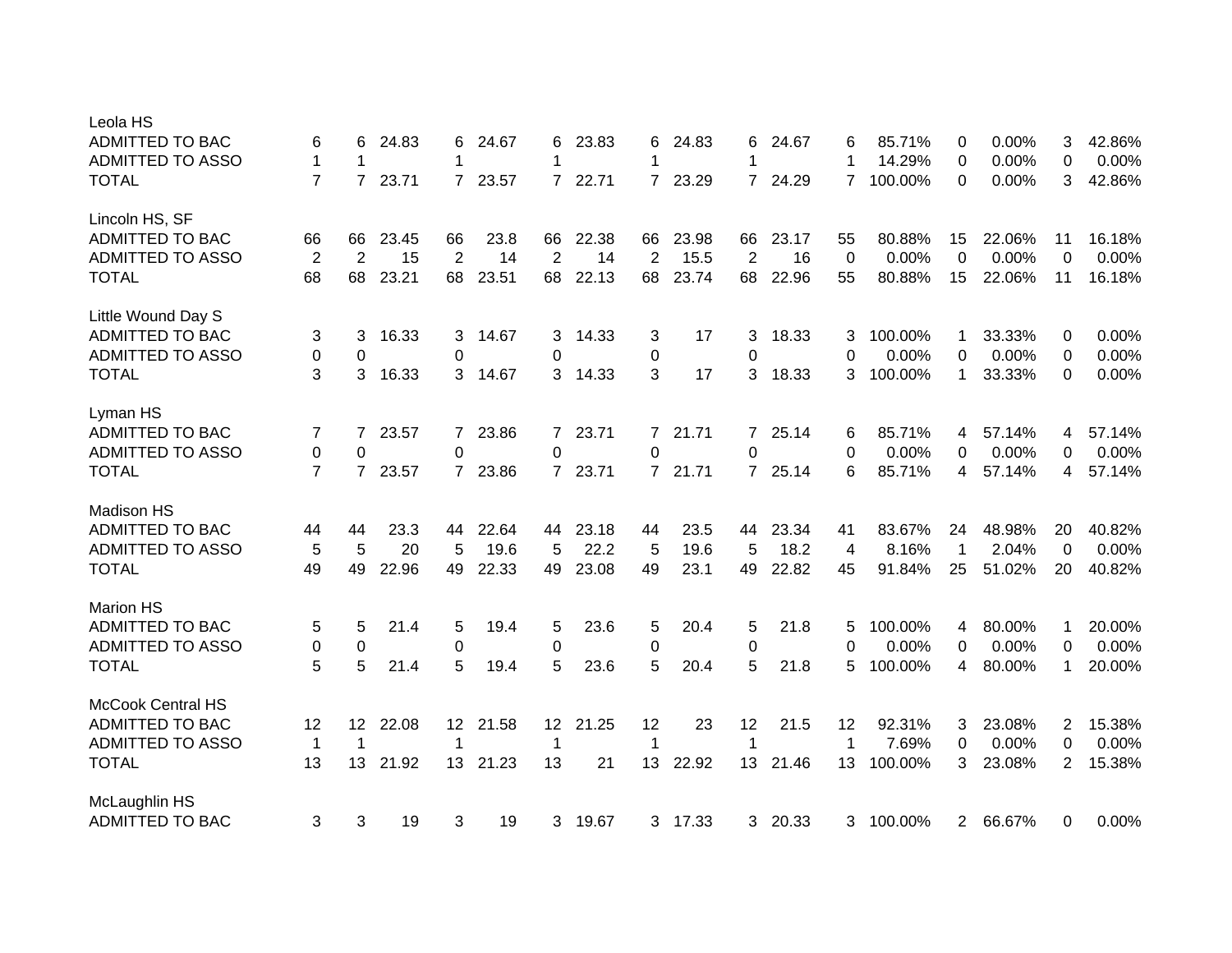| <b>ADMITTED TO ASSO</b> | 0              | 0              |       | 0              |       | 0               |       | 0              |       | 0              |       | 0              | 0.00%   | 0              | 0.00%  | $\Omega$              | 0.00%  |
|-------------------------|----------------|----------------|-------|----------------|-------|-----------------|-------|----------------|-------|----------------|-------|----------------|---------|----------------|--------|-----------------------|--------|
| <b>TOTAL</b>            | 3              | 3              | 19    | 3              | 19    | 3               | 19.67 | 3              | 17.33 | 3              | 20.33 | 3              | 100.00% | $\overline{2}$ | 66.67% | $\Omega$              | 0.00%  |
| Menno HS                |                |                |       |                |       |                 |       |                |       |                |       |                |         |                |        |                       |        |
| ADMITTED TO BAC         | 5              | 5              | 21.4  | 5              | 18.8  | 5               | 21.6  | 5              | 21.6  | 5              | 22    | 5              | 83.33%  | 2              | 33.33% | 2                     | 33.33% |
| <b>ADMITTED TO ASSO</b> | 1              | 1              |       | 1              |       | 1               |       | 1              |       | 1              |       | 1              | 16.67%  | 1              | 16.67% | $\Omega$              | 0.00%  |
| <b>TOTAL</b>            | 6              | 6              | 21.33 | 6              | 18.83 | 6               | 21.67 | 6              | 21.67 | 6              | 22    | 6              | 100.00% | 3              | 50.00% | $\mathbf{2}^{\prime}$ | 33.33% |
| <b>Midland HS</b>       |                |                |       |                |       |                 |       |                |       |                |       |                |         |                |        |                       |        |
| <b>ADMITTED TO BAC</b>  | 3              | 3              | 19.33 | 3              | 17    | 3               | 19.33 | 3.             | 20.67 | 3              | 19.33 | 1              | 33.33%  | 0              | 0.00%  | 0                     | 0.00%  |
| <b>ADMITTED TO ASSO</b> | $\pmb{0}$      | 0              |       | 0              |       | 0               |       | 0              |       | 0              |       | 0              | 0.00%   | 0              | 0.00%  | 0                     | 0.00%  |
| <b>TOTAL</b>            | 3              | 3              | 19.33 | 3              | 17    | 3               | 19.33 | 3              | 20.67 | 3              | 19.33 | $\mathbf{1}$   | 33.33%  | 0              | 0.00%  | $\Omega$              | 0.00%  |
|                         |                |                |       |                |       |                 |       |                |       |                |       |                |         |                |        |                       |        |
| Milbank HS              |                |                |       |                |       |                 |       |                |       |                |       |                |         |                |        |                       |        |
| <b>ADMITTED TO BAC</b>  | 22             | 22             | 23.18 | 22             | 22.45 | 22 <sub>2</sub> | 22.82 | 22             | 23.5  | 22             | 23.41 | 19             | 79.17%  | 7              | 29.17% | 8                     | 33.33% |
| <b>ADMITTED TO ASSO</b> | $\overline{2}$ | $\overline{2}$ | 21    | $\overline{2}$ | 18.5  | $\overline{2}$  | 22    | $\overline{2}$ | 21.5  | $\overline{2}$ | 22    | $\mathbf 1$    | 4.17%   | 1              | 4.17%  | 1                     | 4.17%  |
| <b>TOTAL</b>            | 24             | 24             | 23    | 24             | 22.13 | 24              | 22.75 | 24             | 23.33 | 24             | 23.29 | 20             | 83.33%  | 8              | 33.33% | 9                     | 37.50% |
| <b>Miller HS</b>        |                |                |       |                |       |                 |       |                |       |                |       |                |         |                |        |                       |        |
| <b>ADMITTED TO BAC</b>  | 8              | 8              | 22.63 | 8              | 21.38 | 8               | 24.25 | 8              | 23.63 | 8              | 20.88 | 8              | 100.00% | 3              | 37.50% | 3                     | 37.50% |
| <b>ADMITTED TO ASSO</b> | 0              | 0              |       | 0              |       | 0               |       | 0              |       | 0              |       | 0              | 0.00%   | 0              | 0.00%  | 0                     | 0.00%  |
| <b>TOTAL</b>            | 8              | 8              | 22.63 | 8              | 21.38 | 8               | 24.25 | 8              | 23.63 | 8              | 20.88 | 8              | 100.00% | 3              | 37.50% | 3                     | 37.50% |
|                         |                |                |       |                |       |                 |       |                |       |                |       |                |         |                |        |                       |        |
| <b>Mitchell HS</b>      |                |                |       |                |       |                 |       |                |       |                |       |                |         |                |        |                       |        |
| <b>ADMITTED TO BAC</b>  | 38             | 38             | 22.26 | 38             | 21.11 | 38              | 22.76 | 38             | 22.11 | 38             | 22.97 | 38             | 92.68%  | 17             | 41.46% | 8                     | 19.51% |
| <b>ADMITTED TO ASSO</b> | 3              | 3              | 17.67 | 3              | 15    | 3               | 20    | 3              | 16    | 3              | 19.33 | $\overline{2}$ | 4.88%   | $\mathbf 1$    | 2.44%  | 1                     | 2.44%  |
| <b>TOTAL</b>            | 41             | 41             | 21.93 | 41             | 20.66 | 41              | 22.56 | 41             | 21.66 | 41             | 22.71 | 40             | 97.56%  | 18             | 43.90% | 9                     | 21.95% |
| Mobridge HS             |                |                |       |                |       |                 |       |                |       |                |       |                |         |                |        |                       |        |
| ADMITTED TO BAC         | 10             | 10             | 21.7  | 10             | 20.3  | 10              | 22.8  | 10             | 21.5  | 10             | 22    | 9              | 81.82%  | 3              | 27.27% | $\overline{2}$        | 18.18% |
| <b>ADMITTED TO ASSO</b> | $\mathbf 1$    | $\mathbf 1$    |       | 1              |       | 1               |       | 1              |       | 1              |       | 1              | 9.09%   | 0              | 0.00%  | $\Omega$              | 0.00%  |
| <b>TOTAL</b>            | 11             | 11             | 21.27 | 11             | 19.82 | 11              | 22.09 | 11             | 21.36 | 11             | 21.45 | 10             | 90.91%  | 3              | 27.27% | 2                     | 18.18% |
| <b>Montrose HS</b>      |                |                |       |                |       |                 |       |                |       |                |       |                |         |                |        |                       |        |
| ADMITTED TO BAC         | 5              | 5              | 23.2  | 5              | 21.4  | 5               | 23.8  | 5              | 23.2  | 5              | 23.4  | 5              | 100.00% | 1              | 20.00% | 1                     | 20.00% |
| <b>ADMITTED TO ASSO</b> | 0              | 0              |       | 0              |       | 0               |       | 0              |       | 0              |       | 0              | 0.00%   | 0              | 0.00%  | 0                     | 0.00%  |
| <b>TOTAL</b>            | 5              | 5              | 23.2  | 5              | 21.4  | 5               | 23.8  | 5              | 23.2  | 5              | 23.4  | 5              | 100.00% | 1              | 20.00% | 1                     | 20.00% |
|                         |                |                |       |                |       |                 |       |                |       |                |       |                |         |                |        |                       |        |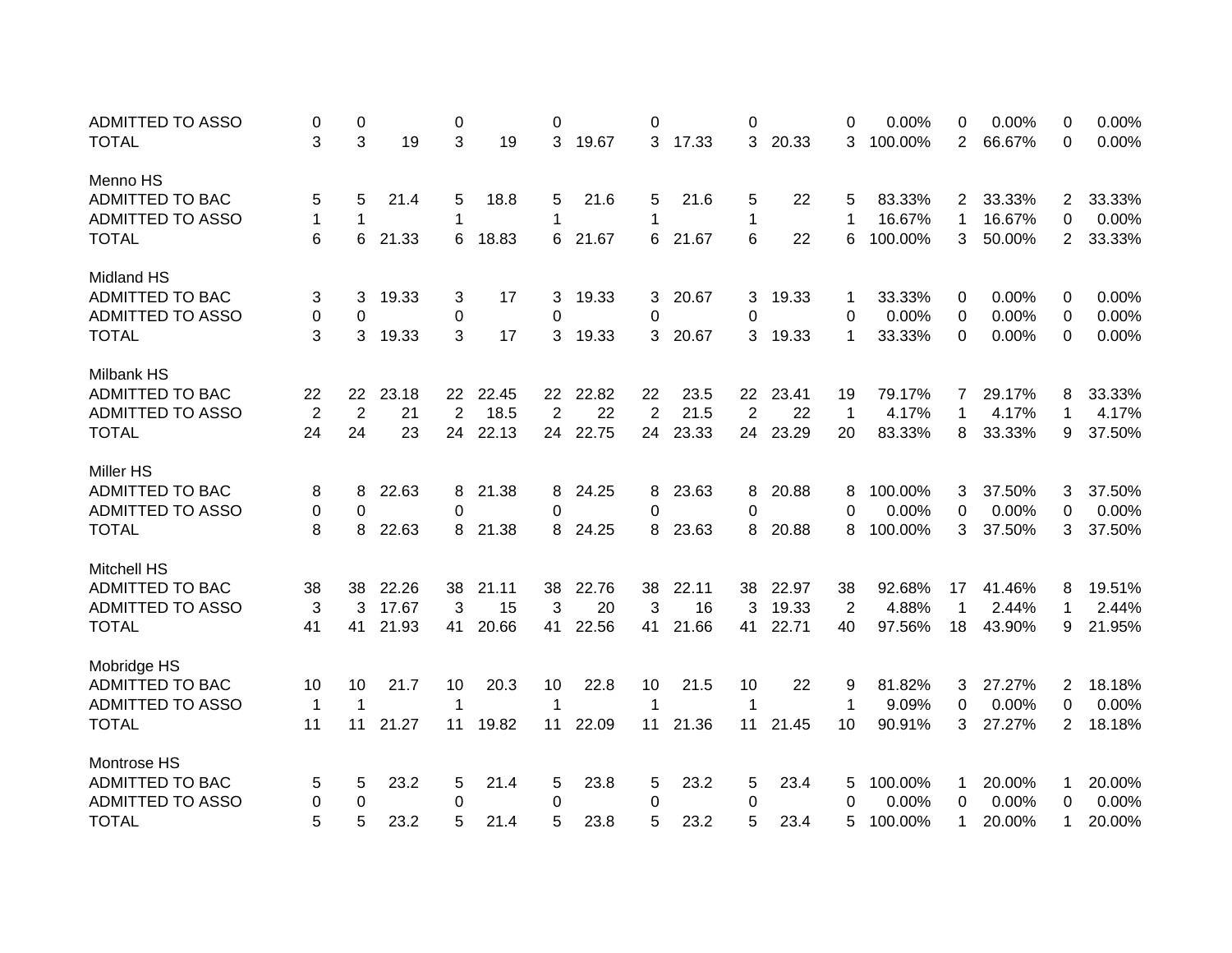| Mt. Vernon HS           |    |                 |       |                 |          |                 |       |                 |       |                  |       |    |         |          |        |                |        |
|-------------------------|----|-----------------|-------|-----------------|----------|-----------------|-------|-----------------|-------|------------------|-------|----|---------|----------|--------|----------------|--------|
| ADMITTED TO BAC         | 12 | 12 <sup>°</sup> | 22.25 | 12              | 22       | 12              | 21.17 | 12              | 22.33 | 12               | 22.92 |    | 53.85%  | 0        | 0.00%  | 2              | 15.38% |
| <b>ADMITTED TO ASSO</b> | -1 | 1               |       | $\mathbf 1$     |          | 1               |       | 1               |       | -1               |       | 0  | 0.00%   | 0        | 0.00%  | 0              | 0.00%  |
| <b>TOTAL</b>            | 13 | 13              | 22.08 |                 | 13 21.85 | 13 <sup>°</sup> | 20.77 | 13              | 22.54 | 13               | 22.62 | 7  | 53.85%  | 0        | 0.00%  | $\overline{2}$ | 15.38% |
| New Underwood Sch       |    |                 |       |                 |          |                 |       |                 |       |                  |       |    |         |          |        |                |        |
| ADMITTED TO BAC         | 6  | 6               | 22.17 | 6               | 22.5     | 6               | 21.83 | 6               | 22.17 | 6                | 21.67 | 6  | 100.00% | 3        | 50.00% | 1              | 16.67% |
| <b>ADMITTED TO ASSO</b> | 0  | 0               |       | 0               |          | 0               |       | 0               |       | 0                |       | 0  | 0.00%   | 0        | 0.00%  | 0              | 0.00%  |
| <b>TOTAL</b>            | 6  | 6               | 22.17 | 6               | 22.5     | 6               | 21.83 | 6               | 22.17 | 6                | 21.67 | 6  | 100.00% | 3        | 50.00% | 1              | 16.67% |
| <b>Newell HS</b>        |    |                 |       |                 |          |                 |       |                 |       |                  |       |    |         |          |        |                |        |
| ADMITTED TO BAC         | 9  | 9               | 22.89 | 9               | 21.89    | 9               | 21.56 | 9               | 24.11 | 9                | 23    |    | 70.00%  | 3        | 30.00% | 1              | 10.00% |
| <b>ADMITTED TO ASSO</b> | 1  | 1               |       | 1               |          | 1               |       | 1               |       | 1                |       | 0  | 0.00%   | 0        | 0.00%  | 0              | 0.00%  |
| <b>TOTAL</b>            | 10 | 10              | 22.1  | 10              | 21.2     | 10              | 20.9  | 10              | 23    | 10               | 22.5  | 7  | 70.00%  | 3        | 30.00% | 1              | 10.00% |
| Northwestern HS         |    |                 |       |                 |          |                 |       |                 |       |                  |       |    |         |          |        |                |        |
| <b>ADMITTED TO BAC</b>  | 12 | 12 <sup>°</sup> | 22.83 | 12 <sup>2</sup> | 22.25    | 12 <sup>°</sup> | 22.42 | 12              | 22.92 | 12 <sup>2</sup>  | 23.08 | 10 | 83.33%  | 4        | 33.33% | 4              | 33.33% |
| <b>ADMITTED TO ASSO</b> | 0  | 0               |       | 0               |          | 0               |       | 0               |       | 0                |       | 0  | 0.00%   | $\Omega$ | 0.00%  | $\Omega$       | 0.00%  |
| <b>TOTAL</b>            | 12 | 12 <sup>2</sup> | 22.83 |                 | 12 22.25 | 12 <sup>7</sup> | 22.42 | 12 <sup>2</sup> | 22.92 | 12 <sup>°</sup>  | 23.08 | 10 | 83.33%  | 4        | 33.33% | 4              | 33.33% |
| OGorman HS              |    |                 |       |                 |          |                 |       |                 |       |                  |       |    |         |          |        |                |        |
| ADMITTED TO BAC         | 36 | 36              | 23.31 | 36              | 23.39    | 36              | 23.03 | 36              | 23.61 | 36               | 22.58 | 35 | 94.59%  | 18       | 48.65% | 13             | 35.14% |
| <b>ADMITTED TO ASSO</b> | -1 | $\mathbf 1$     |       | -1              |          | 1               |       | 1               |       | -1               |       | 0  | 0.00%   | $\Omega$ | 0.00%  | $\Omega$       | 0.00%  |
| <b>TOTAL</b>            | 37 | 37              | 23.11 | 37              | 23.14    | 37              | 22.89 | 37              | 23.38 | 37               | 22.46 | 35 | 94.59%  | 18       | 48.65% | 13             | 35.14% |
| Oldham-Ramona HS        |    |                 |       |                 |          |                 |       |                 |       |                  |       |    |         |          |        |                |        |
| ADMITTED TO BAC         | 3  | 3               | 25    | 3               | 27.33    | 3               | 23    | 3               | 24.33 | 3                | 25    | 2  | 66.67%  | 0        | 0.00%  | 1              | 33.33% |
| <b>ADMITTED TO ASSO</b> | 0  | $\pmb{0}$       |       | 0               |          | 0               |       | 0               |       | 0                |       | 0  | 0.00%   | 0        | 0.00%  | 0              | 0.00%  |
| <b>TOTAL</b>            | 3  | 3               | 25    | 3               | 27.33    | 3               | 23    | 3               | 24.33 | 3                | 25    | 2  | 66.67%  | 0        | 0.00%  | 1              | 33.33% |
| Parker HS               |    |                 |       |                 |          |                 |       |                 |       |                  |       |    |         |          |        |                |        |
| <b>ADMITTED TO BAC</b>  | 9  | 9               | 22.78 | 9               | 21.89    | 9               | 23    | 9               | 23.56 | 9                | 22.33 | 9  | 75.00%  | 4        | 33.33% | 3              | 25.00% |
| <b>ADMITTED TO ASSO</b> | 3  | 3               | 18.67 | 3               | 18.67    | 3               | 18.67 | 3               | 16.33 | 3                | 20    | -1 | 8.33%   | -1       | 8.33%  | 0              | 0.00%  |
| <b>TOTAL</b>            | 12 | 12 <sup>2</sup> | 21.75 |                 | 12 21.08 | 12 <sup>2</sup> | 21.92 | 12 <sup>2</sup> | 21.75 | 12 <sup>12</sup> | 21.75 | 10 | 83.33%  | 5        | 41.67% | 3              | 25.00% |

Parkston HS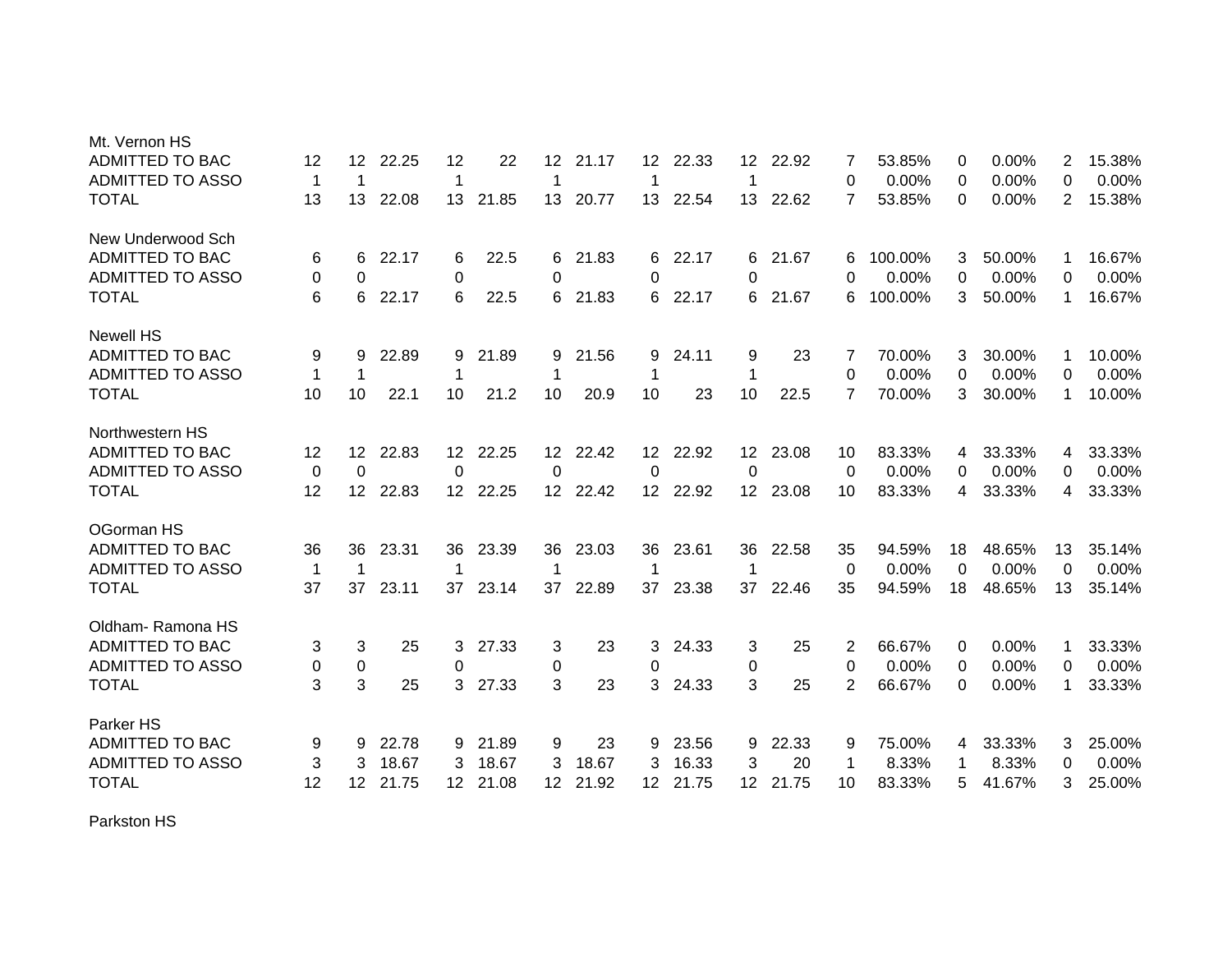| <b>ADMITTED TO BAC</b>                  | 22             | 22                 | 23.59 | 22          | 22.32    | 22       | 23.41 | 22      | 24.23 | 22              | 23.41 | 20      | 90.91%          | 12       | 54.55%          | 9              | 40.91%          |
|-----------------------------------------|----------------|--------------------|-------|-------------|----------|----------|-------|---------|-------|-----------------|-------|---------|-----------------|----------|-----------------|----------------|-----------------|
| <b>ADMITTED TO ASSO</b><br><b>TOTAL</b> | 0<br>22        | $\mathbf{0}$<br>22 | 23.59 | 0           | 22 22.32 | 0<br>22  | 23.41 | 0<br>22 | 24.23 | 0<br>22         | 23.41 | 0<br>20 | 0.00%<br>90.91% | 0<br>12  | 0.00%<br>54.55% | 0<br>9         | 0.00%<br>40.91% |
|                                         |                |                    |       |             |          |          |       |         |       |                 |       |         |                 |          |                 |                |                 |
| Philip HS                               |                |                    |       |             |          |          |       |         |       |                 |       |         |                 |          |                 |                |                 |
| ADMITTED TO BAC                         | 10             | 10                 | 23.2  | 10          | 22.9     | 10       | 23.6  | 10      | 22.1  | 10              | 23.5  | 9       | 90.00%          | 6        | 60.00%          | 4              | 40.00%          |
| <b>ADMITTED TO ASSO</b>                 | 0              | 0                  |       | 0           |          | 0        |       | 0       |       | 0               |       | 0       | 0.00%           | 0        | 0.00%           | 0              | 0.00%           |
| <b>TOTAL</b>                            | 10             | 10                 | 23.2  | 10          | 22.9     | 10       | 23.6  | 10      | 22.1  | 10              | 23.5  | 9       | 90.00%          | 6        | 60.00%          | 4              | 40.00%          |
| <b>Plankinton HS</b>                    |                |                    |       |             |          |          |       |         |       |                 |       |         |                 |          |                 |                |                 |
| <b>ADMITTED TO BAC</b>                  | 5              | 5                  | 24    | 5           | 22.6     | 5        | 23.2  | 5       | 25.4  | 5               | 24.8  | 5       | 100.00%         |          | 20.00%          | 1              | 20.00%          |
| <b>ADMITTED TO ASSO</b>                 | 0              | $\Omega$           |       | $\mathbf 0$ |          | 0        |       | 0       |       | $\Omega$        |       | 0       | 0.00%           | 0        | 0.00%           | $\Omega$       | 0.00%           |
| <b>TOTAL</b>                            | 5              | 5                  | 24    | 5           | 22.6     | 5        | 23.2  | 5       | 25.4  | 5               | 24.8  | 5       | 100.00%         | 1        | 20.00%          | 1              | 20.00%          |
| Platte HS                               |                |                    |       |             |          |          |       |         |       |                 |       |         |                 |          |                 |                |                 |
| <b>ADMITTED TO BAC</b>                  | 11             | 11                 | 22.82 | 11          | 22       | 11       | 21.91 | 11      | 22.55 | 11              | 24    | 8       | 61.54%          | 2        | 15.38%          | $\mathbf{2}$   | 15.38%          |
| <b>ADMITTED TO ASSO</b>                 | $\overline{2}$ | 2                  | 18.5  | 2           | 20.5     | 2        | 15.5  | 2       | 20    | 2               | 16.5  | 1       | 7.69%           | 0        | 0.00%           | 0              | 0.00%           |
| <b>TOTAL</b>                            | 13             | 13                 | 22.15 | 13          | 21.77    | 13       | 20.92 | 13      | 22.15 | 13 <sup>°</sup> | 22.85 | 9       | 69.23%          | 2        | 15.38%          | $\overline{2}$ | 15.38%          |
| <b>RC Christian HS</b>                  |                |                    |       |             |          |          |       |         |       |                 |       |         |                 |          |                 |                |                 |
| <b>ADMITTED TO BAC</b>                  | 8              | 8                  | 25.38 | 8           | 25.13    | 8        | 25    | 8       | 26.88 | 8               | 24    | 8       | 88.89%          | 4        | 44.44%          | 4              | 44.44%          |
| <b>ADMITTED TO ASSO</b>                 | $\mathbf{1}$   | 1                  |       | 1           |          | 1        |       | 1       |       | 1               |       | 0       | 0.00%           | 0        | 0.00%           | 0              | 0.00%           |
| <b>TOTAL</b>                            | 9              | 9                  | 24.33 | 9           | 24.11    | 9        | 24.11 | 9       | 25.44 | 9               | 23.22 | 8       | 88.89%          | 4        | 44.44%          | 4              | 44.44%          |
| Rapid City Central                      |                |                    |       |             |          |          |       |         |       |                 |       |         |                 |          |                 |                |                 |
| <b>ADMITTED TO BAC</b>                  | 91             | 90                 | 21.31 | 90          | 20.12    | 90       | 21.19 | 90      | 21.6  | 90              | 21.67 | 85      | 85.00%          | 28       | 28.00%          | 15             | 15.00%          |
| <b>ADMITTED TO ASSO</b>                 | 9              | 8                  | 20.25 | 8           | 19       | 8        | 20.25 | 8       | 20.63 | 8               | 20    | 6       | 6.00%           | 2        | 2.00%           | $\Omega$       | 0.00%           |
| <b>TOTAL</b>                            | 100            | 98                 | 21.22 | 98          | 20.03    | 98       | 21.11 | 98      | 21.52 | 98              | 21.53 | 91      | 91.00%          | 30       | 30.00%          | 15             | 15.00%          |
|                                         |                |                    |       |             |          |          |       |         |       |                 |       |         |                 |          |                 |                |                 |
| Red Cloud Indian S                      |                |                    |       |             |          |          |       |         |       |                 |       |         |                 |          |                 |                |                 |
| <b>ADMITTED TO BAC</b>                  | 4              | 4                  | 18.75 | 4           | 18       | 4        | 17.75 | 4       | 20    | 4               | 18.5  | 4       | 100.00%         | 0        | 0.00%           | 0              | 0.00%           |
| <b>ADMITTED TO ASSO</b>                 | 0              | 0                  |       | 0           |          | $\Omega$ |       | 0       |       | 0               |       | 0       | 0.00%           | 0        | 0.00%           | 0              | 0.00%           |
| <b>TOTAL</b>                            | 4              | 4                  | 18.75 | 4           | 18       | 4        | 17.75 | 4       | 20    | 4               | 18.5  | 4       | 100.00%         | 0        | 0.00%           | 0              | 0.00%           |
| <b>Redfield HS</b>                      |                |                    |       |             |          |          |       |         |       |                 |       |         |                 |          |                 |                |                 |
| <b>ADMITTED TO BAC</b>                  | 16             | 16                 | 22.75 | 16          | 21.31    | 16       | 23.88 | 16      | 22    | 16              | 23.25 | 15      | 75.00%          | 7        | 35.00%          | 3              | 15.00%          |
| <b>ADMITTED TO ASSO</b>                 | 4              | 3                  | 18.67 | 3           | 18.67    | 3        | 17.67 | 3       | 18.67 | 3               | 19.33 | 3       | 15.00%          | $\Omega$ | $0.00\%$        | 0              | 0.00%           |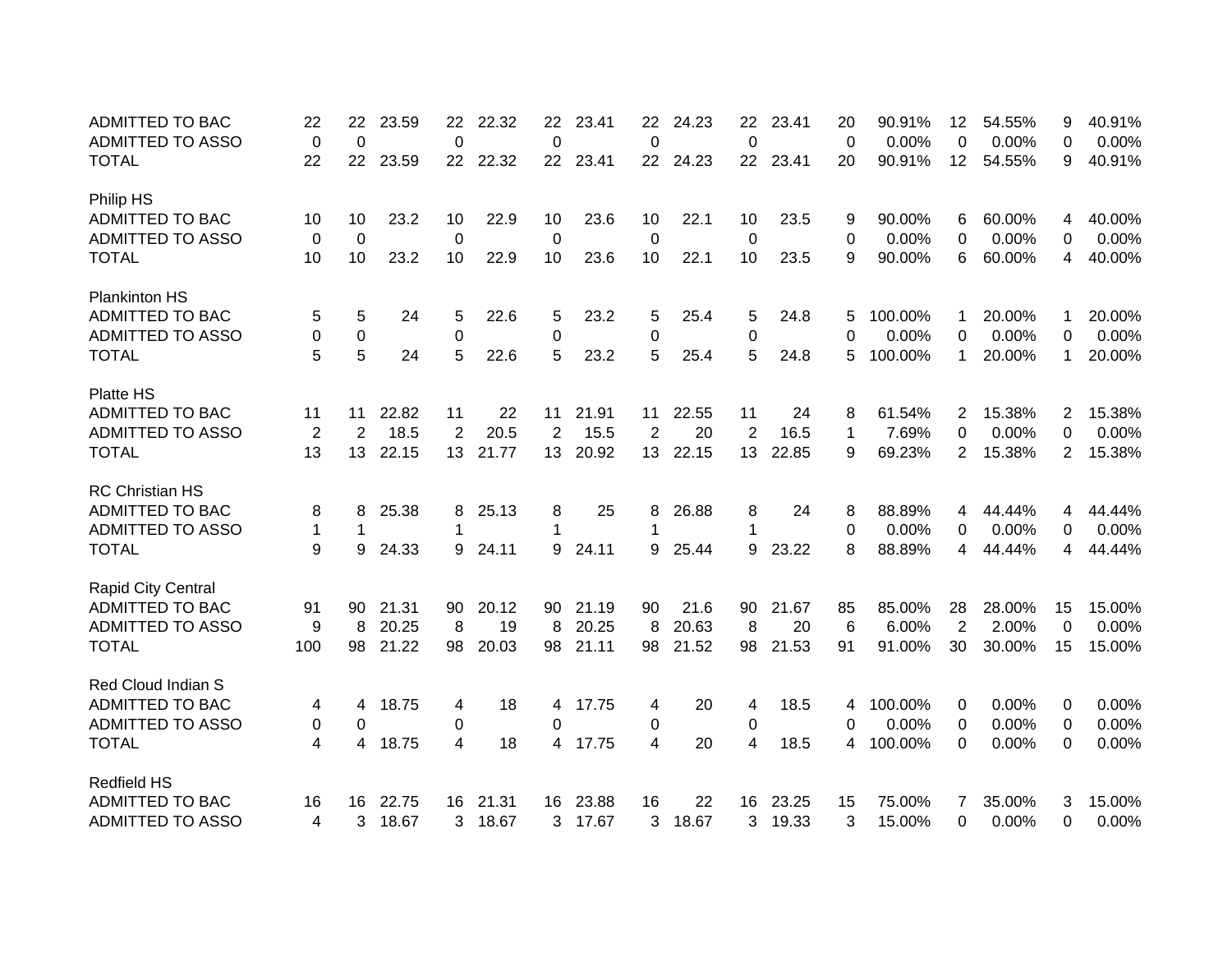| <b>TOTAL</b>            | 20           | 19               | 22.11 | 19              | 20.89    | 19           | 22.89    | 19              | 21.47    | 19              | 22.63    | 18             | 90.00%  | 7              | 35.00% | 3              | 15.00% |
|-------------------------|--------------|------------------|-------|-----------------|----------|--------------|----------|-----------------|----------|-----------------|----------|----------------|---------|----------------|--------|----------------|--------|
| Roncalli HS             |              |                  |       |                 |          |              |          |                 |          |                 |          |                |         |                |        |                |        |
| <b>ADMITTED TO BAC</b>  | 19           | 19               | 21.68 |                 | 19 21.11 | 19           | 20.74    |                 | 19 22.37 | 19              | 21.74    | 17             | 77.27%  | $\mathbf{7}$   | 31.82% | 4              | 18.18% |
| <b>ADMITTED TO ASSO</b> | 3            | 3                | 15.67 | 3               | 13.33    | 3            | 15.33    | 3               | 16.67    | 3               | 16.33    | 1              | 4.55%   | 0              | 0.00%  | 0              | 0.00%  |
| <b>TOTAL</b>            | 22           | 22               | 20.86 |                 | 22 20.05 | 22           | 20       | 22              | 21.59    | 22              | 21       | 18             | 81.82%  | $\overline{7}$ | 31.82% | 4              | 18.18% |
| Roosevelt HS            |              |                  |       |                 |          |              |          |                 |          |                 |          |                |         |                |        |                |        |
| <b>ADMITTED TO BAC</b>  | 118          | 118              | 23.69 | 118             | 22.63    | 118          | 24.03    | 118             | 23.34    | 118             | 24.24    | 104            | 81.89%  | 59             | 46.46% | 37             | 29.13% |
| <b>ADMITTED TO ASSO</b> | 9            | 9                | 20.44 | 9               | 20.33    | 9            | 19       | 9               | 20.89    | 9               | 20.78    | $\overline{7}$ | 5.51%   | $\overline{1}$ | 0.79%  | 0              | 0.00%  |
| <b>TOTAL</b>            | 127          | 127              | 23.46 | 127             | 22.46    | 127          | 23.68    | 127             | 23.17    | 127             | 23.99    | 111            | 87.40%  | 60             | 47.24% | 37             | 29.13% |
| <b>Rosholt HS</b>       |              |                  |       |                 |          |              |          |                 |          |                 |          |                |         |                |        |                |        |
| ADMITTED TO BAC         | 4            | 4                | 24    | 4               | 25.75    | 4            | 22.5     | 4               | 24.75    | 4               | 23       | 4              | 80.00%  | 2              | 40.00% | 2              | 40.00% |
| <b>ADMITTED TO ASSO</b> | $\mathbf{1}$ | $\mathbf 1$      |       | 1               |          | $\mathbf{1}$ |          | 1               |          | $\mathbf 1$     |          | 0              | 0.00%   | 0              | 0.00%  | 0              | 0.00%  |
| <b>TOTAL</b>            | 5            | 5                | 22.8  | 5               | 22.6     | 5            | 22.4     | 5               | 24       | 5               | 22       | 4              | 80.00%  | $\overline{2}$ | 40.00% | $\overline{2}$ | 40.00% |
| Roslyn HS               |              |                  |       |                 |          |              |          |                 |          |                 |          |                |         |                |        |                |        |
| ADMITTED TO BAC         | 8            | 8                | 20.38 | 8               | 21.25    | 8            | 18.5     | 8               | 19.88    | 8               | 20.75    | 8              | 100.00% | 6              | 75.00% | 1              | 12.50% |
| <b>ADMITTED TO ASSO</b> | 0            | 0                |       | 0               |          | 0            |          | 0               |          | 0               |          | 0              | 0.00%   | 0              | 0.00%  | 0              | 0.00%  |
| <b>TOTAL</b>            | 8            | 8                | 20.38 | 8               | 21.25    | 8            | 18.5     | 8               | 19.88    | 8               | 20.75    | 8              | 100.00% | 6              | 75.00% | 1              | 12.50% |
| <b>SF Christian</b>     |              |                  |       |                 |          |              |          |                 |          |                 |          |                |         |                |        |                |        |
| <b>ADMITTED TO BAC</b>  | 11           | 11               | 25.55 | 11              | 25.91    | 11           | 24.45    | 11              | 26.73    | 11              | 24.64    | 10             | 83.33%  | 6              | 50.00% | 6              | 50.00% |
| <b>ADMITTED TO ASSO</b> | $\mathbf 1$  | 1                |       | 1               |          | 1            |          | 1               |          | 1               |          | 1              | 8.33%   | 0              | 0.00%  | 1              | 8.33%  |
| <b>TOTAL</b>            | 12           | 12 <sup>12</sup> | 25.42 |                 | 12 25.67 |              | 12 24.75 | 12              | 26.5     | 12 <sup>2</sup> | 24.33    | 11             | 91.67%  | 6              | 50.00% | 7              | 58.33% |
| Saint Mary HS           |              |                  |       |                 |          |              |          |                 |          |                 |          |                |         |                |        |                |        |
| <b>ADMITTED TO BAC</b>  | 7            | 7                | 22.29 | 7               | 20.86    | $\mathbf{7}$ | 22.29    | 7               | 22.86    | 7               | 22       | 4              | 50.00%  | 3              | 37.50% | 3              | 37.50% |
| <b>ADMITTED TO ASSO</b> | $\mathbf{1}$ | 1                |       | 1               |          | 1            |          | 1               |          | 1               |          |                | 12.50%  | 0              | 0.00%  | $\Omega$       | 0.00%  |
| <b>TOTAL</b>            | 8            | 8                | 22.38 | 8               | 21.5     | 8            | 21.88    | 8               | 23.25    | 8               | 21.88    | 5              | 62.50%  | 3              | 37.50% | 3              | 37.50% |
| <b>Scotland HS</b>      |              |                  |       |                 |          |              |          |                 |          |                 |          |                |         |                |        |                |        |
| ADMITTED TO BAC         | 12           | 12               | 24    | 12 <sup>2</sup> | 23.75    |              | 12 24.17 | 12 <sup>2</sup> | 23.67    |                 | 12 23.67 | 12             | 92.31%  | $\overline{2}$ | 15.38% | 2              | 15.38% |
| <b>ADMITTED TO ASSO</b> | $\mathbf 1$  | 1                |       | 1               |          |              |          | 1               |          | 1               |          | 1              | 7.69%   | 0              | 0.00%  | 0              | 0.00%  |
| <b>TOTAL</b>            | 13           | 13               | 23.85 | 13              | 23.77    | 13           | 24.08    | 13              | 23.46    | 13              | 23.46    | 13             | 100.00% | $\overline{2}$ | 15.38% | 2              | 15.38% |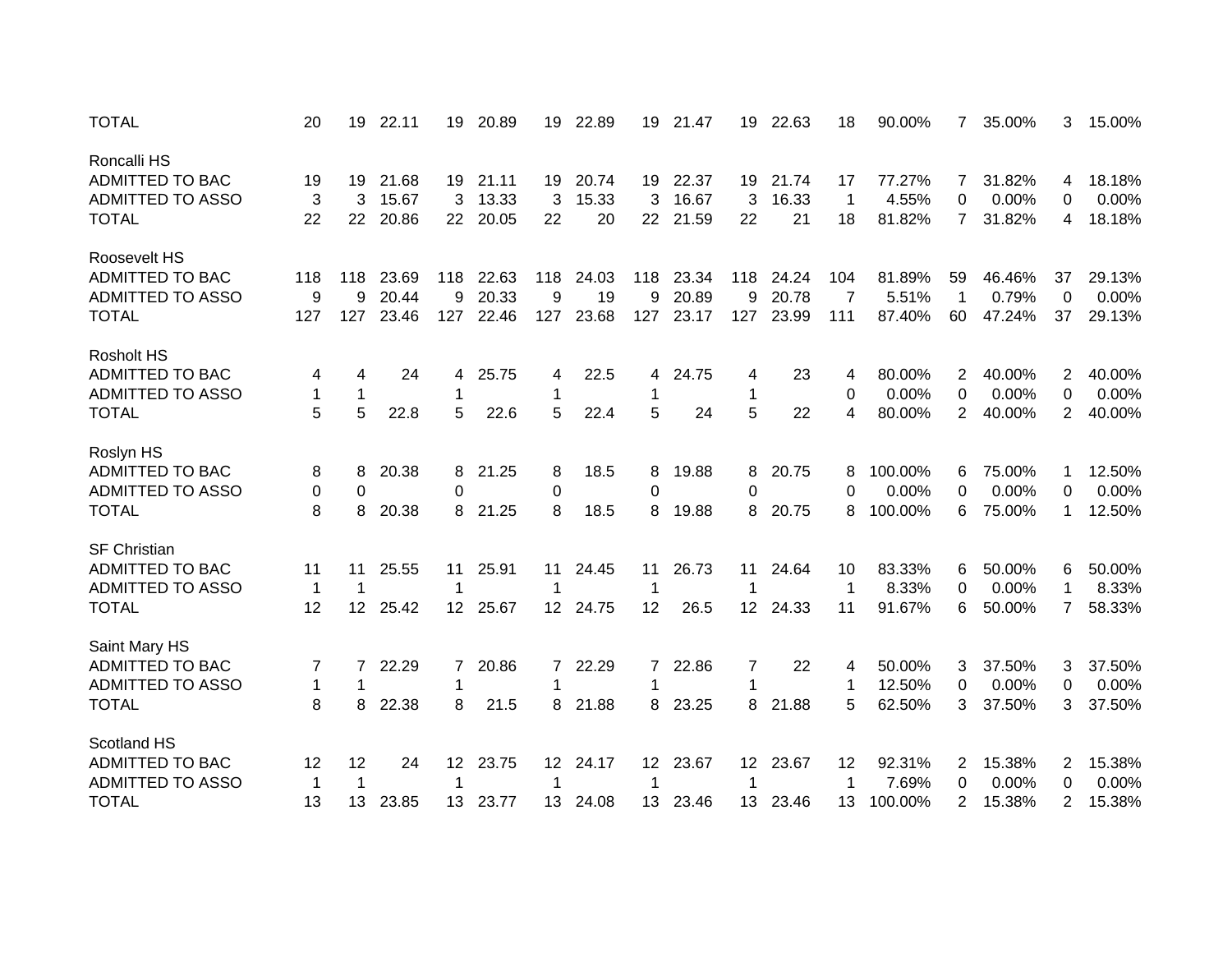| Selby HS                 |                |                 |       |                 |       |                 |       |              |       |                 |       |             |         |          |        |                |        |
|--------------------------|----------------|-----------------|-------|-----------------|-------|-----------------|-------|--------------|-------|-----------------|-------|-------------|---------|----------|--------|----------------|--------|
| <b>ADMITTED TO BAC</b>   | 7              | 7               | 23.43 | 7               | 23    | 7               | 22.86 | 7            | 23.57 | $\overline{7}$  | 23.57 | 5           | 71.43%  | 3        | 42.86% | 3              | 42.86% |
| <b>ADMITTED TO ASSO</b>  | $\mathbf 0$    | 0               |       | 0               |       | 0               |       | 0            |       | 0               |       | 0           | 0.00%   | 0        | 0.00%  | 0              | 0.00%  |
| <b>TOTAL</b>             | $\overline{7}$ | $\overline{7}$  | 23.43 | $\overline{7}$  | 23    | $\overline{7}$  | 22.86 | $\mathbf{7}$ | 23.57 | $7^{\circ}$     | 23.57 | 5           | 71.43%  | 3        | 42.86% | 3              | 42.86% |
| Sioux Valley HS          |                |                 |       |                 |       |                 |       |              |       |                 |       |             |         |          |        |                |        |
| <b>ADMITTED TO BAC</b>   | 14             | 14              | 21.64 | 14              | 22.21 | 14              | 20.86 | 14           | 21.29 | 14              | 21.93 | 10          | 71.43%  | 0        | 0.00%  | 4              | 28.57% |
| <b>ADMITTED TO ASSO</b>  | 0              | $\Omega$        |       | $\Omega$        |       | $\Omega$        |       | 0            |       | $\Omega$        |       | 0           | 0.00%   | 0        | 0.00%  | 0              | 0.00%  |
| <b>TOTAL</b>             | 14             | 14              | 21.64 | 14              | 22.21 | 14              | 20.86 | 14           | 21.29 | 14              | 21.93 | 10          | 71.43%  | $\Omega$ | 0.00%  | 4              | 28.57% |
| Sisseton HS              |                |                 |       |                 |       |                 |       |              |       |                 |       |             |         |          |        |                |        |
| <b>ADMITTED TO BAC</b>   | 14             | 14              | 21.64 | 14              | 19.71 | 14              | 20.79 | 14           | 23.07 | 14              | 22.36 | 13          | 92.86%  | 4        | 28.57% | 4              | 28.57% |
| <b>ADMITTED TO ASSO</b>  | 0              | $\Omega$        |       | 0               |       | 0               |       | 0            |       | $\Omega$        |       | 0           | 0.00%   | 0        | 0.00%  | 0              | 0.00%  |
| <b>TOTAL</b>             | 14             | 14              | 21.64 | 14              | 19.71 | 14              | 20.79 | 14           | 23.07 | 14              | 22.36 | 13          | 92.86%  | 4        | 28.57% | 4              | 28.57% |
| Spearfish HS             |                |                 |       |                 |       |                 |       |              |       |                 |       |             |         |          |        |                |        |
| ADMITTED TO BAC          | 38             | 38              | 22.24 | 38              | 21.18 | 38              | 21.71 | 38           | 23    | 38              | 22.24 | 32          | 80.00%  | 16       | 40.00% | 12             | 30.00% |
| <b>ADMITTED TO ASSO</b>  | 2              | 2               | 23    | 2               | 22.5  | 2               | 20    | 2            | 27.5  | 2               | 22.5  | $\mathbf 1$ | 2.50%   | $\Omega$ | 0.00%  | $\Omega$       | 0.00%  |
| <b>TOTAL</b>             | 40             | 40              | 22.28 | 40              | 21.25 | 40              | 21.63 | 40           | 23.23 | 40              | 22.25 | 33          | 82.50%  | 16       | 40.00% | 12             | 30.00% |
| St Thomas Moore          |                |                 |       |                 |       |                 |       |              |       |                 |       |             |         |          |        |                |        |
| <b>ADMITTED TO BAC</b>   | 22             | 22              | 24    | 22              | 23.55 | 22              | 23.23 | 22           | 24.82 | 22              | 22.73 | 19          | 82.61%  | 0        | 0.00%  | 3              | 13.04% |
| <b>ADMITTED TO ASSO</b>  | $\mathbf{1}$   | 1               |       | 1               |       | 1               |       | 1            |       | 1               |       | 1           | 4.35%   | 0        | 0.00%  | 0              | 0.00%  |
| <b>TOTAL</b>             | 23             | 23              | 23.91 | 23              | 23.65 | 23              | 23.13 | 23           | 24.7  | 23              | 22.57 | 20          | 86.96%  | 0        | 0.00%  | 3              | 13.04% |
| <b>Stanley County HS</b> |                |                 |       |                 |       |                 |       |              |       |                 |       |             |         |          |        |                |        |
| ADMITTED TO BAC          | 12             | 12 <sup>1</sup> | 21.17 | 12 <sup>1</sup> | 20.75 | 12 <sup>1</sup> | 20.58 | 12           | 21.5  | 12 <sup>2</sup> | 20.92 | 12          | 92.31%  | 0        | 0.00%  | $\overline{2}$ | 15.38% |
| <b>ADMITTED TO ASSO</b>  | $\mathbf 1$    | 1               |       | 1               |       | 1               |       | 1            |       | 1               |       | 1           | 7.69%   | 0        | 0.00%  | 0              | 0.00%  |
| <b>TOTAL</b>             | 13             | 13              | 21.08 | 13              | 20.77 | 13              | 20.38 | 13           | 21.31 | 13 <sup>2</sup> | 20.92 | 13          | 100.00% | 0        | 0.00%  | $\overline{2}$ | 15.38% |
| <b>Stevens HS</b>        |                |                 |       |                 |       |                 |       |              |       |                 |       |             |         |          |        |                |        |
| <b>ADMITTED TO BAC</b>   | 115            | 115             | 23.5  | 115             | 22.85 | 115             | 23.64 | 115          | 23.79 | 115             | 23.17 | 111         | 88.80%  | 50       | 40.00% | 33             | 26.40% |
| <b>ADMITTED TO ASSO</b>  | 10             | -10             | 19.6  | 10              | 18.9  | 10              | 18.6  | 10           | 19.6  | 10              | 20.2  | 6           | 4.80%   | 0        | 0.00%  | 0              | 0.00%  |
| <b>TOTAL</b>             | 125            | 125             | 23.19 | 125             | 22.54 | 125             | 23.24 | 125          | 23.46 | 125             | 22.94 | 117         | 93.60%  | 50       | 40.00% | 33             | 26.40% |
| <b>Stickney HS</b>       |                |                 |       |                 |       |                 |       |              |       |                 |       |             |         |          |        |                |        |
| ADMITTED TO BAC          | 5              | 5               | 21.4  | 5               | 20.6  | 5               | 23.2  | 5            | 18.8  | 5               | 22.2  | 5           | 83.33%  | 0        | 0.00%  | 0              | 0.00%  |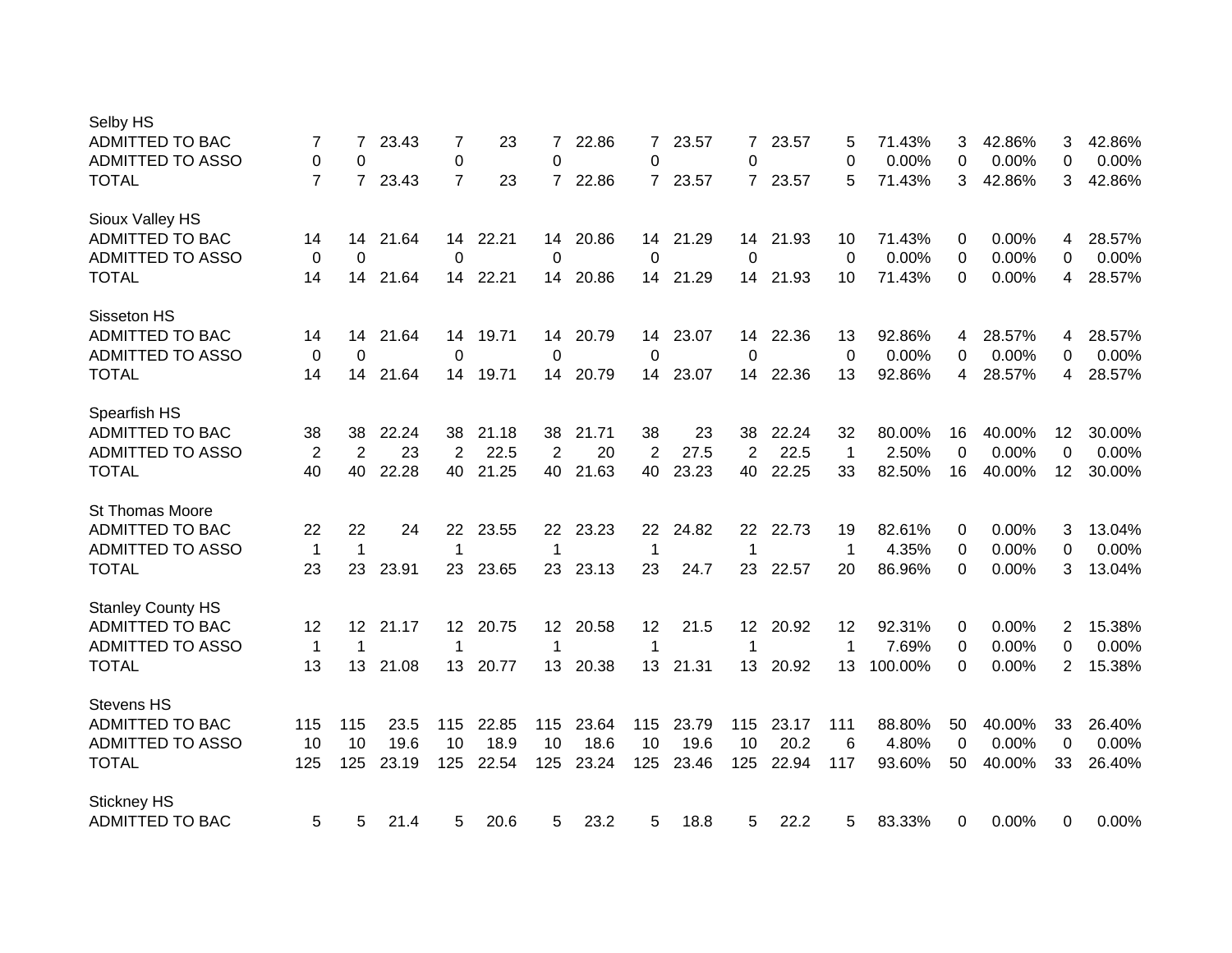| <b>ADMITTED TO ASSO</b>  | 1              | 1  |       |                |       |                |       | 1  |       | 1              |       |                | 16.67%  | 0              | 0.00%  | 0  | 0.00%  |
|--------------------------|----------------|----|-------|----------------|-------|----------------|-------|----|-------|----------------|-------|----------------|---------|----------------|--------|----|--------|
| <b>TOTAL</b>             | 6              | 6  | 22    | 6              | 20.67 | 6              | 23.33 | 6  | 20    | 6              | 23    | 6              | 100.00% | 0              | 0.00%  | 0  | 0.00%  |
| Sturgis HS               |                |    |       |                |       |                |       |    |       |                |       |                |         |                |        |    |        |
| <b>ADMITTED TO BAC</b>   | 41             | 41 | 23.02 | 41             | 22.15 | 41             | 22.51 | 41 | 23.02 | 41             | 23.63 | 37             | 84.09%  | 26             | 59.09% | 17 | 38.64% |
| <b>ADMITTED TO ASSO</b>  | 3              | 3  | 18.67 | 3              | 16    | 3              | 18    | 3  | 20.67 | 3              | 20.33 | $\overline{2}$ | 4.55%   | $\mathbf 1$    | 2.27%  | 0  | 0.00%  |
| <b>TOTAL</b>             | 44             | 44 | 22.73 | 44             | 21.73 | 44             | 22.2  | 44 | 22.86 | 44             | 23.41 | 39             | 88.64%  | 27             | 61.36% | 17 | 38.64% |
| <b>Sully Buttes HS</b>   |                |    |       |                |       |                |       |    |       |                |       |                |         |                |        |    |        |
| ADMITTED TO BAC          | 3              | 3  | 22.33 | 3              | 21    | 3              | 23    | 3  | 20    | 3              | 24.67 | 3              | 75.00%  |                | 25.00% | 1  | 25.00% |
| <b>ADMITTED TO ASSO</b>  | 1              | 1  |       | 1              |       | 1              |       | 1  |       | 1              |       | 0              | 0.00%   | 0              | 0.00%  | 0  | 0.00%  |
| <b>TOTAL</b>             | 4              | 4  | 22.25 | 4              | 20.75 | $\overline{4}$ | 21.5  | 4  | 22.25 | 4              | 23.5  | 3              | 75.00%  | 1              | 25.00% | 1  | 25.00% |
|                          |                |    |       |                |       |                |       |    |       |                |       |                |         |                |        |    |        |
| T F Riggs Senior HS      |                |    |       |                |       |                |       |    |       |                |       |                |         |                |        |    |        |
| ADMITTED TO BAC          | 73             | 73 | 23.73 | 73             | 23.3  | 73             | 24.22 | 73 | 23.08 | 73             | 23.71 | 46             | 58.97%  | 26             | 33.33% | 25 | 32.05% |
| <b>ADMITTED TO ASSO</b>  | 5              | 5  | 21.2  | 5              | 21    | 5              | 19.6  | 5  | 22.6  | 5              | 21.4  | 3              | 3.85%   | $\mathbf 0$    | 0.00%  | 0  | 0.00%  |
| <b>TOTAL</b>             | 78             | 78 | 23.56 | 78             | 23.15 | 78             | 23.92 | 78 | 23.05 | 78             | 23.56 | 49             | 62.82%  | 26             | 33.33% | 25 | 32.05% |
| Tea Area HS              |                |    |       |                |       |                |       |    |       |                |       |                |         |                |        |    |        |
| <b>ADMITTED TO BAC</b>   | 4              | 4  | 20.5  | 4              | 20.5  | 4              | 19.5  | 4  | 21    | 4              | 20    | 3              | 75.00%  |                | 25.00% | 1  | 25.00% |
| ADMITTED TO ASSO         | 0              | 0  |       | 0              |       | 0              |       | 0  |       | 0              |       | 0              | 0.00%   | 0              | 0.00%  | 0  | 0.00%  |
| <b>TOTAL</b>             | 4              | 4  | 20.5  | 4              | 20.5  | 4              | 19.5  | 4  | 21    | 4              | 20    | 3              | 75.00%  | 1              | 25.00% | 1  | 25.00% |
|                          |                |    |       |                |       |                |       |    |       |                |       |                |         |                |        |    |        |
| Timber Lake HS           |                |    |       |                |       |                |       |    |       |                |       |                |         |                |        |    |        |
| <b>ADMITTED TO BAC</b>   | 3              | 3  | 21.33 | 3.             | 20.67 | 3              | 21    | 3  | 20.33 | 3.             | 23.67 | 2              | 66.67%  |                | 33.33% | 1  | 33.33% |
| <b>ADMITTED TO ASSO</b>  | 0              | 0  |       | 0              |       | 0              |       | 0  |       | 0              |       | 0              | 0.00%   | 0              | 0.00%  | 0  | 0.00%  |
| <b>TOTAL</b>             | 3              | 3  | 21.33 | 3              | 20.67 | 3              | 21    | 3  | 20.33 | 3.             | 23.67 | 2              | 66.67%  | 1              | 33.33% | 1  | 33.33% |
| <b>Todd County HS</b>    |                |    |       |                |       |                |       |    |       |                |       |                |         |                |        |    |        |
| <b>ADMITTED TO BAC</b>   | 7              | 7  | 17.14 | 7              | 16.57 | 7              | 17.29 | 7  | 16.43 | $\overline{7}$ | 18.71 | 5              | 62.50%  |                | 12.50% | 0  | 0.00%  |
| <b>ADMITTED TO ASSO</b>  | $\mathbf 1$    | 1  |       | 1              |       | 1              |       | 1  |       | 1              |       | 1              | 12.50%  | 1              | 12.50% | 0  | 0.00%  |
| <b>TOTAL</b>             | 8              | 8  | 17.13 | 8              | 16.38 | 8              | 17.13 | 8  | 16.38 | 8              | 18.75 | 6              | 75.00%  | $\overline{2}$ | 25.00% | 0  | 0.00%  |
|                          |                |    |       |                |       |                |       |    |       |                |       |                |         |                |        |    |        |
| <b>Tri-Valley Senior</b> |                |    |       |                |       |                |       |    |       |                |       |                |         |                |        |    |        |
| ADMITTED TO BAC          | 23             | 23 | 22.57 | 23             | 21.96 | 23             | 21.74 | 23 | 23.13 | 23             | 23.22 | 22             | 88.00%  | 7              | 28.00% | 5  | 20.00% |
| <b>ADMITTED TO ASSO</b>  | $\overline{2}$ | 2  | 19    | $\overline{2}$ | 19    | 2              | 19    | 2  | 17.5  | $\overline{2}$ | 18.5  | $\overline{2}$ | 8.00%   | 0              | 0.00%  | 0  | 0.00%  |
| <b>TOTAL</b>             | 25             | 25 | 22.28 | 25             | 21.72 | 25             | 21.52 | 25 | 22.68 | 25             | 22.84 | 24             | 96.00%  | 7              | 28.00% | 5  | 20.00% |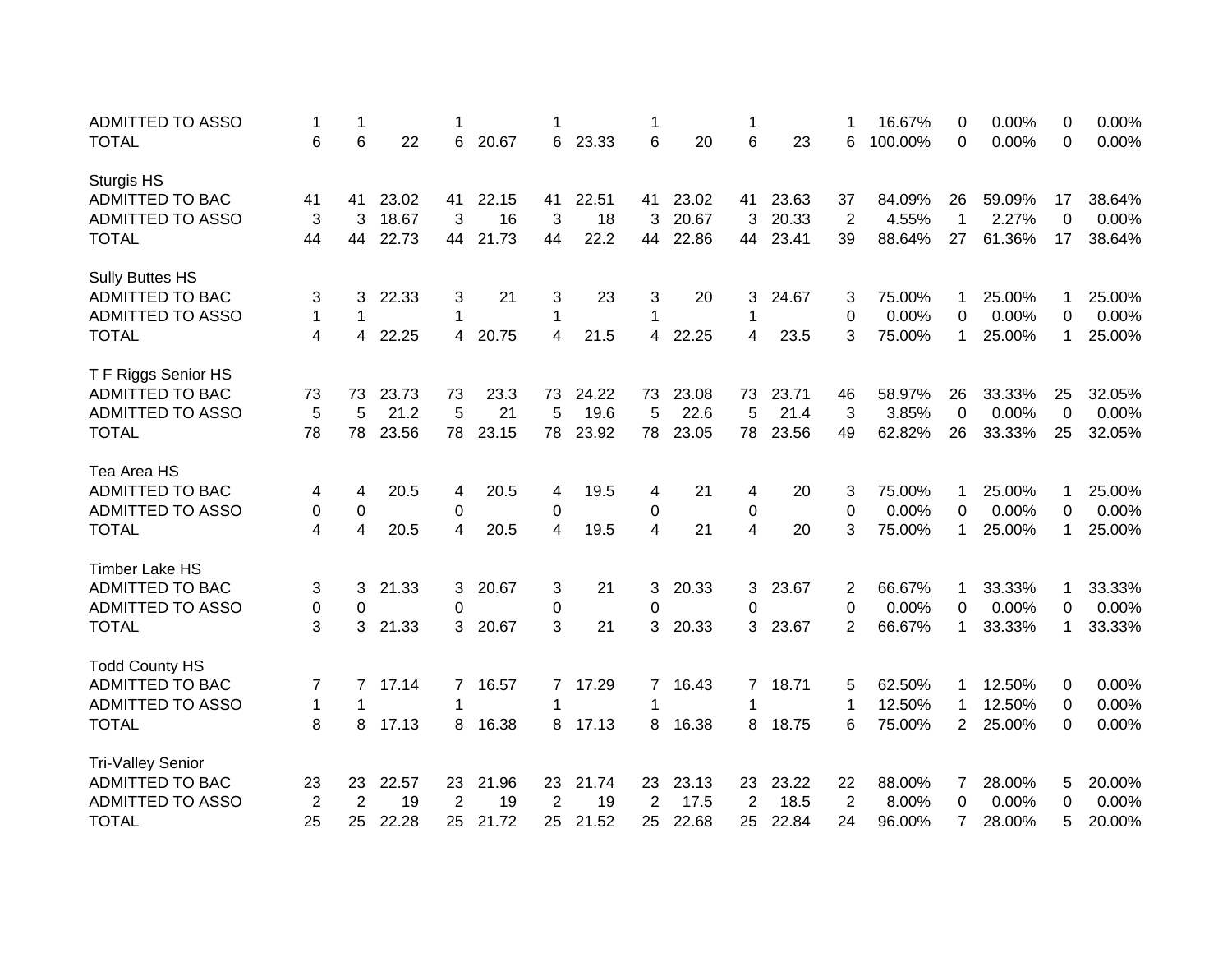| <b>Tripp-Delmont HS</b>    |    |             |       |    |       |    |       |    |       |    |       |    |         |             |        |                |        |
|----------------------------|----|-------------|-------|----|-------|----|-------|----|-------|----|-------|----|---------|-------------|--------|----------------|--------|
| <b>ADMITTED TO BAC</b>     | 7  | 7           | 27.57 | 7  | 26.57 | 7  | 27.29 | 7  | 27.57 | 7  | 28.29 | 6  | 75.00%  | 0           | 0.00%  | 4              | 50.00% |
| <b>ADMITTED TO ASSO</b>    | 1  | 1           |       | 1  |       | 1  |       | 1  |       | 1  |       | 0  | 0.00%   | 0           | 0.00%  | 0              | 0.00%  |
| <b>TOTAL</b>               | 8  | 8           | 27    | 8  | 26.25 | 8  | 26.5  | 8  | 27    | 8  | 27.5  | 6  | 75.00%  | 0           | 0.00%  | 4              | 50.00% |
| Vermillion HS              |    |             |       |    |       |    |       |    |       |    |       |    |         |             |        |                |        |
| <b>ADMITTED TO BAC</b>     | 30 | 30          | 24.23 | 30 | 23.97 | 30 | 23.13 | 30 | 25.47 | 30 | 23.77 | 27 | 90.00%  | 18          | 60.00% | 10             | 33.33% |
| <b>ADMITTED TO ASSO</b>    | 0  | $\mathbf 0$ |       | 0  |       | 0  |       | 0  |       | 0  |       | 0  | 0.00%   | $\mathbf 0$ | 0.00%  | $\Omega$       | 0.00%  |
| <b>TOTAL</b>               | 30 | 30          | 24.23 | 30 | 23.97 | 30 | 23.13 | 30 | 25.47 | 30 | 23.77 | 27 | 90.00%  | 18          | 60.00% | 10             | 33.33% |
| Viborg HS                  |    |             |       |    |       |    |       |    |       |    |       |    |         |             |        |                |        |
| ADMITTED TO BAC            | 8  | 8           | 21.13 | 8  | 20.38 | 8  | 21.88 | 8  | 20    | 8  | 21.5  | 8  | 100.00% | 4           | 50.00% | 1              | 12.50% |
| <b>ADMITTED TO ASSO</b>    | 0  | 0           |       | 0  |       | 0  |       | 0  |       | 0  |       | 0  | 0.00%   | 0           | 0.00%  | 0              | 0.00%  |
| <b>TOTAL</b>               | 8  | 8           | 21.13 | 8  | 20.38 | 8  | 21.88 | 8  | 20    | 8  | 21.5  | 8  | 100.00% | 4           | 50.00% | 1              | 12.50% |
| <b>Wagner Community HS</b> |    |             |       |    |       |    |       |    |       |    |       |    |         |             |        |                |        |
| <b>ADMITTED TO BAC</b>     | 19 | 19          | 21.79 | 19 | 21.21 | 19 | 21.84 | 19 | 21.16 | 19 | 22.05 | 18 | 94.74%  | 9           | 47.37% | 5              | 26.32% |
| <b>ADMITTED TO ASSO</b>    | 0  | 0           |       | 0  |       | 0  |       | 0  |       | 0  |       | 0  | 0.00%   | 0           | 0.00%  | 0              | 0.00%  |
| <b>TOTAL</b>               | 19 | 19          | 21.79 | 19 | 21.21 | 19 | 21.84 | 19 | 21.16 | 19 | 22.05 | 18 | 94.74%  | 9           | 47.37% | 5              | 26.32% |
| Wakonda HS                 |    |             |       |    |       |    |       |    |       |    |       |    |         |             |        |                |        |
| ADMITTED TO BAC            | 6  | 6           | 21.83 | 6  | 22.67 | 6  | 19.67 | 6  | 22.17 | 6  | 21.33 | 5  | 83.33%  | 0           | 0.00%  | 2              | 33.33% |
| <b>ADMITTED TO ASSO</b>    | 0  | 0           |       | 0  |       | 0  |       | 0  |       | 0  |       | 0  | 0.00%   | 0           | 0.00%  | 0              | 0.00%  |
| <b>TOTAL</b>               | 6  | 6           | 21.83 | 6  | 22.67 | 6  | 19.67 | 6. | 22.17 | 6  | 21.33 | 5  | 83.33%  | 0           | 0.00%  | $\overline{2}$ | 33.33% |
| Wall High Schoool          |    |             |       |    |       |    |       |    |       |    |       |    |         |             |        |                |        |
| <b>ADMITTED TO BAC</b>     | 13 | 13          | 21.62 | 13 | 21.77 | 13 | 20.85 | 13 | 22.15 | 13 | 21.77 | 12 | 75.00%  | 4           | 25.00% | 3              | 18.75% |
| <b>ADMITTED TO ASSO</b>    | 3  | 3           | 20.33 | 3  | 20.67 | 3  | 20.33 | 3  | 19.67 | 3  | 20.67 | 2  | 12.50%  | $\Omega$    | 0.00%  | 0              | 0.00%  |
| <b>TOTAL</b>               | 16 | 16          | 21.38 | 16 | 21.56 | 16 | 20.75 | 16 | 21.69 | 16 | 21.56 | 14 | 87.50%  | 4           | 25.00% | 3              | 18.75% |
| <b>Warner HS</b>           |    |             |       |    |       |    |       |    |       |    |       |    |         |             |        |                |        |
| <b>ADMITTED TO BAC</b>     | 7  | 7           | 24.57 | 7  | 24    | 7  | 24    | 7  | 25.71 | 7  | 24.43 | 6  | 75.00%  | -1          | 12.50% | 1              | 12.50% |
| <b>ADMITTED TO ASSO</b>    | 1  |             |       | 1  |       | 1  |       | 1  |       |    |       | 0  | 0.00%   | 0           | 0.00%  | 0              | 0.00%  |
| <b>TOTAL</b>               | 8  | 8           | 23.38 | 8  | 22.75 | 8  | 23.13 | 8  | 24.5  | 8  | 22.75 | 6  | 75.00%  | 1           | 12.50% | 1              | 12.50% |

Washington SR HS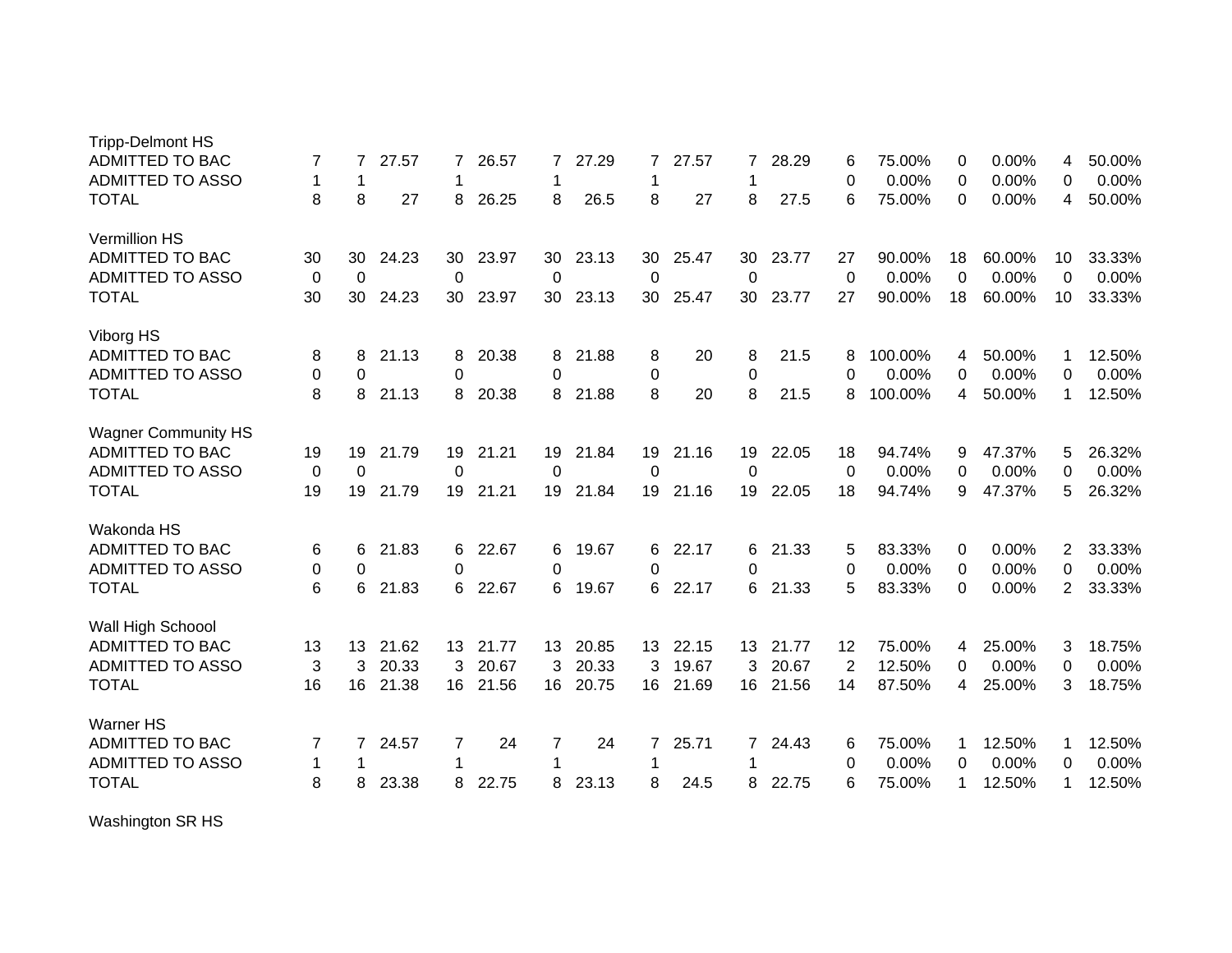| <b>ADMITTED TO BAC</b>     | 105                     | 104            | 22.13 | 104            | 21.51 | 104                     | 21.63 | 104            | 22.22 | 104            | 22.6  | 99             | 92.52%  | 49             | 45.79% | 26             | 24.30%   |
|----------------------------|-------------------------|----------------|-------|----------------|-------|-------------------------|-------|----------------|-------|----------------|-------|----------------|---------|----------------|--------|----------------|----------|
| <b>ADMITTED TO ASSO</b>    | 2                       | 2              | 18.5  | $\overline{2}$ | 15.5  | $\overline{2}$          | 20.5  | $\overline{2}$ | 17    | $\overline{2}$ | 19    | $\overline{2}$ | 1.87%   | $\mathbf 0$    | 0.00%  | 0              | 0.00%    |
| <b>TOTAL</b>               | 107                     | 106            | 22.06 | 106            | 21.4  | 106                     | 21.61 | 106            | 22.12 | 106            | 22.53 | 101            | 94.39%  | 49             | 45.79% | 26             | 24.30%   |
| <b>Watertown Senior HS</b> |                         |                |       |                |       |                         |       |                |       |                |       |                |         |                |        |                |          |
| ADMITTED TO BAC            | 81                      | 80             | 22.55 | 80             | 21.55 | 80                      | 22    | 80             | 23.43 | 80             | 22.46 | 78             | 93.98%  | 39             | 46.99% | 26             | 31.33%   |
| <b>ADMITTED TO ASSO</b>    | $\overline{2}$          | 2              | 17    | 2              | 16    | 2                       | 15    | $\overline{2}$ | 16    | $\overline{2}$ | 19    | 1              | 1.20%   | $\Omega$       | 0.00%  | $\Omega$       | 0.00%    |
| <b>TOTAL</b>               | 83                      | 82             | 22.41 | 82             | 21.41 | 82                      | 21.83 | 82             | 23.24 | 82             | 22.38 | 79             | 95.18%  | 39             | 46.99% | 26             | 31.33%   |
| Waubay HS                  |                         |                |       |                |       |                         |       |                |       |                |       |                |         |                |        |                |          |
| ADMITTED TO BAC            | 4                       | 4              | 23.75 | 4              | 23.75 | 4                       | 23    | 4              | 25.25 | 4              | 23.5  | 4              | 100.00% | 0              | 0.00%  | $\overline{2}$ | 50.00%   |
| <b>ADMITTED TO ASSO</b>    | 0                       | 0              |       | 0              |       | 0                       |       | 0              |       | 0              |       | 0              | 0.00%   | 0              | 0.00%  | 0              | 0.00%    |
| <b>TOTAL</b>               | $\overline{\mathbf{4}}$ | 4              | 23.75 | 4              | 23.75 | $\overline{\mathbf{4}}$ | 23    | 4              | 25.25 | 4              | 23.5  | 4              | 100.00% | $\Omega$       | 0.00%  | $\overline{2}$ | 50.00%   |
| <b>Waverly HS</b>          |                         |                |       |                |       |                         |       |                |       |                |       |                |         |                |        |                |          |
| <b>ADMITTED TO BAC</b>     | 4                       | 4              | 20.75 | 4              | 19    | 4                       | 21    | 4              | 20.25 | 4              | 22    | 4              | 80.00%  | 2              | 40.00% | 1              | 20.00%   |
| <b>ADMITTED TO ASSO</b>    | $\mathbf 1$             | 1              |       | $\mathbf 1$    |       | 1                       |       | 1              |       | 1              |       | 0              | 0.00%   | 1              | 20.00% | $\Omega$       | 0.00%    |
| <b>TOTAL</b>               | 5                       | 5              | 21.6  | 5              | 20    | 5                       | 21.2  | 5              | 22.2  | 5              | 22.4  | 4              | 80.00%  | 3              | 60.00% | 1              | 20.00%   |
| Webster HS                 |                         |                |       |                |       |                         |       |                |       |                |       |                |         |                |        |                |          |
| ADMITTED TO BAC            | 15                      | 15             | 23.93 | 15             | 22.47 | 15                      | 24.53 | 15             | 24.4  | 15             | 23.93 | 15             | 88.24%  | 10             | 58.82% | 6              | 35.29%   |
| <b>ADMITTED TO ASSO</b>    | $\overline{2}$          | $\overline{2}$ | 16    | 2              | 15.5  | 2                       | 16    | $\overline{2}$ | 17    | 2              | 16.5  | 0              | 0.00%   | 0              | 0.00%  | 0              | 0.00%    |
| <b>TOTAL</b>               | 17                      | 17             | 23    | 17             | 21.65 | 17 <sup>2</sup>         | 23.53 | 17             | 23.53 | 17             | 23.06 | 15             | 88.24%  | 10             | 58.82% | 6              | 35.29%   |
| <b>Wessington SPGS HS</b>  |                         |                |       |                |       |                         |       |                |       |                |       |                |         |                |        |                |          |
| <b>ADMITTED TO BAC</b>     | 6                       | 6              | 20.83 | 6              | 21.17 | 6                       | 18.67 | 6              | 21    | 6              | 21.5  | 4              | 57.14%  | $\overline{2}$ | 28.57% | 1              | 14.29%   |
| <b>ADMITTED TO ASSO</b>    | $\mathbf{1}$            | 1              |       | 1              |       | 1                       |       | 1              |       | 1              |       | 1              | 14.29%  | $\Omega$       | 0.00%  | 0              | $0.00\%$ |
| <b>TOTAL</b>               | $\overline{7}$          | $\overline{7}$ | 20.71 | $\overline{7}$ | 21.29 | $7^{\circ}$             | 18.71 | $7^{\circ}$    | 20.57 | $7^{\circ}$    | 21.43 | 5              | 71.43%  | $\overline{2}$ | 28.57% | 1              | 14.29%   |
| <b>West Central HS</b>     |                         |                |       |                |       |                         |       |                |       |                |       |                |         |                |        |                |          |
| <b>ADMITTED TO BAC</b>     | 13                      | 13             | 22.31 | 13             | 21.46 | 13                      | 23    | 13             | 21.85 | 13             | 22.62 | 12             | 85.71%  | 4              | 28.57% | 4              | 28.57%   |
| <b>ADMITTED TO ASSO</b>    | $\mathbf 1$             | $\mathbf{1}$   |       | 1              |       | 1                       |       | 1              |       | 1              |       | 1              | 7.14%   | 0              | 0.00%  | $\Omega$       | 0.00%    |
| <b>TOTAL</b>               | 14                      | 14             | 22    | 14             | 21    | 14                      | 22.36 | 14             | 21.79 | 14             | 22.43 | 13             | 92.86%  | 4              | 28.57% | 4              | 28.57%   |
| <b>Willow Lake HS</b>      |                         |                |       |                |       |                         |       |                |       |                |       |                |         |                |        |                |          |
| <b>ADMITTED TO BAC</b>     | 5                       | 5              | 21.8  | 5              | 23    | 5                       | 22.6  | 5              | 20    | 5              | 21    | 2              | 40.00%  |                | 20.00% | 0              | 0.00%    |
| <b>ADMITTED TO ASSO</b>    | $\Omega$                | $\Omega$       |       | $\Omega$       |       | $\Omega$                |       | 0              |       | $\Omega$       |       | $\Omega$       | 0.00%   | 0              | 0.00%  | $\Omega$       | 0.00%    |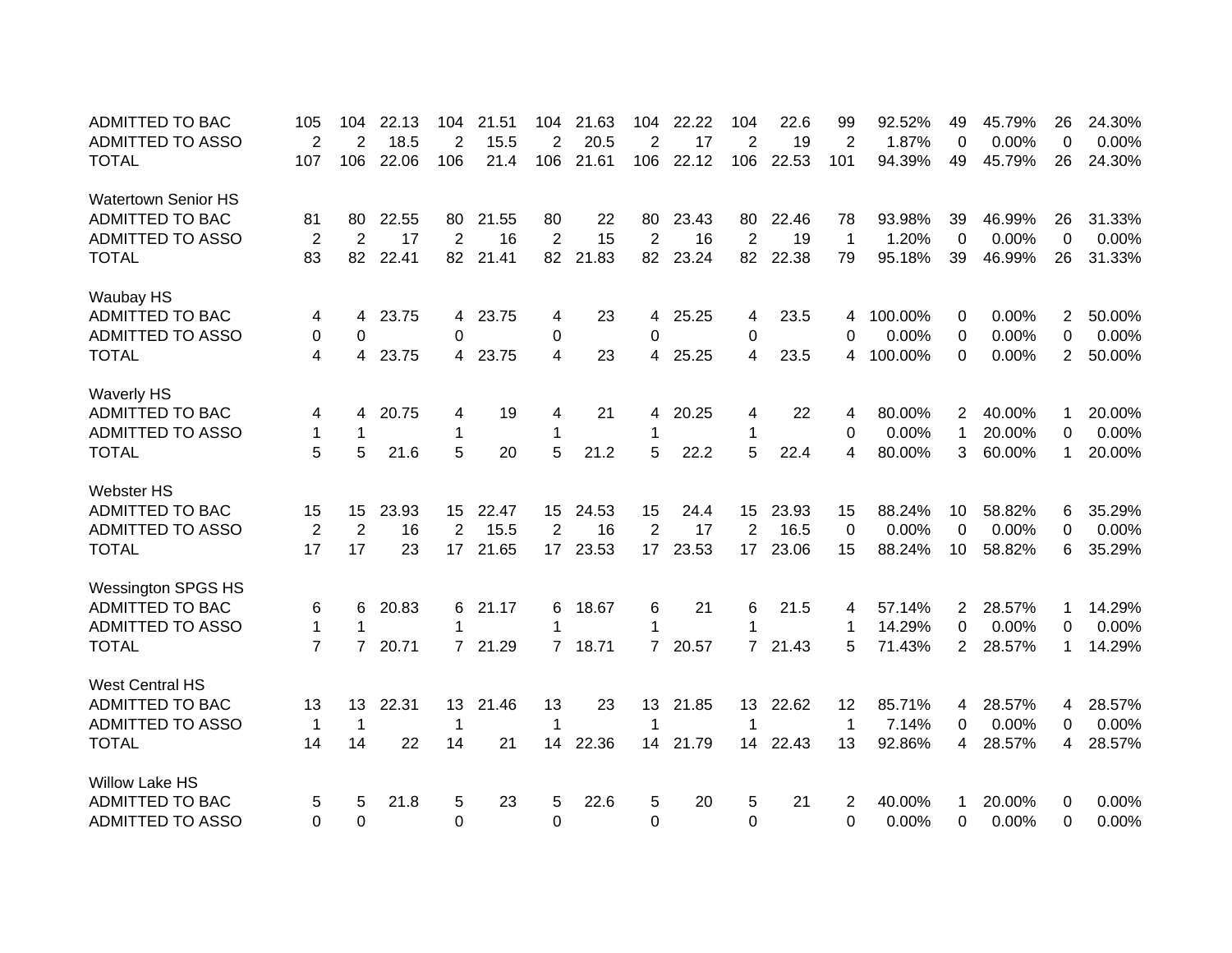| <b>TOTAL</b>            | 5        | 5            | 21.8  | 5        | 23    | 5    | 22.6  | 5    | 20    | 5           | 21         | 2    | 40.00%  |     | 20.00%     | 0              | 0.00%  |
|-------------------------|----------|--------------|-------|----------|-------|------|-------|------|-------|-------------|------------|------|---------|-----|------------|----------------|--------|
| Wilmot HS               |          |              |       |          |       |      |       |      |       |             |            |      |         |     |            |                |        |
| ADMITTED TO BAC         | 5        | 5            | 25    | 5        | 24.8  | 5    | 23    | 5    | 26.2  | 5           | 25.6       | 5    | 83.33%  | 2   | 33.33%     | 2              | 33.33% |
| <b>ADMITTED TO ASSO</b> | 1        |              |       |          |       |      |       |      |       |             |            |      | 16.67%  |     | 16.67%     | 0              | 0.00%  |
| <b>TOTAL</b>            | 6        | 6            | 24.33 | 6        | 23.5  | 6    | 23    | 6    | 25.5  | 6           | 25.17      | 6    | 100.00% | 3   | 50.00%     | $\overline{2}$ | 33.33% |
| Winner HS               |          |              |       |          |       |      |       |      |       |             |            |      |         |     |            |                |        |
| ADMITTED TO BAC         | 19       | 19           | 23.74 | 19       | 23.79 | 19   | 22.58 | 19   | 24.84 | 19          | 23.26      | 18   | 94.74%  | 9   | 47.37%     | 5              | 26.32% |
| ADMITTED TO ASSO        | 0        | $\mathbf{0}$ |       | $\Omega$ |       | 0    |       | 0    |       | 0           |            | 0    | 0.00%   | 0   | 0.00%      | 0              | 0.00%  |
| <b>TOTAL</b>            | 19       | 19           | 23.74 | 19       | 23.79 | 19   | 22.58 | 19   | 24.84 | 19          | 23.26      | 18   | 94.74%  | 9   | 47.37%     | 5              | 26.32% |
| <b>Wolsey HS</b>        |          |              |       |          |       |      |       |      |       |             |            |      |         |     |            |                |        |
| ADMITTED TO BAC         |          |              | 22.43 |          | 21    | 7    | 23.43 | 7    | 23.14 | $7^{\circ}$ | 21.71      |      | 87.50%  | 0   | 0.00%      | 2              | 25.00% |
| ADMITTED TO ASSO        |          |              |       |          |       |      |       |      |       |             |            |      | 12.50%  | 0   | 0.00%      |                | 12.50% |
| <b>TOTAL</b>            | 8        | 8            | 23.13 | 8        | 21.5  | 8    | 24.13 | 8    | 24.13 | 8           | 22.13      | 8    | 100.00% | 0   | 0.00%      | 3              | 37.50% |
| Yankton HS              |          |              |       |          |       |      |       |      |       |             |            |      |         |     |            |                |        |
| ADMITTED TO BAC         | 65       | 65           | 23.11 | 65       | 23.02 | 65   | 22.92 | 65   | 22.69 | 65          | 23.22      | 57   | 87.69%  | 30  | 46.15%     | 19             | 29.23% |
| ADMITTED TO ASSO        | $\Omega$ | $\mathbf{0}$ |       | $\Omega$ |       | 0    |       | 0    |       | 0           |            | 0    | 0.00%   | 0   | 0.00%      | 0              | 0.00%  |
| <b>TOTAL</b>            | 65       | 65           | 23.11 | 65       | 23.02 | 65   | 22.92 | 65   | 22.69 | 65          | 23.22      | 57   | 87.69%  | 30  | 46.15%     | 19             | 29.23% |
| SOUTH DAKOTA HS         |          |              |       |          |       |      |       |      |       |             |            |      |         |     |            |                |        |
| ADMITTED TO BAC         | 2512     | 2508         | 22.67 | 2508     | 21.97 | 2508 | 22.45 | 2508 | 22.89 | 2508        | 22.74 2215 |      | 82.34%  | 934 | 34.72% 683 |                | 25.39% |
| ADMITTED TO ASSO        | 178      | 176          | 19.56 | 176      | 18.7  | 176  | 18.86 | 176  | 20.01 | 176         | 19.97      | 103  | 3.83%   | 22  | 0.82%      | 10             | 0.37%  |
| TOTAL                   | 2690     | 2684         | 22.47 | 2684     | 21.76 | 2684 | 22.22 | 2684 | 22.7  | 2684        | 22.56      | 2318 | 86.17%  | 956 | 35.54% 693 |                | 25.76% |

## NOTE:

1. THE REPORT INCLUDES 2005 SOUTH DAKOTA HIGH SCHOOL GRADUATES WHO ENTERED REGENTAL INSTITUTIONS FALL 2005AND ENROLLED AT LEAST 12 HOURS.

2. TO PROTECT THE PRIVACY OF INDIVIDUAL STUDENTS IT IS NECESSARY TO REMOVE INDIVIDUAL HIGH SCHOOL INFORMATIONFROM THE REPORT AT SCHOOLS WITH LOW NUMBERS OF STUDENTS ENROLLED. THOSE HIGH SCHOOLS ARE: ANDES CENTRAL HIGH SCHOOL, BELIEVERS FELLOWSHIP ACADEMY, DEADWOOD HIGH SCHOOL, DUPREE HIGH SCHOOL, FREEMAN ACADEMY, HENRY HIGH SCHOOL, ISABEL HIGH SCHOOL, J VALLEY CHRIST HIGH SCHOOL, KIMBALL HIGH SCHOOL, MARTY INDIAN SCHOOL, MCINTOSH HIGH SCHOOL, MITCHELL CHRISTIAN SCHOOL, PINE RIDGE HIGH SCHOOL, POLLOCK HIGH SCHOOL, RUTLAND HIGH SCHOOL, SAINT FRANCES INDIAN SCHOOL, SOUTH DAKOTA SCH FOR DEAF, SOUTH SHORE HIGH SCHOOL, SUMMIT HIGH SCHOOL, SUNSHINE